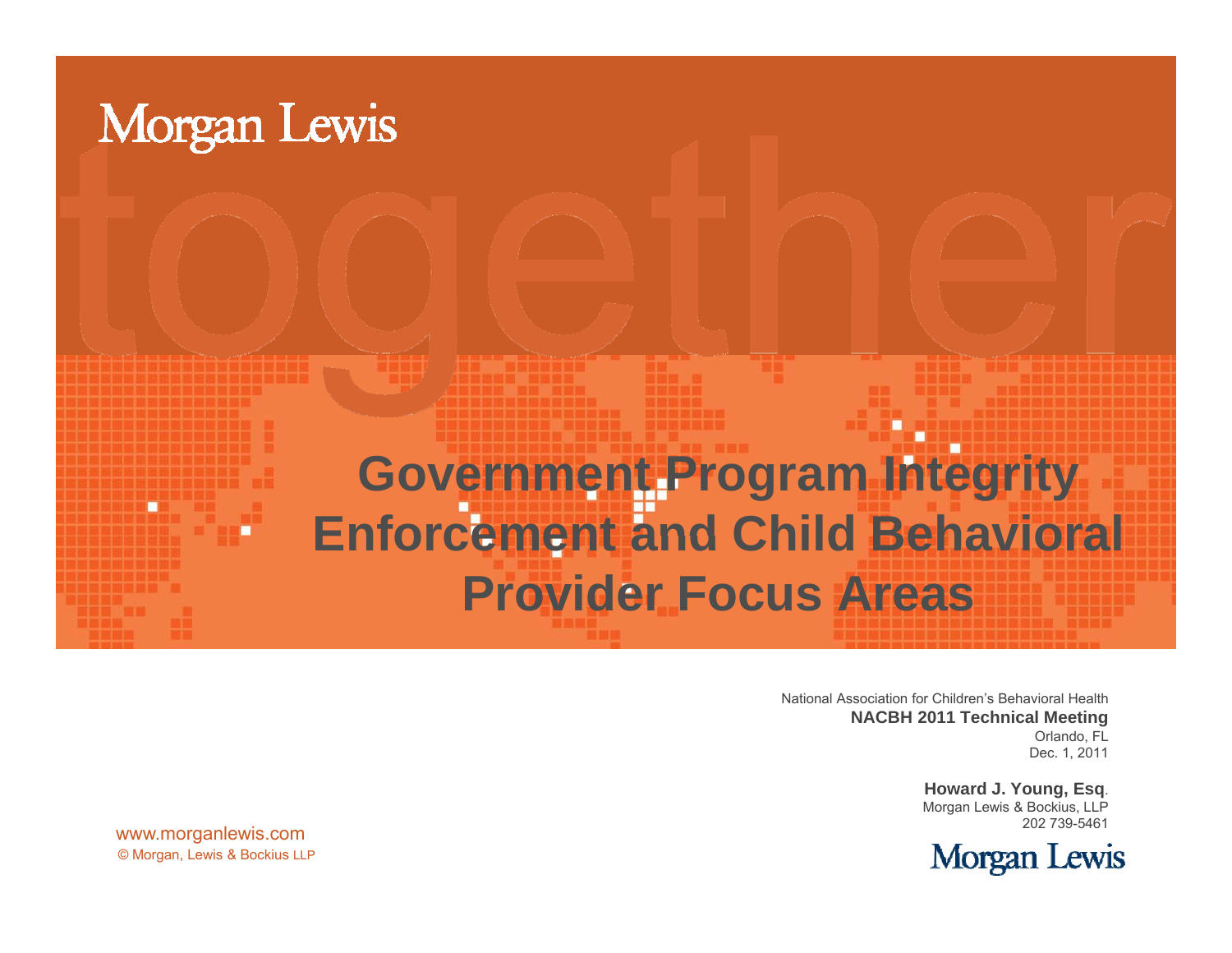## AGENDA

- • Government Imperative to Police Federal and State Funds Used for Health Care Programs
- $\bullet$ Child Behavioral Health Providers as Audit Targets
- $\bullet$ Medicaid Integrity Program Issues
- $\bullet$ Detailed Example of Recent Audit
- $\bullet$  Federal (OIG and DOJ) Audit and Fraud Enforcement **Efforts**
- $\bullet$ Compliance Program Essentials, including Government **Perspective**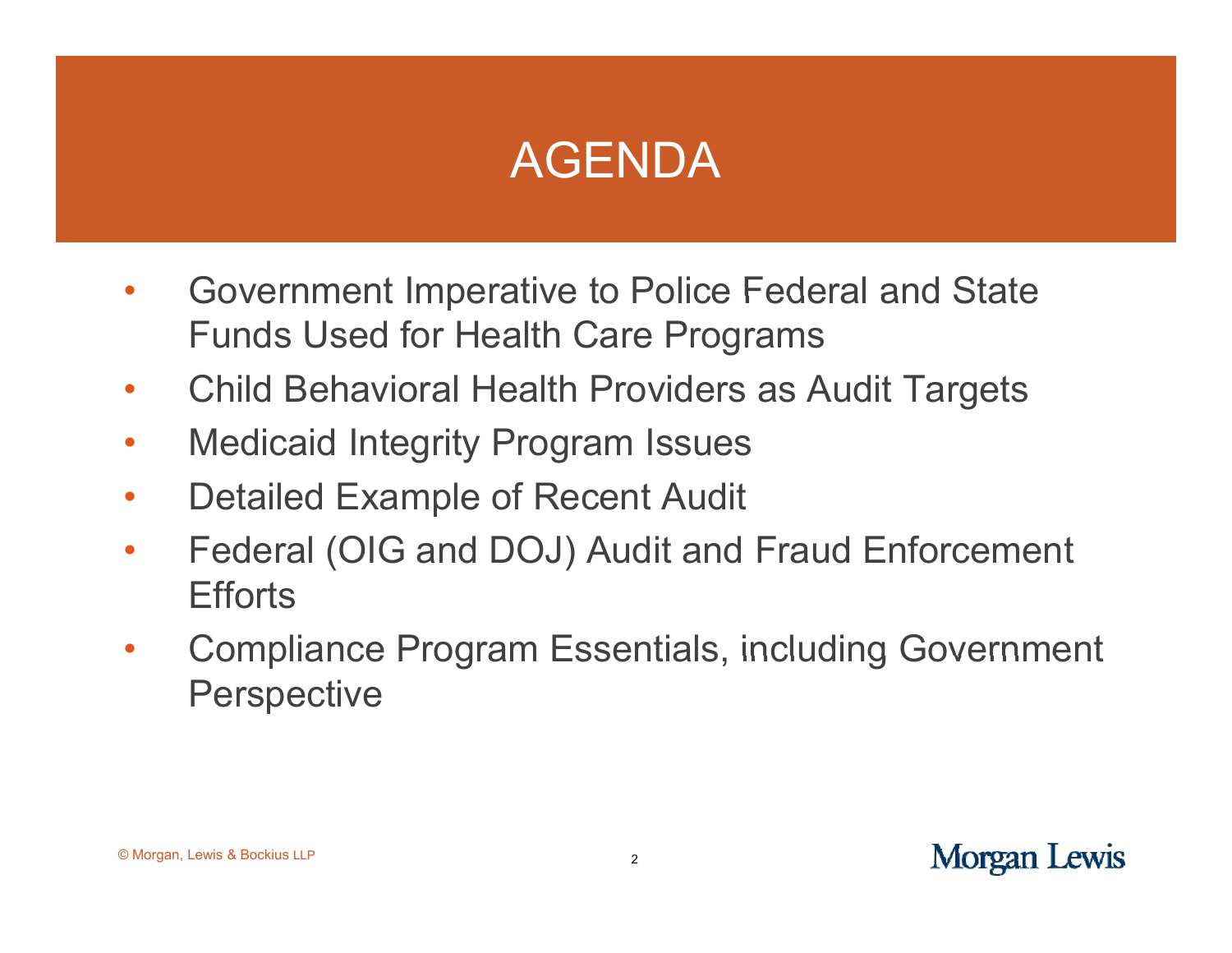#### Political Imperative to Police Expenditure of Federal and State Funds Used in Health Care

- 1970s and 1980's Anti-Kickback Law, OIG Civil Monetary Penalty and Exclusion Authorities
- 1986 –*Qui Tam* Provisions of FCA strengthened
- $\bullet$  1996 - HIPAA Funding for Program Integrity and expansion of health fraud laws
- 2005 Deficit Reduction Act ("DRA") and focus on Medicaid program integrity issues
- 2009 FERA –– strengthened FCA
- 2010 PPACA's Program Integrity Provisions
- 2011 –– Ramp up in activity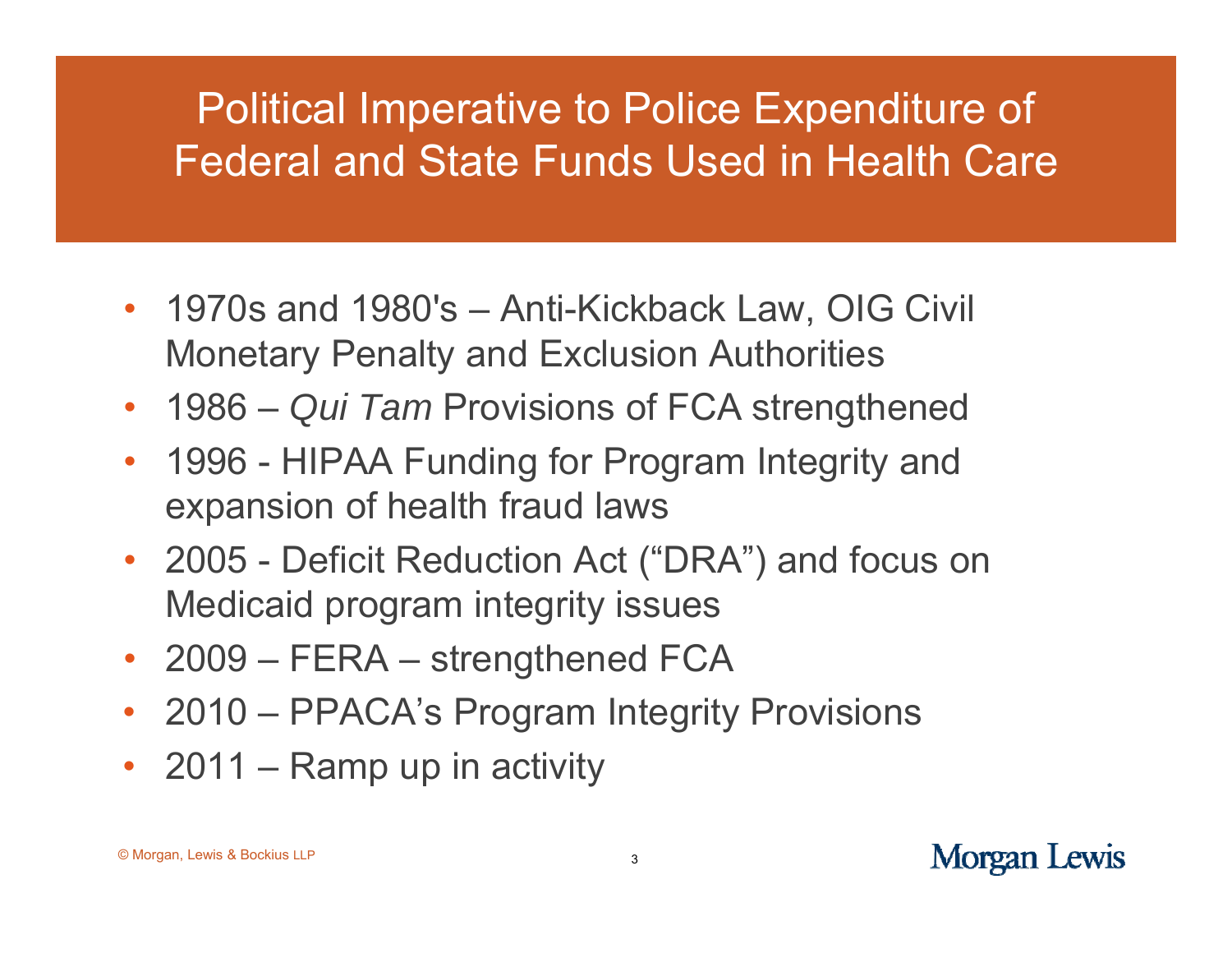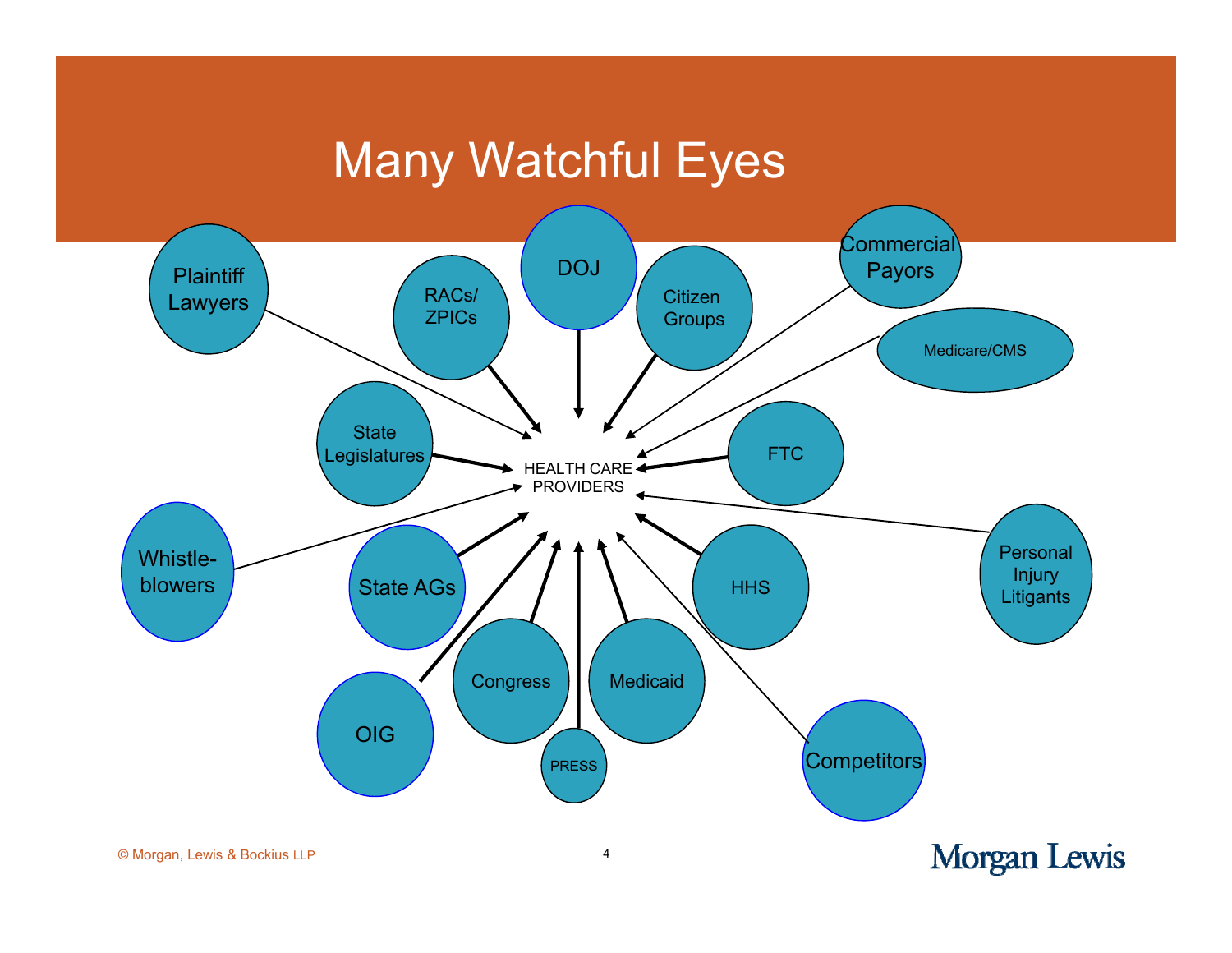#### Variation in Treatment Settings

- $\bullet$ • Psychiatric Residential Treatment Facilities
- $\bullet$ Residential Group Homes
- $\bullet$ • Institutions for Mental Diseases  $\geq 16$  beds
	- States self-identify which are IMDs
- •Theapeutic Group Homes
- $\bullet$ Treatment Foster Care Homes
- $\bullet$ • State Plans – sometimes unclear on precise residential rehabilitative service and requirement for documentation of claims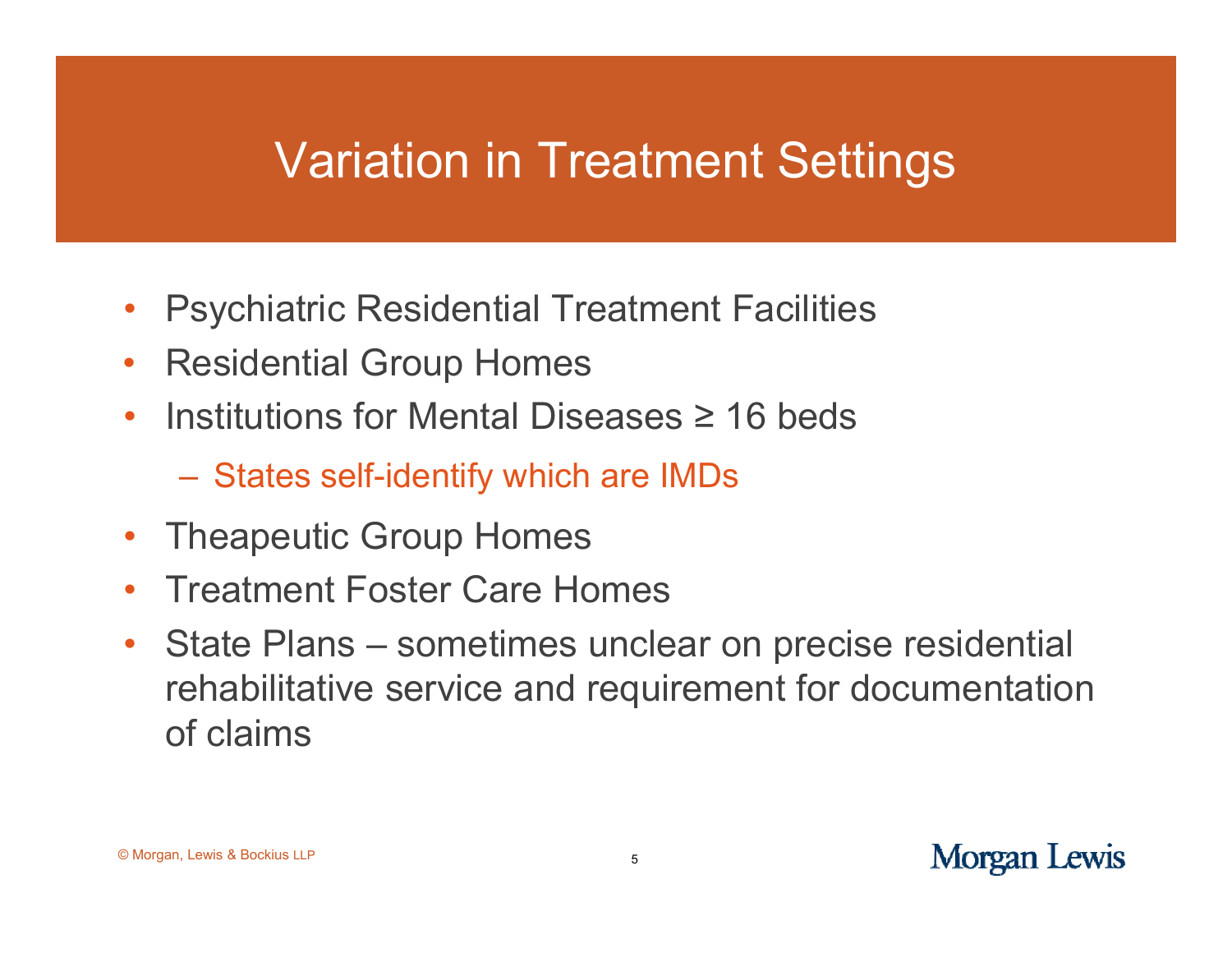## Outpatient Programs

- $\bullet$ • Other licensure schemes
- $\bullet$ EPSDT
- •Treatment Foster Homes
- $\bullet$ School based programs
- $\bullet$ No standardized program across all states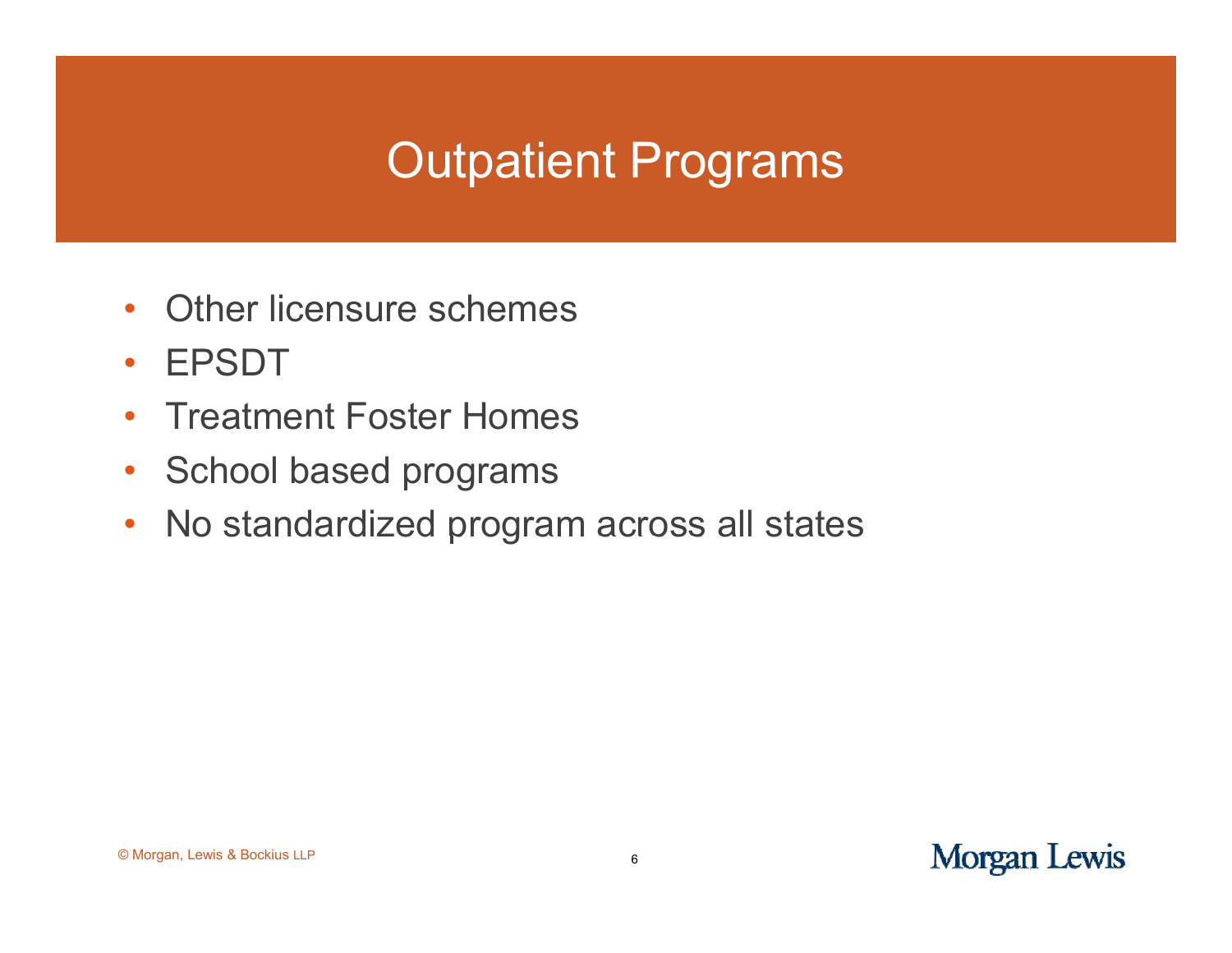## IMD Exception for Patients Under 21

- If facilities (with greater than 16 beds) determined to be IMD, no FFP funds available except for inpatient psych
	- IMD "overall character is that of a facility established and maintained primarily for the care and treatment of individuals with mental diseases."
- •Confusion on when exception applies
- $\bullet$  Inherent contradiction when EPSDT screening shows residential treatment is medically necessary
- Kansas State Medicaid Plan litigation scope of state plan and PRTF add on rates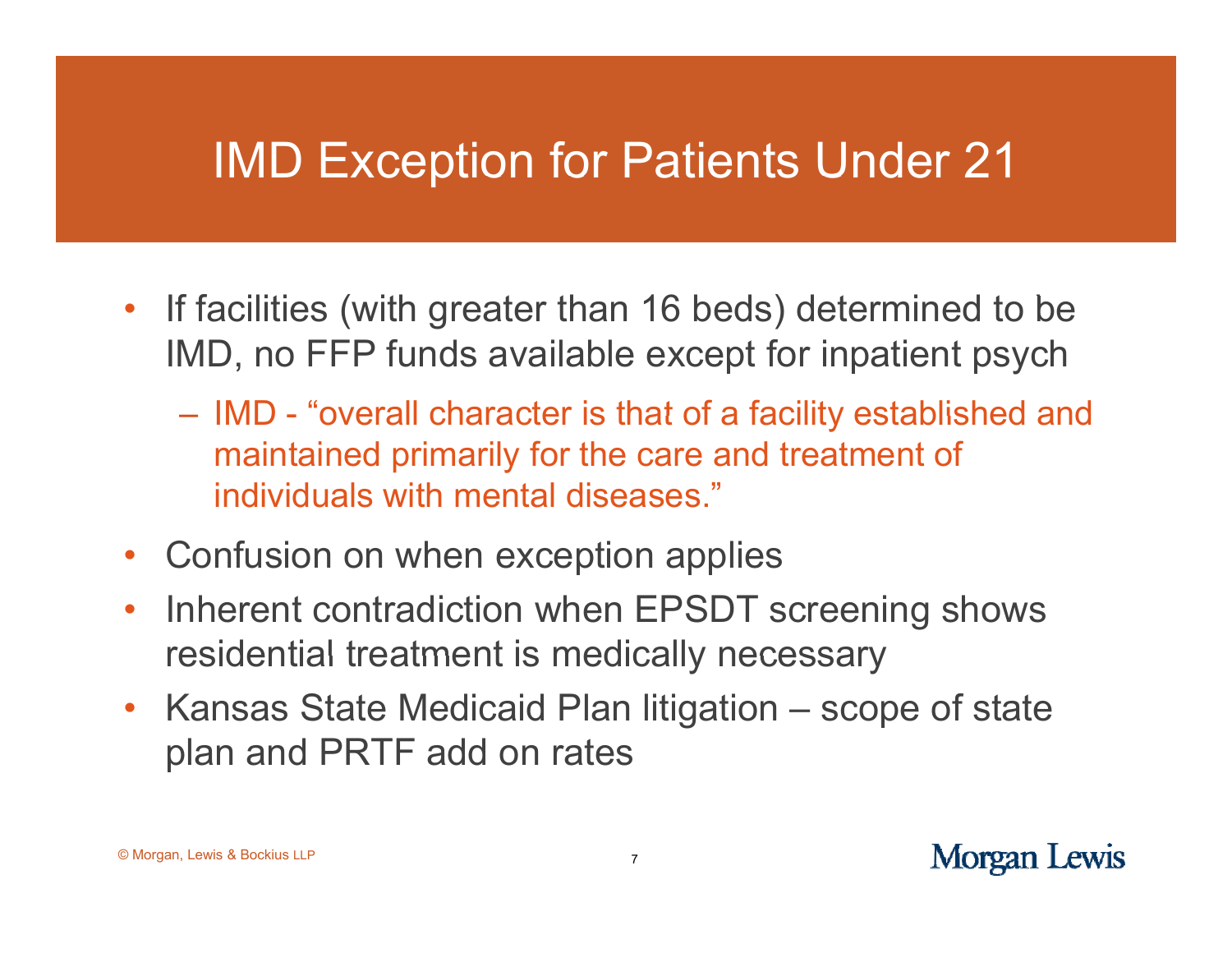# Complex Regulatory Scheme Governing RTFs

- Licensure/certification by applicable state regulatory bodies in about half of states
	- $-$  State mental health agency, state department of health
- CMS approval of use of PRTFs in Medicaid State Plans
	- PRTFs are optional – must be approved thru state plan
- Accreditation by The Joint Commission, the Council on Accreditation for Children and Family Services, the Commission on Accreditation of Rehabilitation Facilities, and National Committee for Quality Assurance
- •Certification by state Medicaid agencies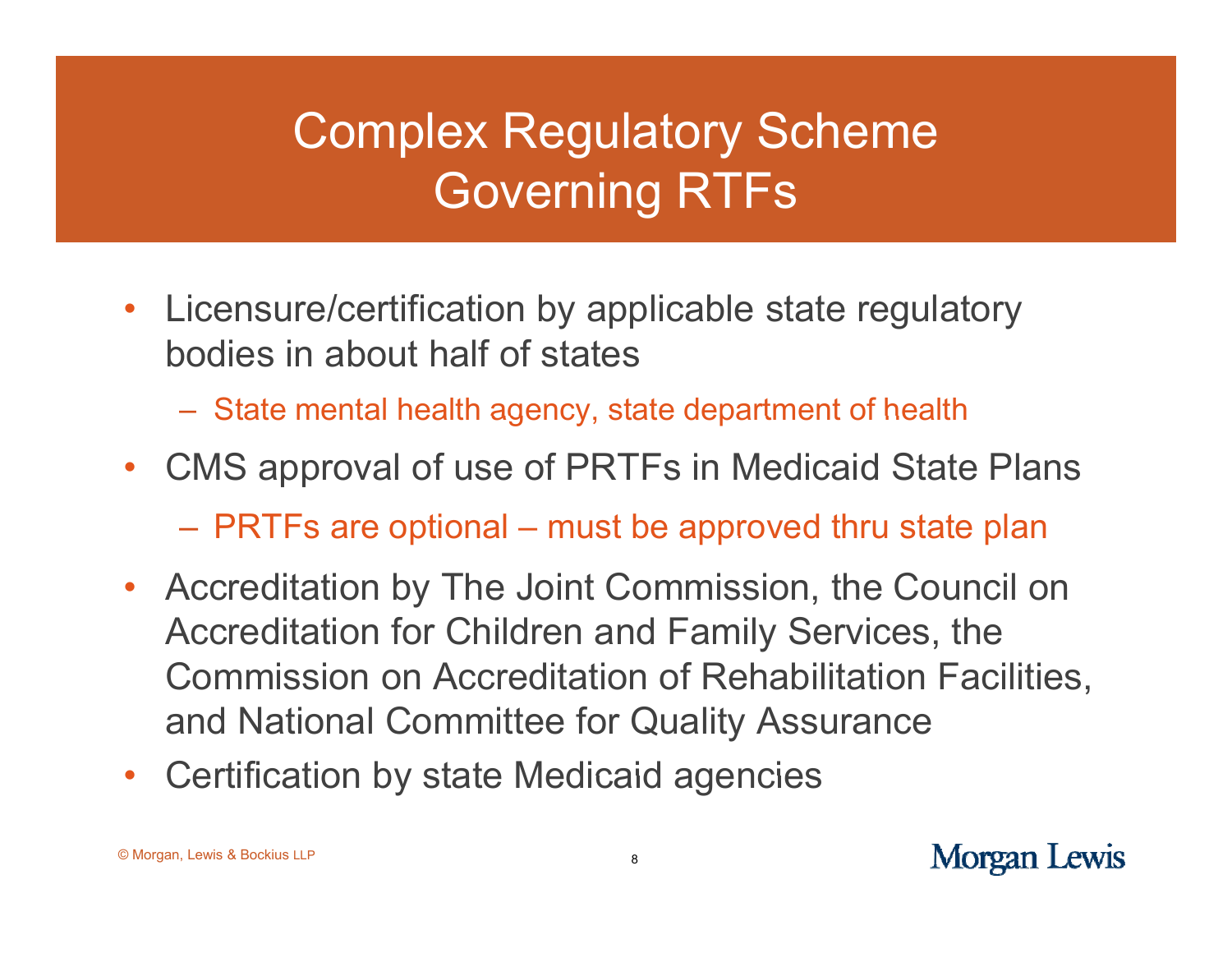## Why PRTFs may be subject to increased scrutiny?

- •• Medicaid plays an essential role in funding services for children and youth with mental health and substance abuse disorders
	- $-$  High cost of residential care makes PRTFs ripe for  $\,$ audits/reviews based on the presumption that service delivery model vulnerable to fraud and abuse
- •Medicaid funding requires accountability for every dollar
- •Healthcare civil fraud enforcement is largely about \$\$\$
- •Significant misunderstanding about services furnished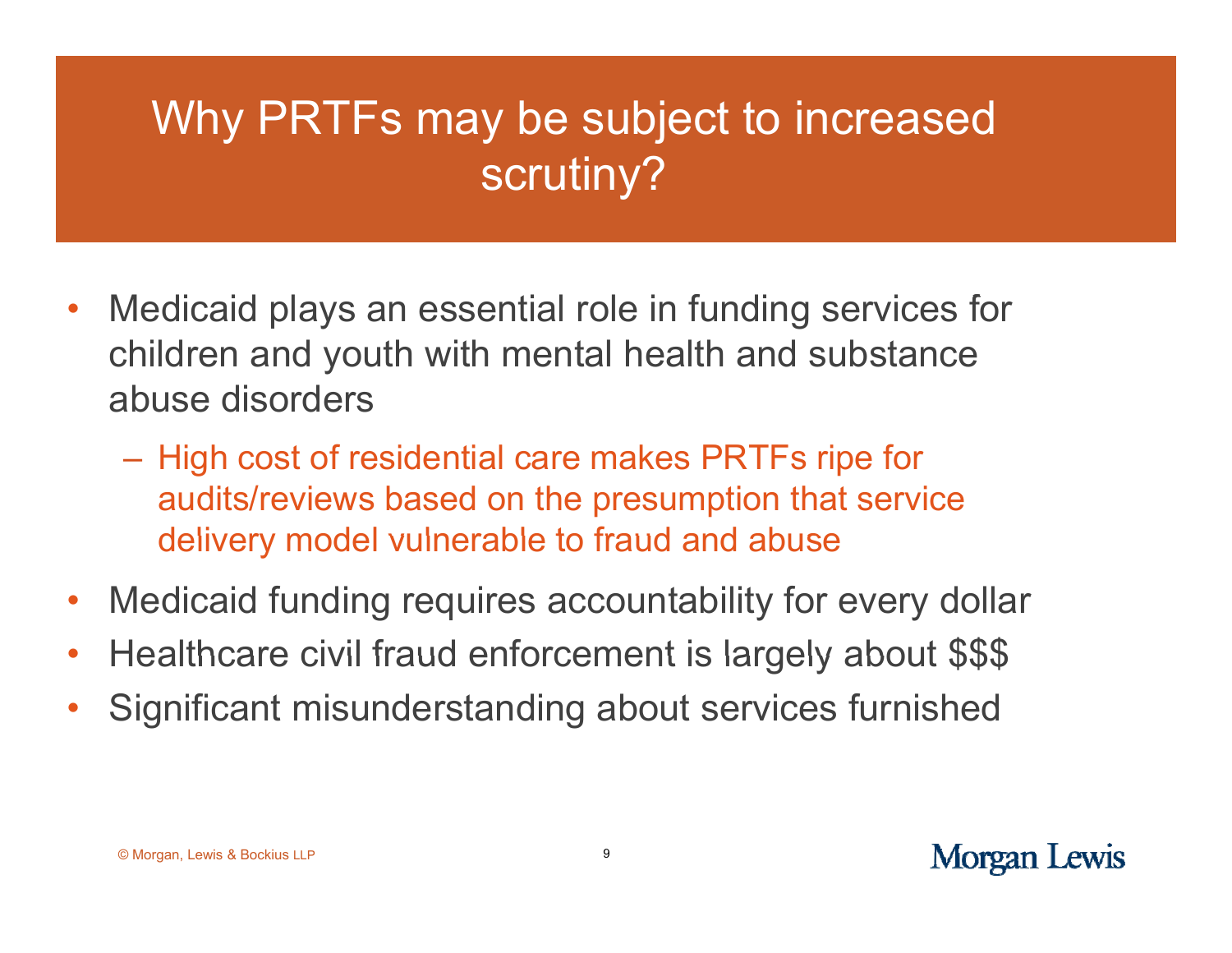## Why PRTFs may be subject to increased scrutiny (cont'd)?

- •• No one size fits all: Diverse RTF and other models
- • Service delivery requires coordination across multiple and overlapping systems/disciplines
	- ↑ opportunity for system errors and confusion
- $\bullet$ • Many employees, medical staff, consultants  $\rightarrow$  if inconsistent standards are applied, will increase likelihood of confusion and inconsistent documentation
- $\bullet$  Multiple state or OIG audits can also increase risk of fraud allegations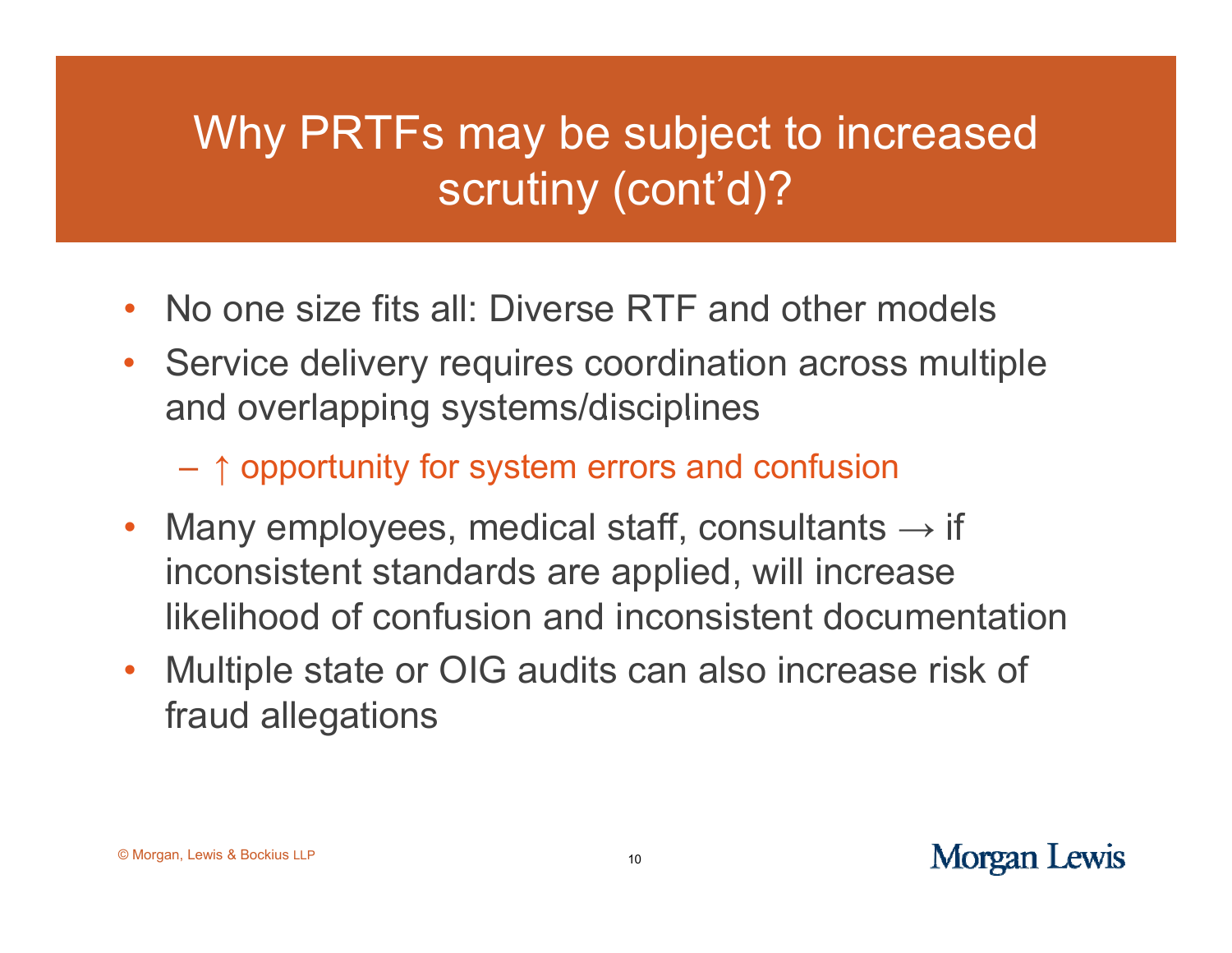## Residential Treatment FacilitiesFocus Areas

- $\bullet$ • Minimum therapy visits per week
- $\bullet$ Group therapy hours
- $\bullet$ Family therapy sessions
- $\bullet$ Staffing ratios
- $\bullet$ • Face-to-face by supervising practitioner
- •Minimum qualification of staff
- • Documentation of medical necessity and quality of the healthcare services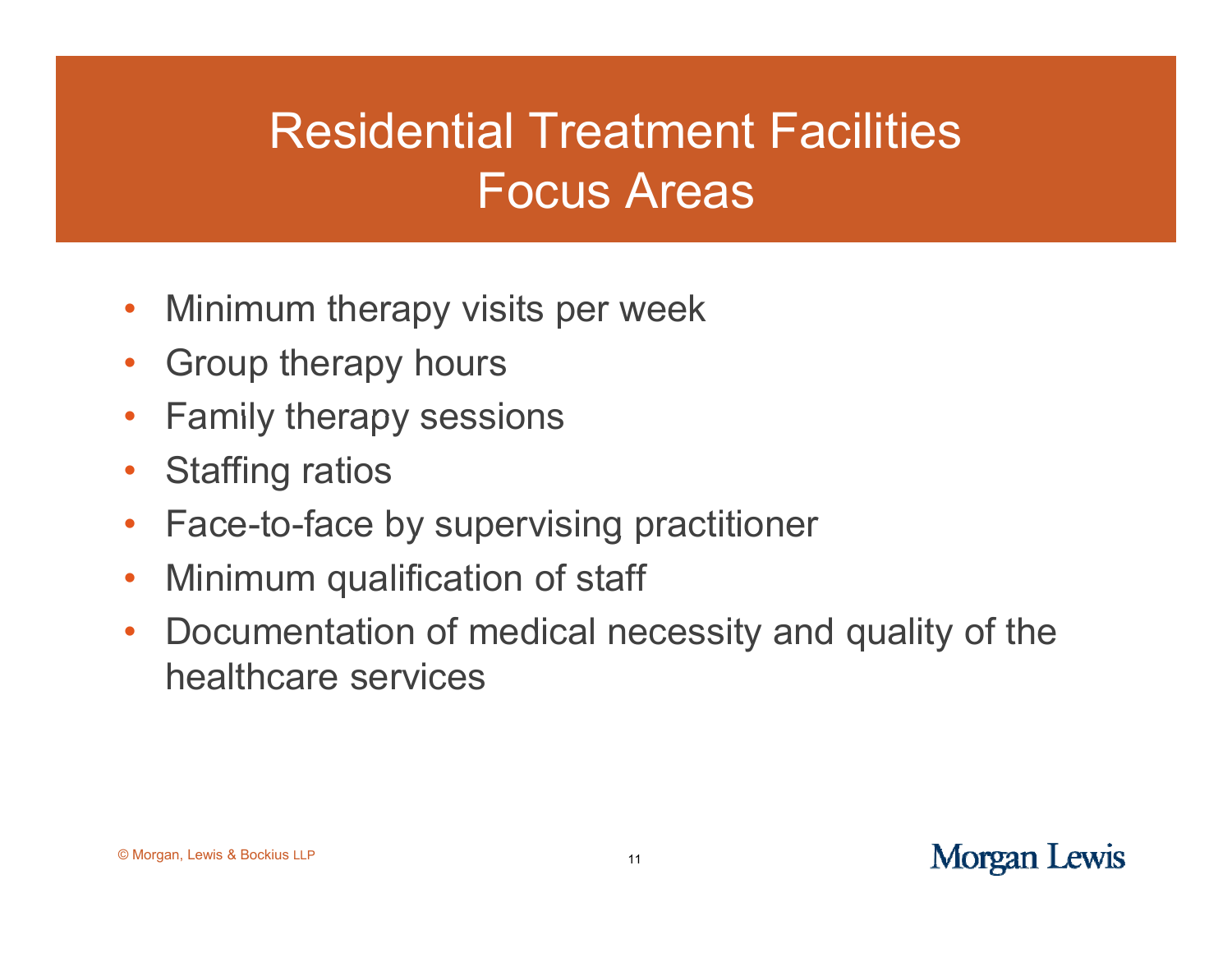## State Medicaid Programs are Auditing/Crimping More

- $\bullet$ • Increased medical necessity and documentation audits of PRTF and other residential treatment claims
- $\bullet$ In Kansas, state budget cuts result in fewer children admitted to psychiatric facilities
	- Local mental health centers denying referrals to PRTFs motivated by "savings plan goal" instituted by Medicaid
	- Prior over-utilization? Debate ensues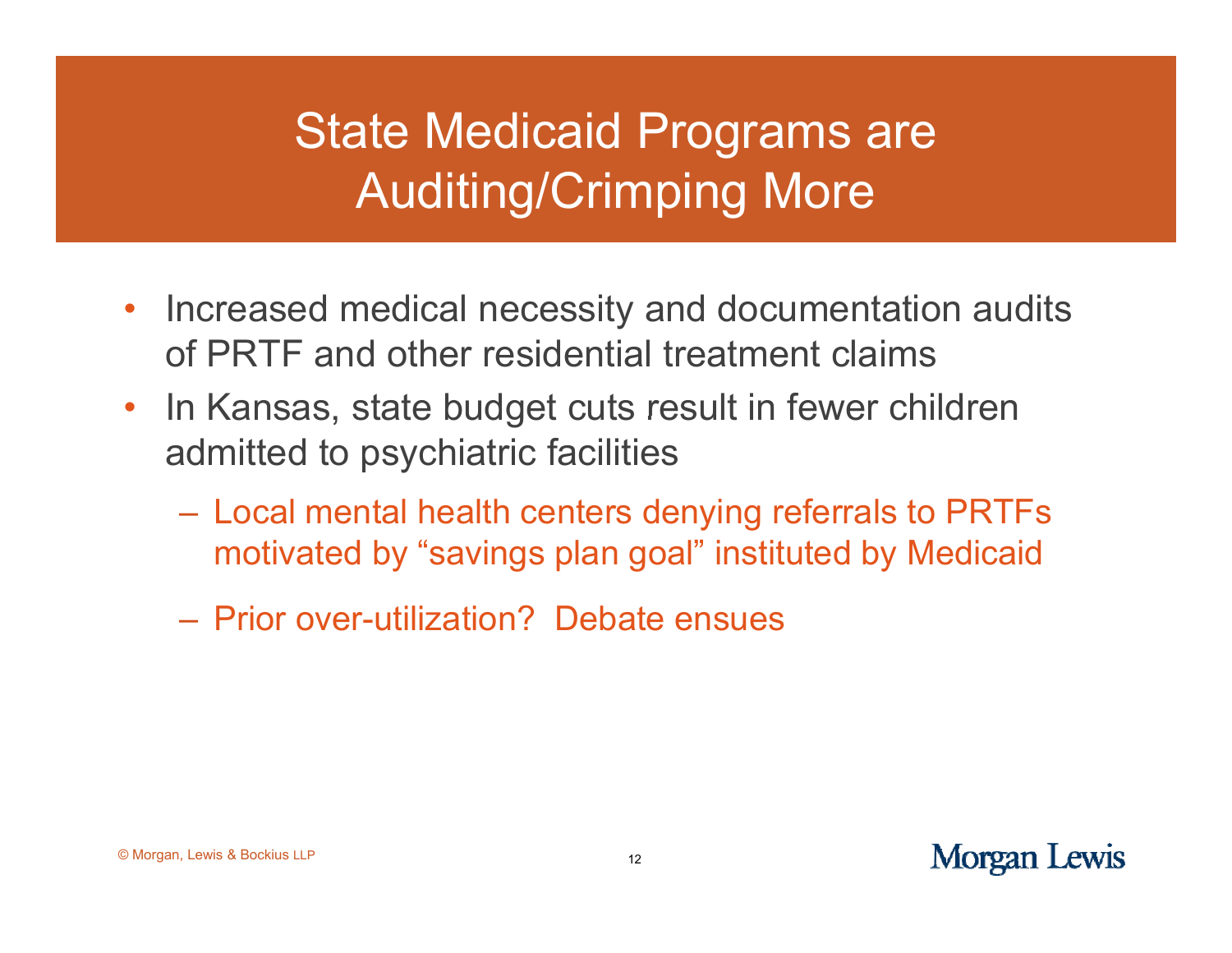## Other State Children Behavioral Health Audit Activity

- Virginia State AG has recovered \$4.6 million in Medicaid "fraud" for child mental health service providers (in-home counseling/treatment, not inpatient)
- • Oregon – Audited about 100 behavioral health organizations in 2008
	- Audits proved expensive for behavioral health programs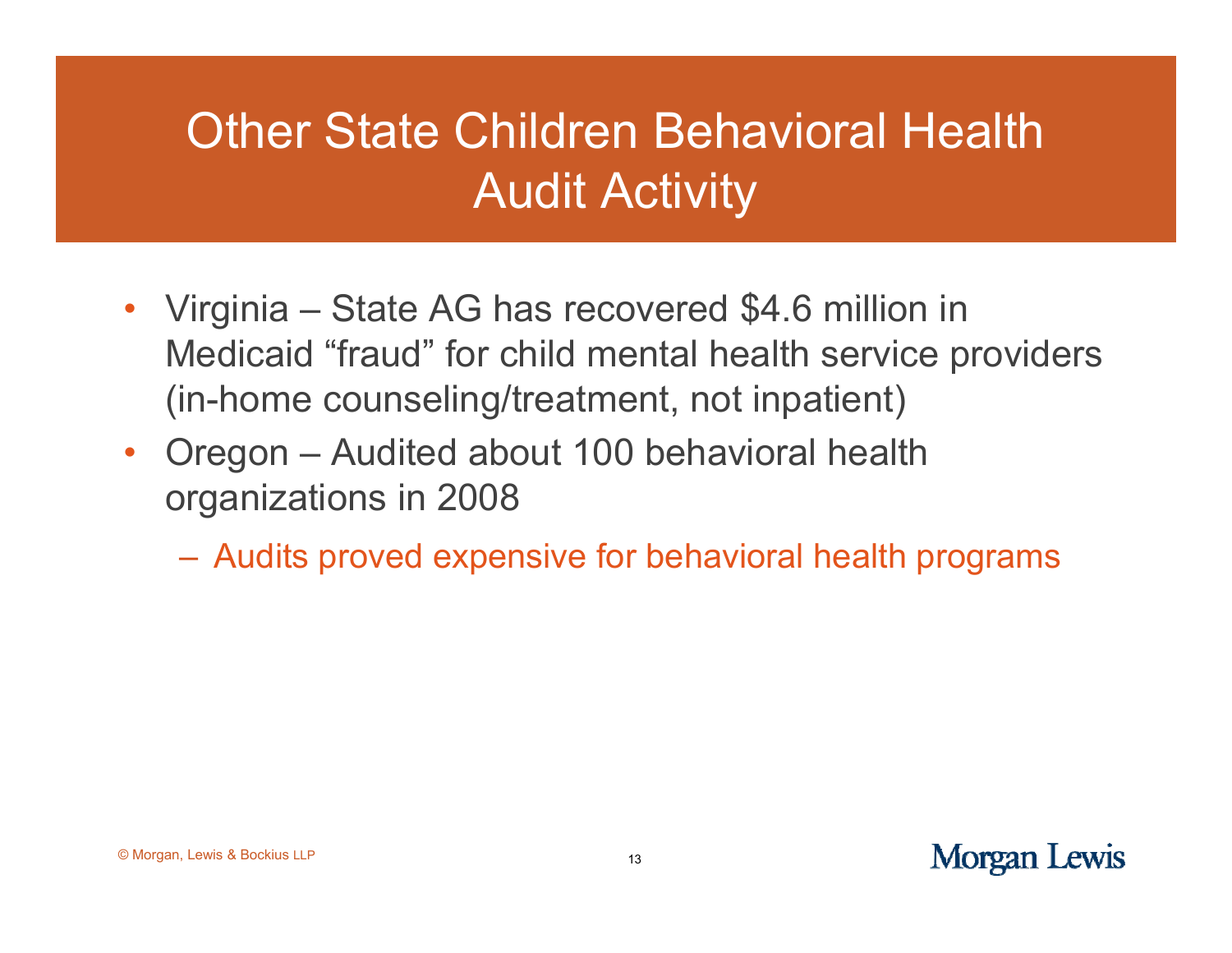#### Medicaid Program Integrity Oversight Function and Fraud and Abuse Enforcement

#### $\bullet$ STATE MEDICAID OVERSIGHT

- Joint Federal and State Program at least 50% federal funds
- Federal Social Security Law – minimum "State Plan" requirements – State Plan approval by CMS
- Inconsistent with federal law federal funding at risk
- CMS Medicaid Program Integrity and Medicare Program **Integrity**
- Medicaid contractors (e.g., MICs, RACs)
- State Inspectors General and Attorneys General
- State Medicaid Fraud Control Units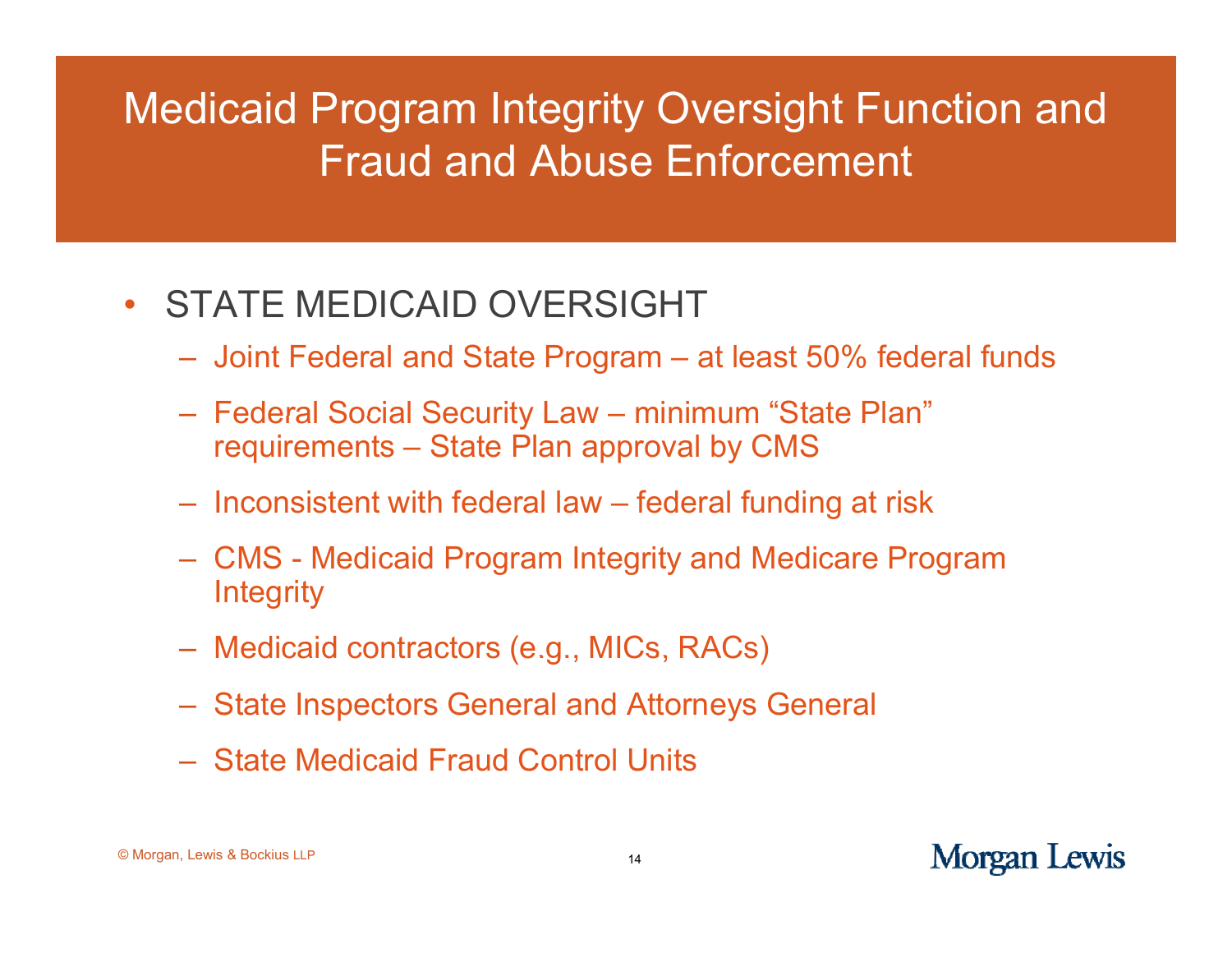## Medicaid Integrity Program ("MIP")

- $\bullet$ • Medicaid Integrity Contractors - Review, Audit and **Education**
- $\bullet$ Recovery Audit Contractors and Contingency Payments
- $\bullet$ Types of RAC Audits
- $\bullet$ Audit Management Strategy and Preparation
- $\bullet$ Post-Audit Considerations and Appeals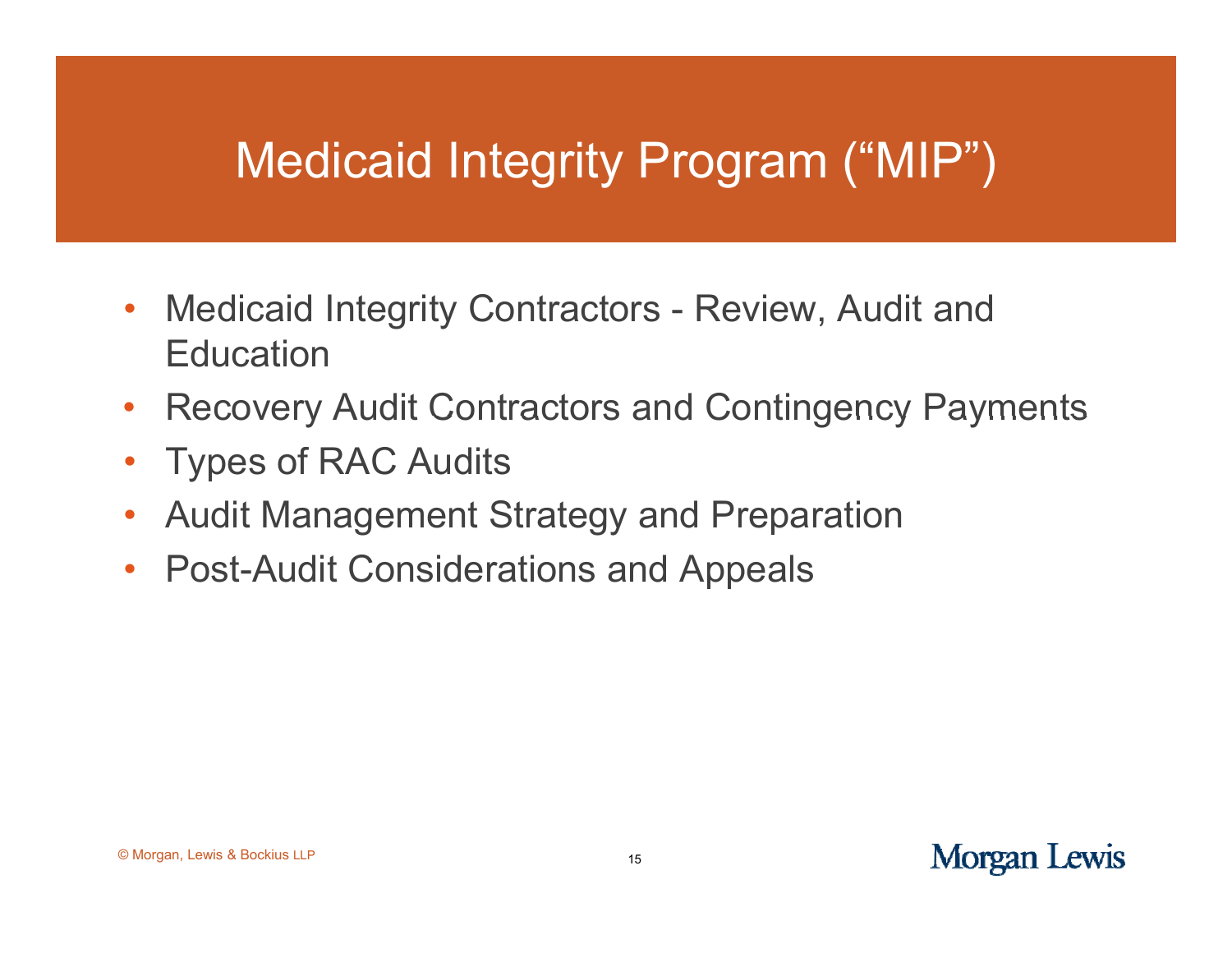#### MIP Overview

- $\bullet$  $\cdot$  DRA of 2005
	- Increased Federal \$\$\$ to fight Medicaid fraud, waste, and abuse.
		- *Requires CMS to contract with entities to:*
			- Review provider claims
			- Audit providers and others
			- Identify overpayments
			- Educate providers, MCOs, beneficiaries and others on program/payment integrity and quality of care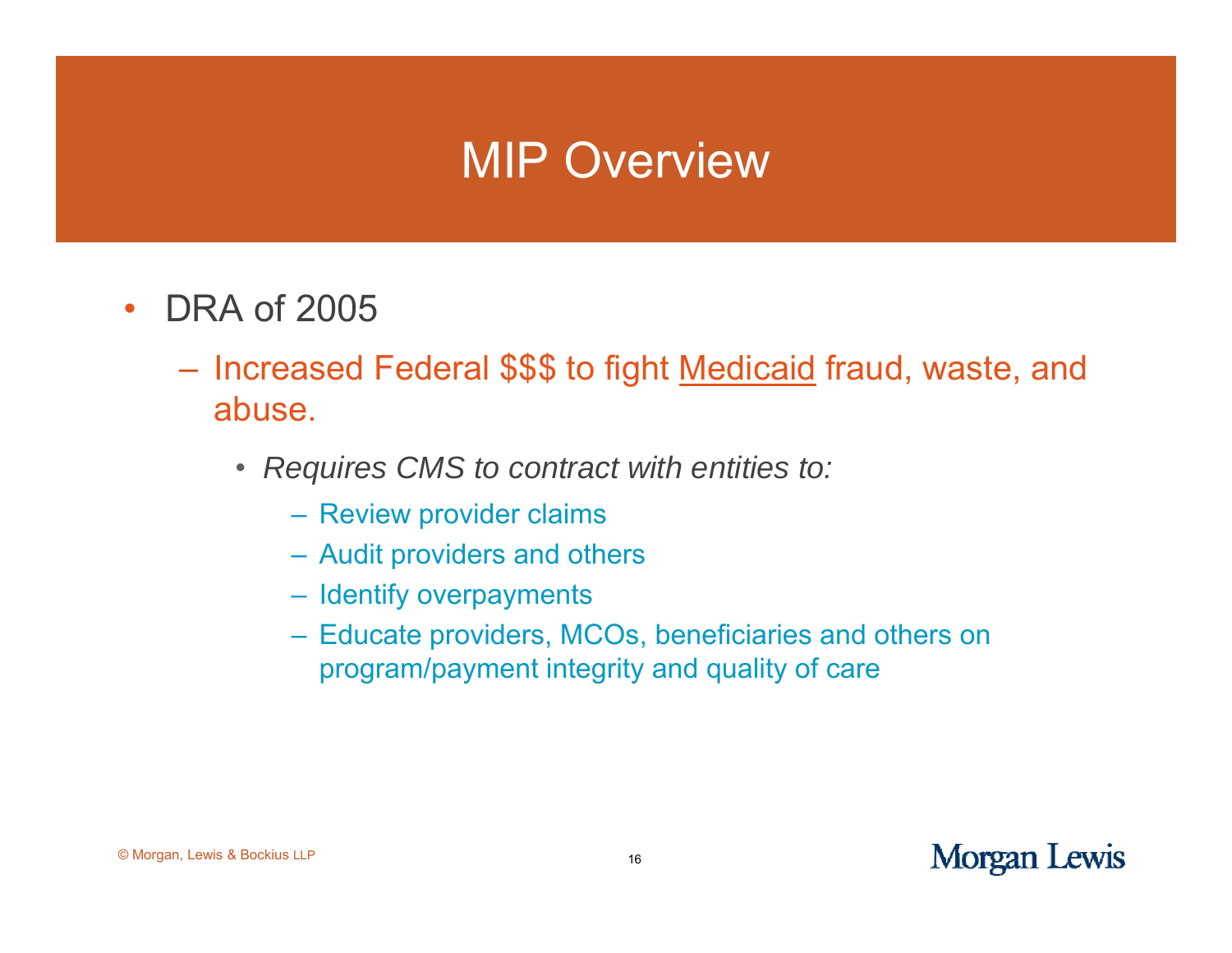## Medicaid Integrity Contractors (MICs)

#### $-$  Three types of MICs:

- *Audit*
- *Review*
- *Education*
- Five jurisdictions:
	- *New York (CMS Regions I & II)*
	- *Atlanta (CMS Regions III & IV)*
	- $\bullet$ *Chicago (CMS Regions V & VII) V &*
	- *Dallas (CMS Regions VI & VIII)*
	- *San Francisco (CMS Regions IX & X)*

#### © Morgan, Lewis & Bockius LLP <sup>17</sup>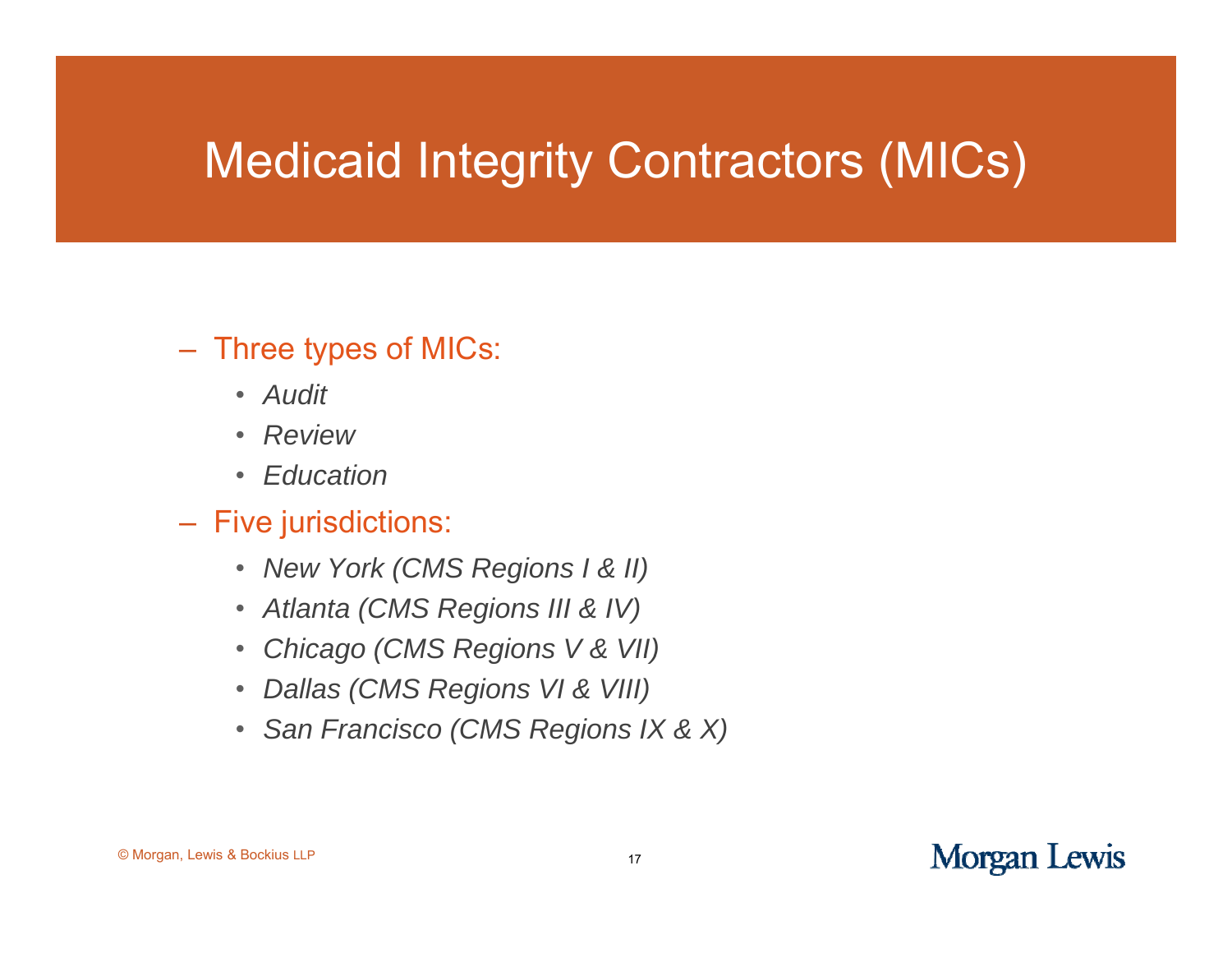#### Purpose of MICs

- $\bullet$ Ensure that paid claims were:
	- For services provided and properly documented
	- For services billed properly, using correct and appropriate procedure codes
	- For covered services
	- Paid according to Federal and State laws, regulations, and policies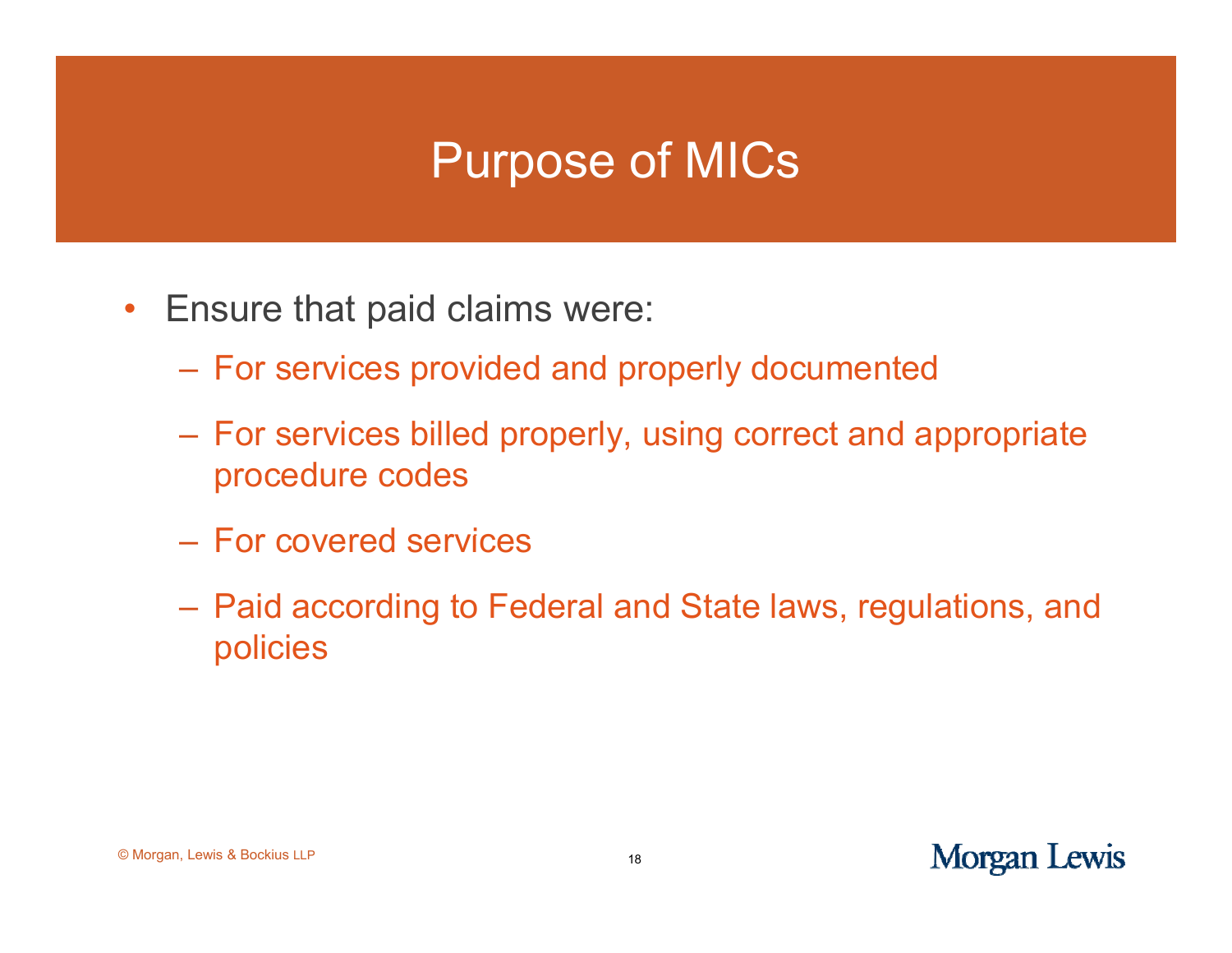#### Review MICs

- Analyze Medicaid claims data to identify high-risk areas and potential vulnerabilities
- Provide leads to the Audit MICs
- Use data-driven approach to ensure focus on providers with truly aberrant billing practices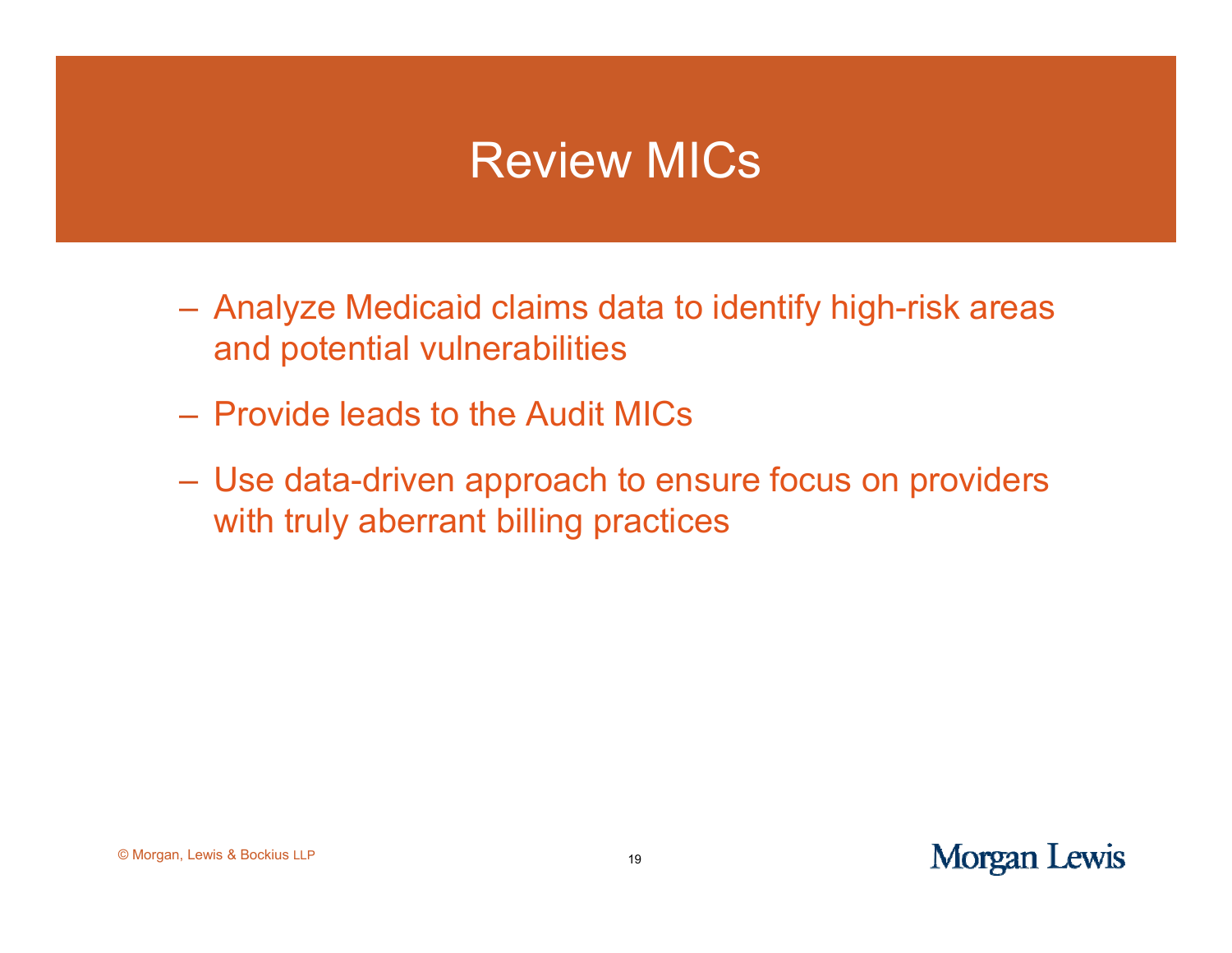#### Audit MICs

- $\bullet$ • Conduct post-payment audits
	- Combination field and desk audits
- FFS, cost report, and managed care audits
- • Audits will identify overpayments; States will collect overpayments and adjudicate provider appeals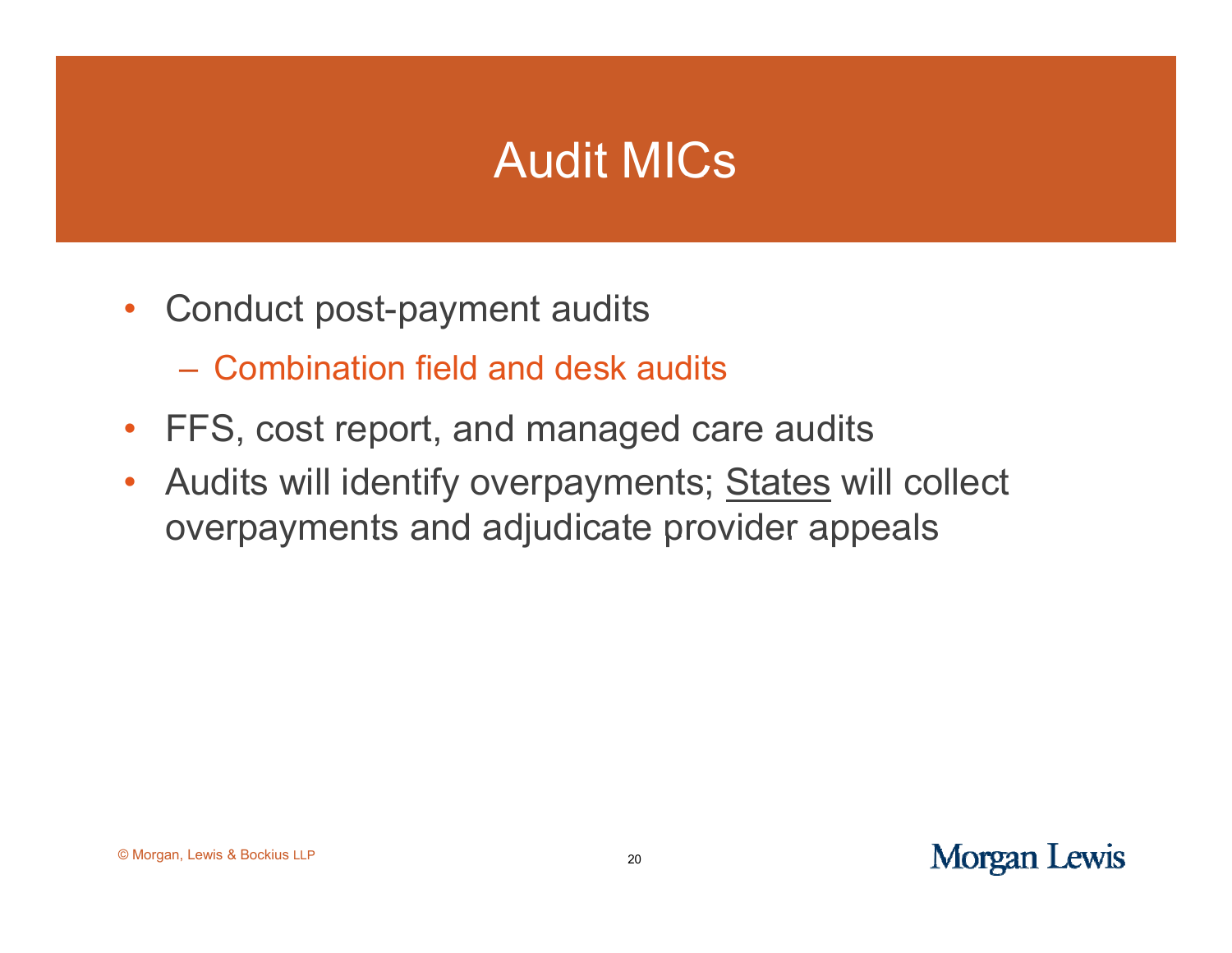## Education MICs

- Use findings from Audit and Review MICs to identify areas for education
- Work closely with Medicaid partners & stakeholders to provide education and training
- $\bullet$  Develop training materials, awareness campaigns and conduct provider training
- Highlight value of education in preventing Medicaid fraud, waste, and abuse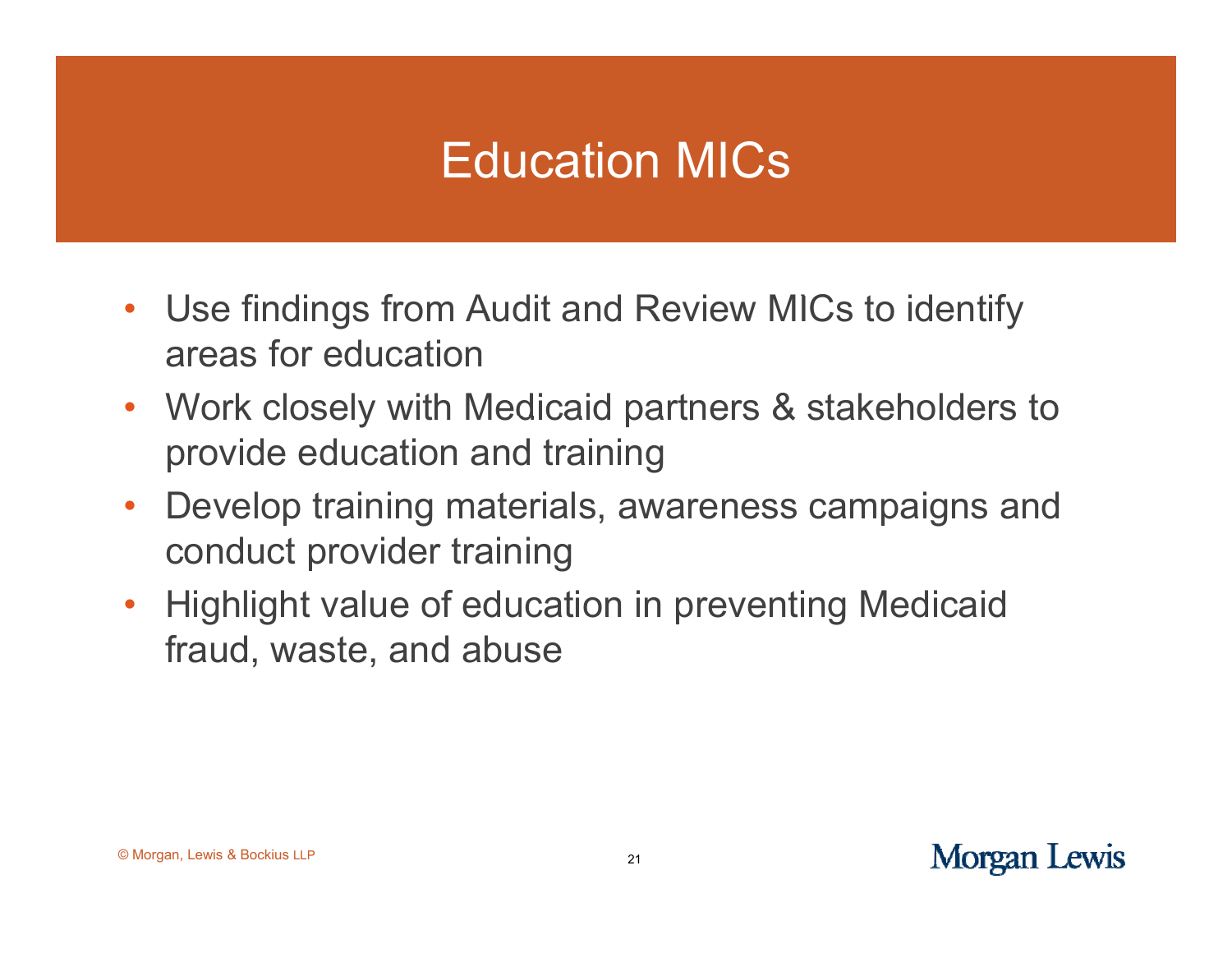## Purpose of RACs

- $\bullet$ Detect and correct past improper payments
- • Allow for implementation of actions that will prevent future improper payments
- Lower CMS error rate
- $\bullet$ Protect taxpayers and beneficiaries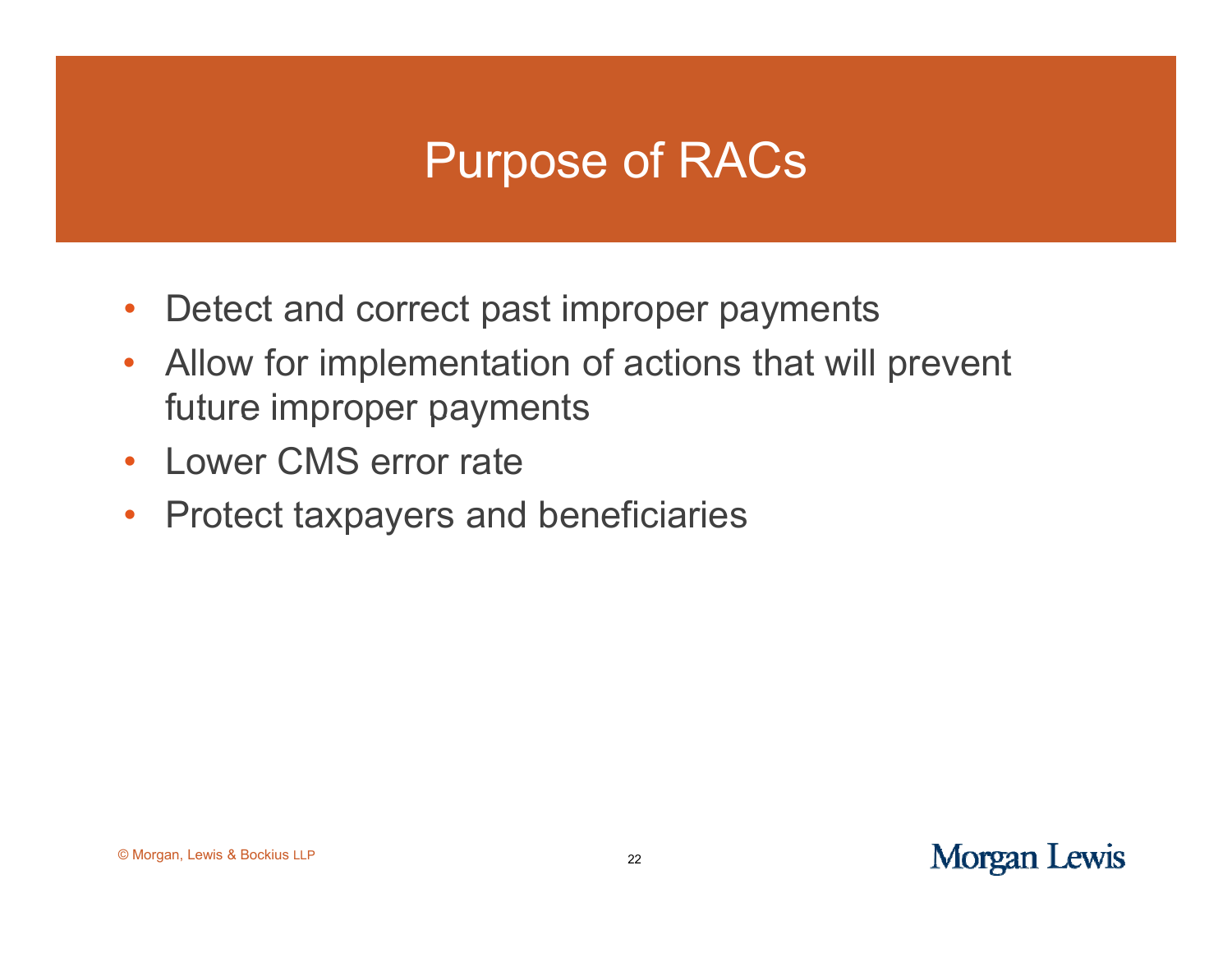## Types of RAC Reviews

- $\bullet$ • Coverage determinations
- $\bullet$ Coding determinations
- •Medical necessity determinations
- $\bullet$  Other determinations
	- *<sup>e</sup> g.* ., claim priced incorrectly; claim paid twice (duplicate twice claim)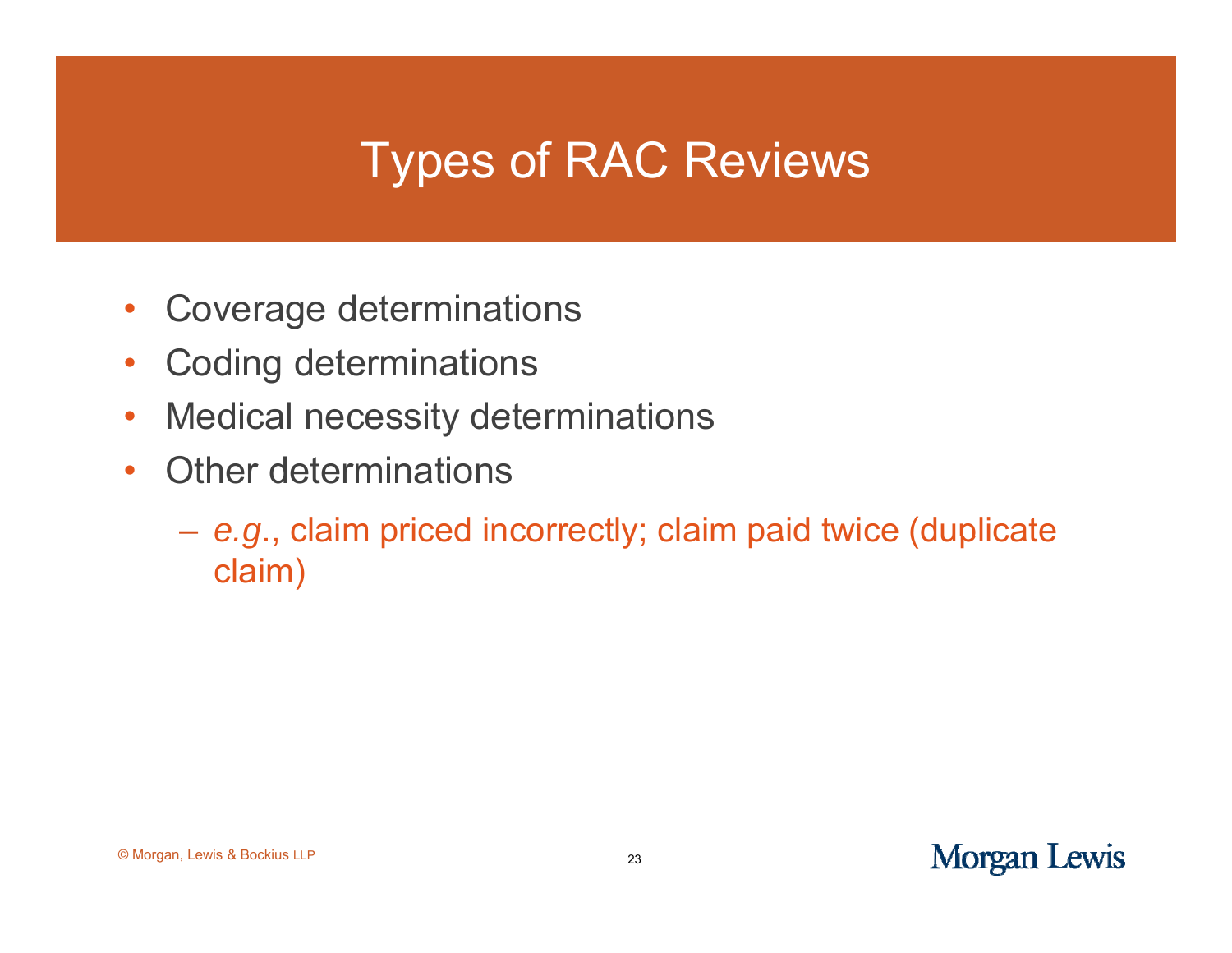## Medicaid RACs

- ACA section 6411
- • Sep. 14, 2011 Final Rule (delayed implementation by states)
- •Not all will be the same
- $\bullet$ Modeled after Medicare RACs
- $\bullet$ States can request exceptions from scope
- $\bullet$  Must have Medical Director and other licensed professionals as reviewers
	- Query if they will have child behavioral health experience
- Expected to "save" \$2.1 billion in next 5 years •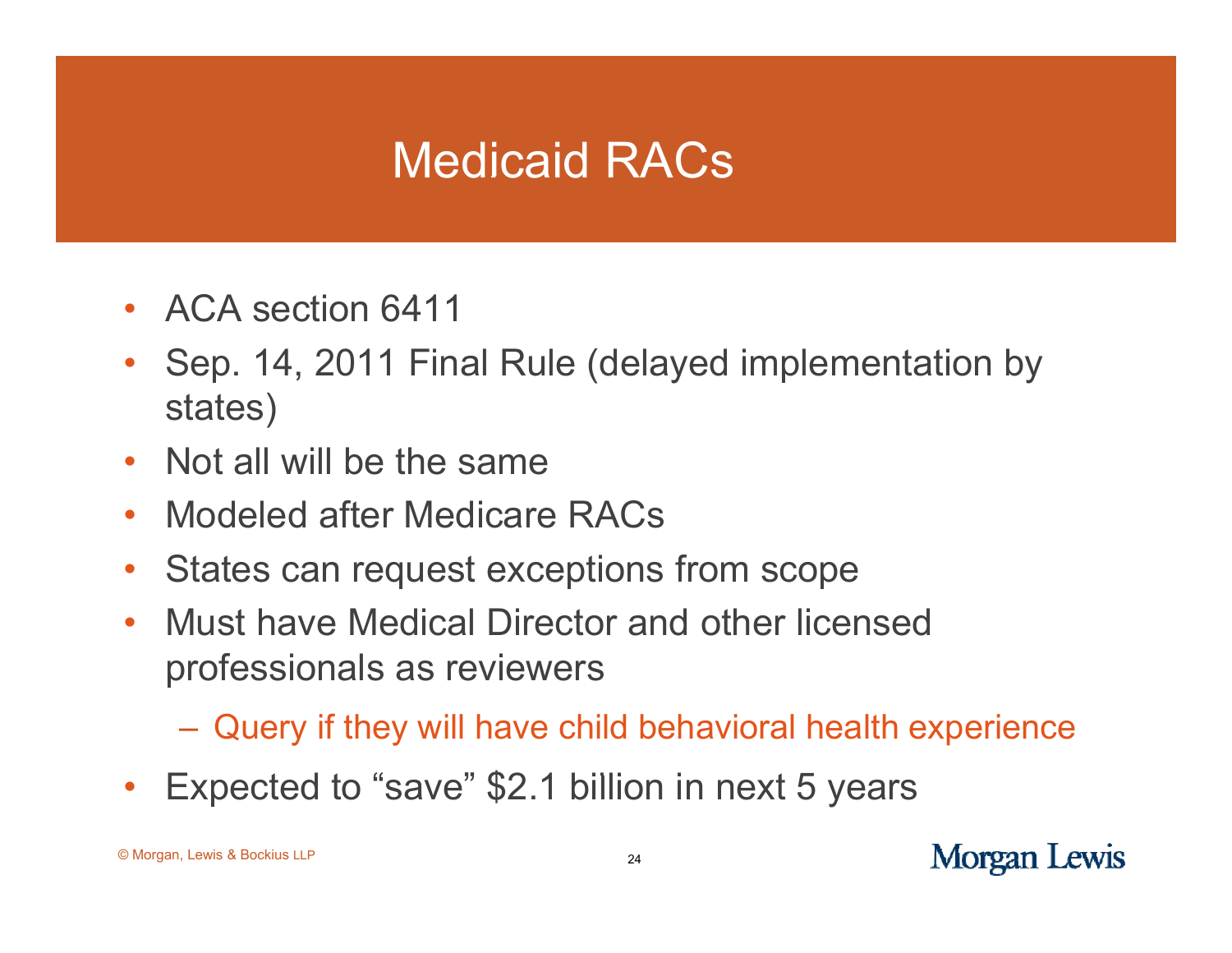## RAC Expansion to Medicaid (cont'd)

- $\bullet$ PPACA does not indicate the specific provider types that will be subject to a Medicaid RAC review
- $\bullet$ § 6411(a)(1) suggests that it will broadly apply to any entity receiving payments under Medicaid
- $\bullet$  States will contract with one or more Medicaid RACs to determine overpayments and underpayments (and recoup overpayments)
- $\bullet$  Payments to Medicaid RACs will be made only from amounts "recovered" on a contin gent basis
	- CMS will not dictate contingency rate, but will set maximum contingency rate (based on rate paid to Medicare RACs) for which FFP will be available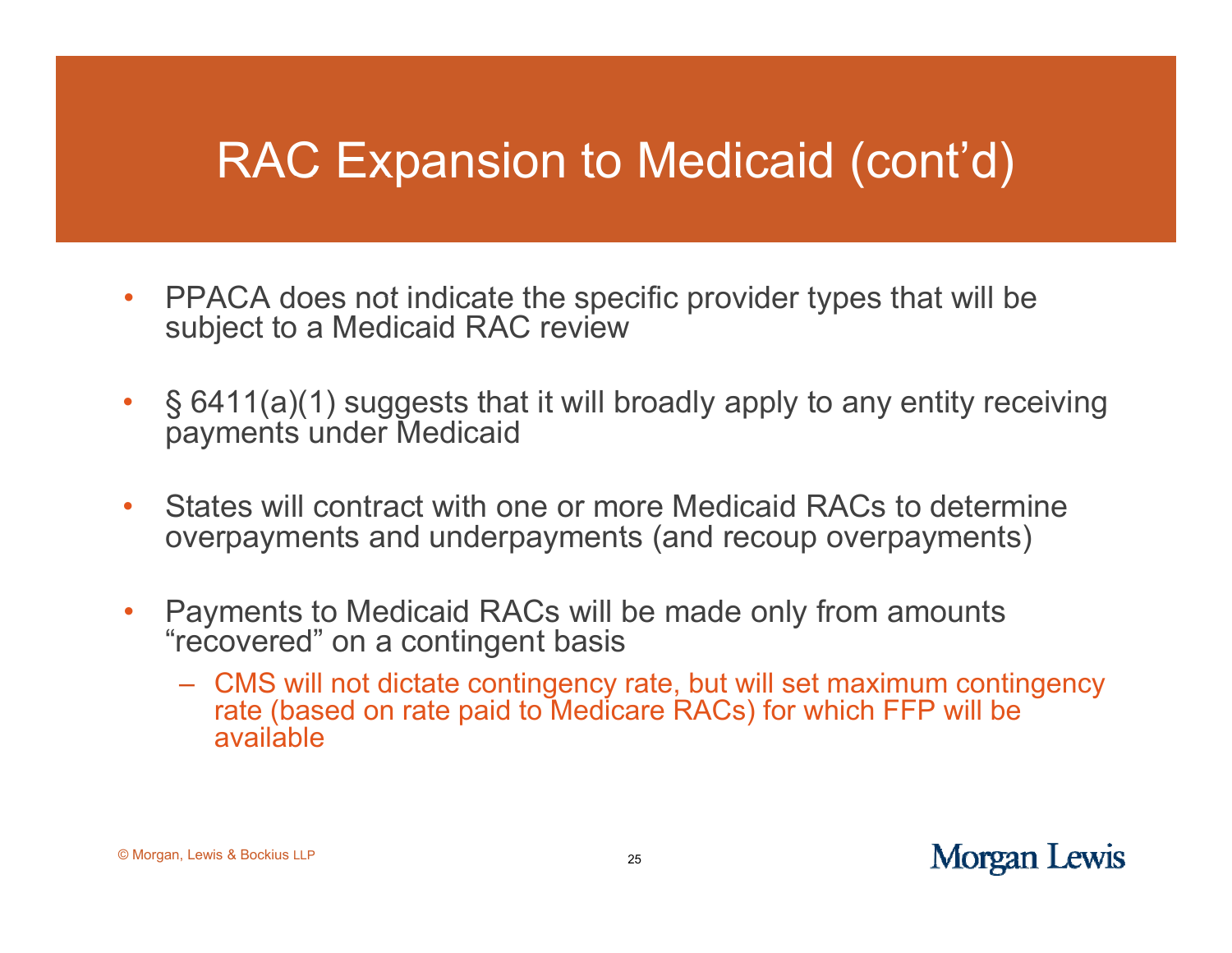## Detailed Analysis of State Medicaid Audit of Child Behavioral Health Programs

- Virginia DMAS hired outside audit contractor that audited a residential treatment care provider to children
- Contractor determined there was a \$1,173,264.06 overpayment and DMAS sought refund
- •Failure to properly document 21 treatment interventions each week for each resident
- •Failure to provide sufficient progress notes
- Appeal ensued – Provider prevailed before Hearing Officer on Oct. 26, 2011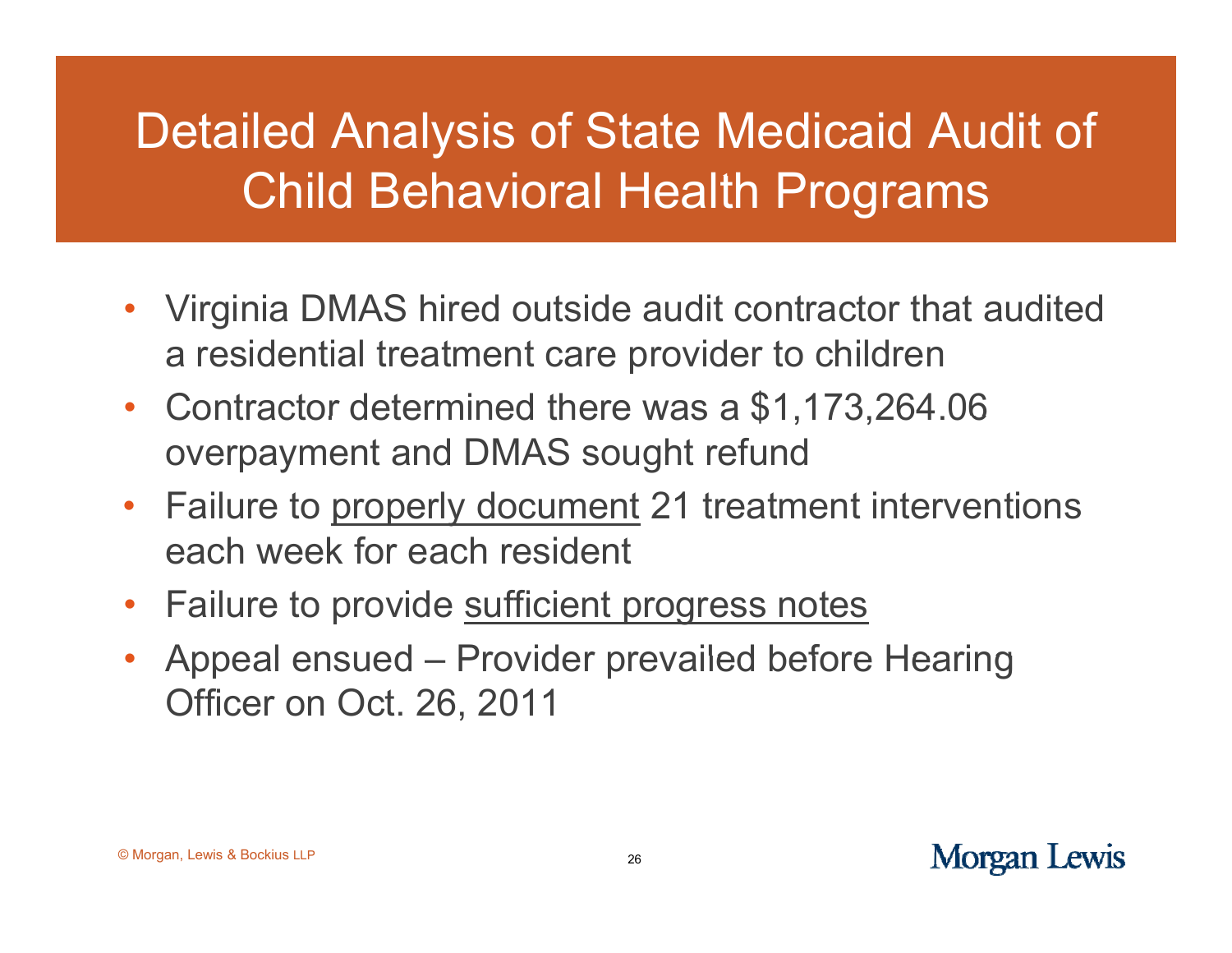## Hearing Officer Findings

- Provider was governed by a provider agreement with Medicaid and so certain contract law principles apply
	- Regulations – are they clear?
	- Guidance (e.g. Provider Manuals) deserve less deference but are state's attempt to interpret and implement statutes and regulations
- • Virginia Regulation:
	- Residential treatment programs shall be 24 hour, supervised, medically necessary, out-of-home programs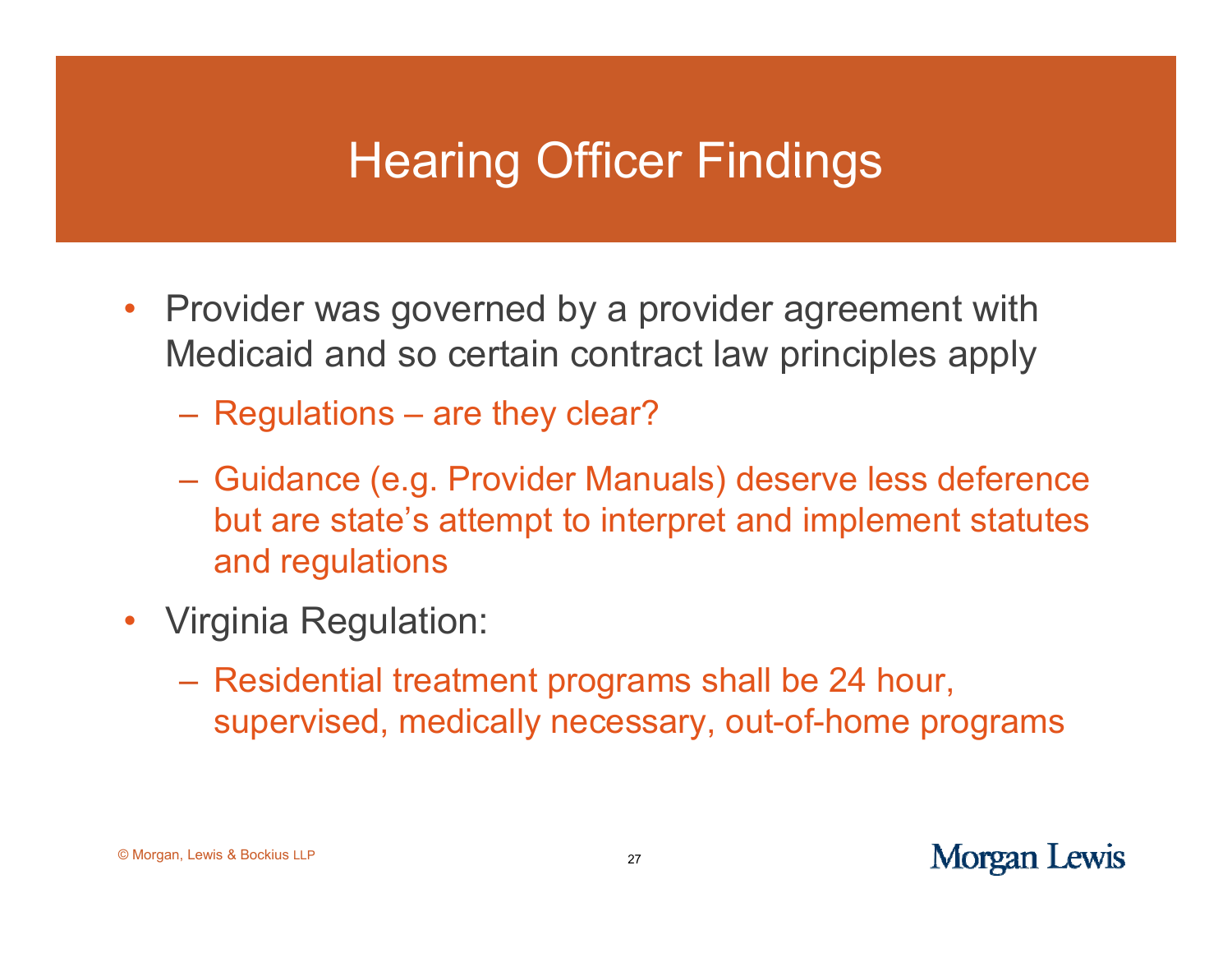## VA Hearing (Continued)

- Therapeutic Behavioral Services for Children must be therapeutic services rendered in a residential type setting such as a group home or program that provides structure for daily activities, psychoeducation, therapeutic supervision and mental health care to ensure attainment of mental health goals. Child has significant functional impairments in major life activities
- Active treatment required and services do not include interventions/activities ony designed to meet supportive nonmental health special needs, including but not limited to personal care, habilitation or academic educational needs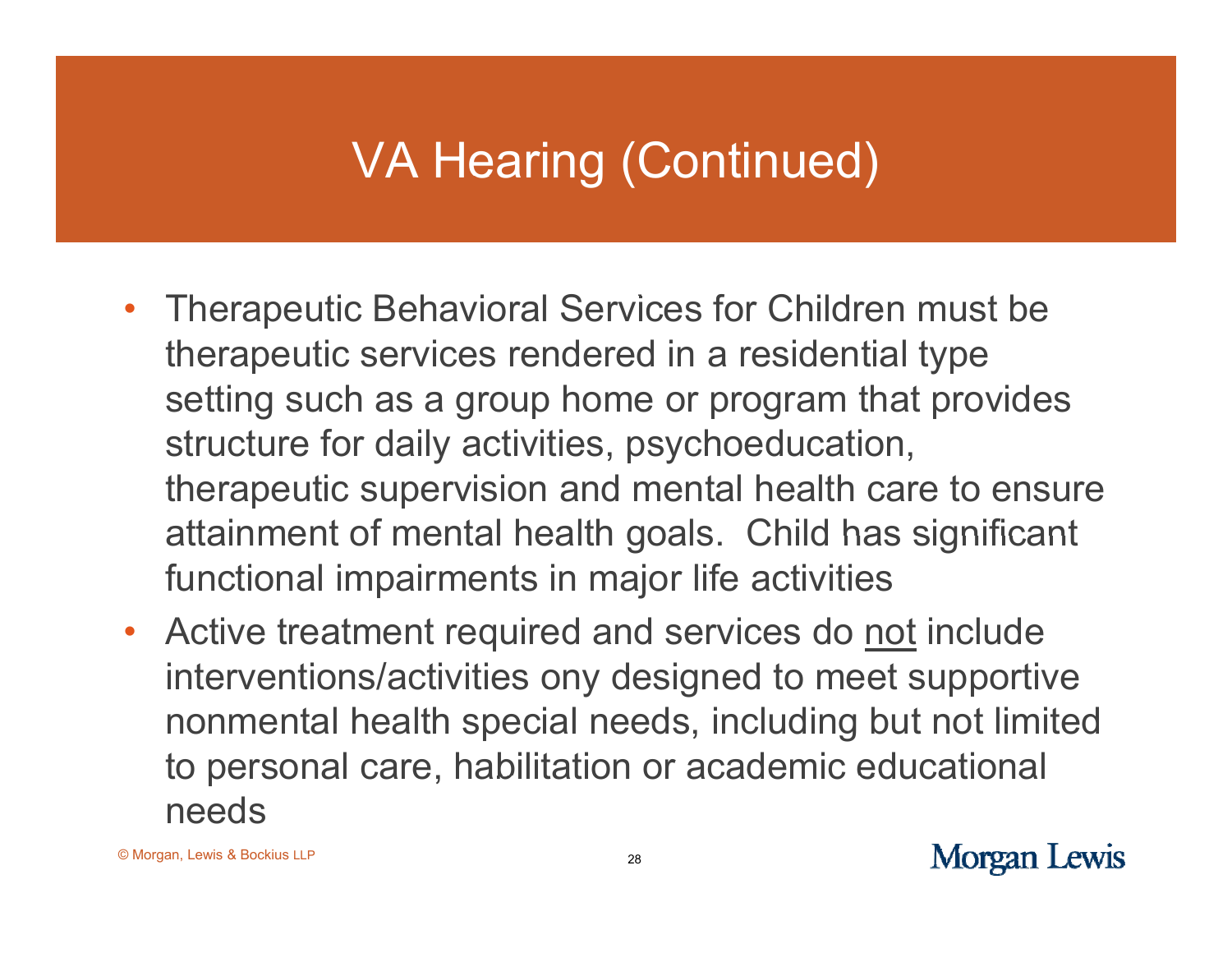- $\bullet$ VA Medicaid Manual:
	- Minimum of 21 distinct sessions (excluding individual treatment, school attendance and family therapy) of appropriate treatment interventions each week (i.e., group therapy with specific topics focused to patient needs; insight oriented and/or behavior modifying).
		- $\bullet$ *One group therapy session per day limit;*
		- *Maximum of 10 individuals p g p py er group therapy session*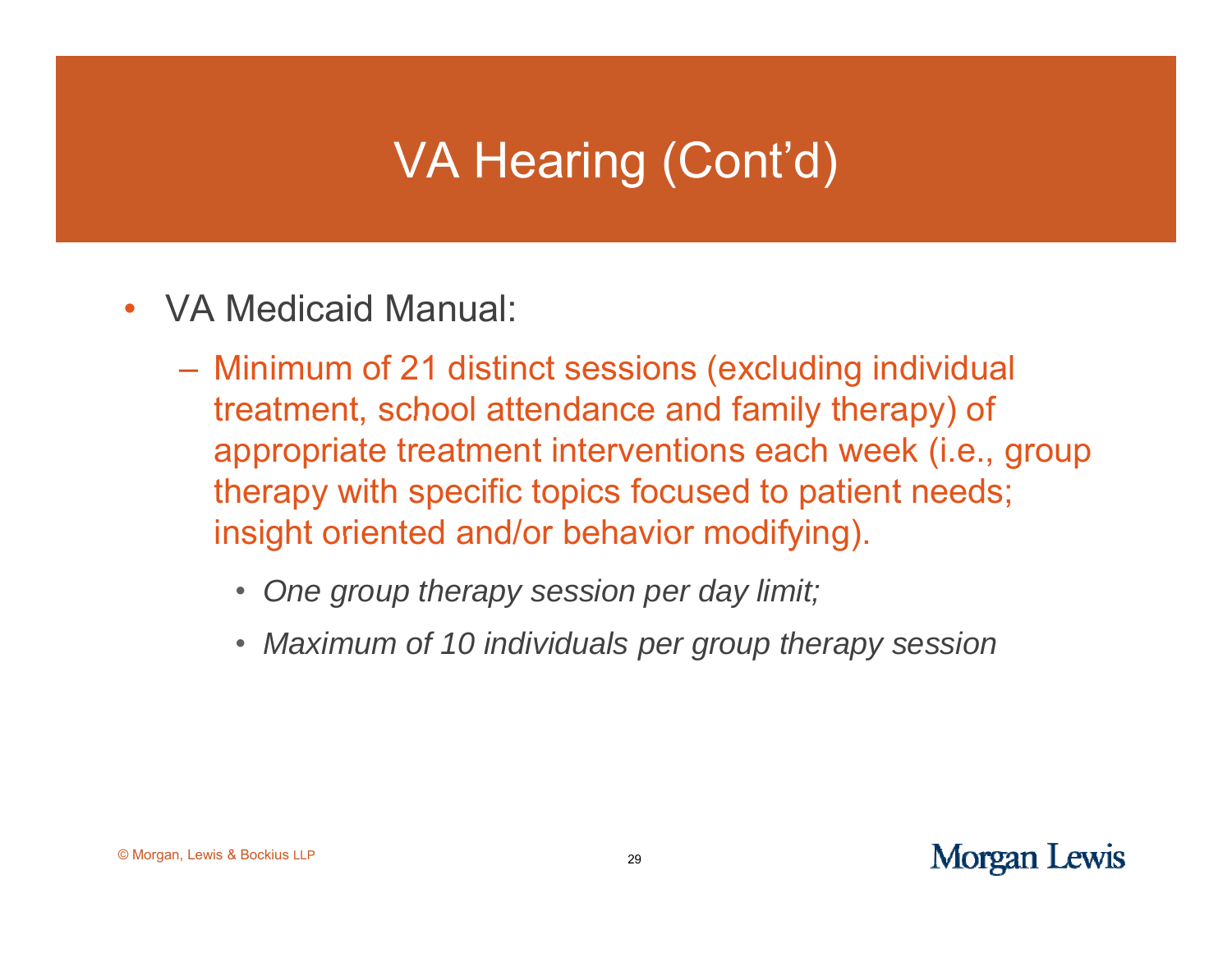- Medical record documentation must include concurrent documentation of therapeutic interventions (billable and non-billable that meet 21 weekly minimum)
- Progress notes for each session must describe the plan for the next session.
- Did RTC provide 21 sessions per week for each resident?
- Provider relied on a form it had created entitled "Treatment Documentation" that set forth 6 areas (later form had 4 areas of treatment activity)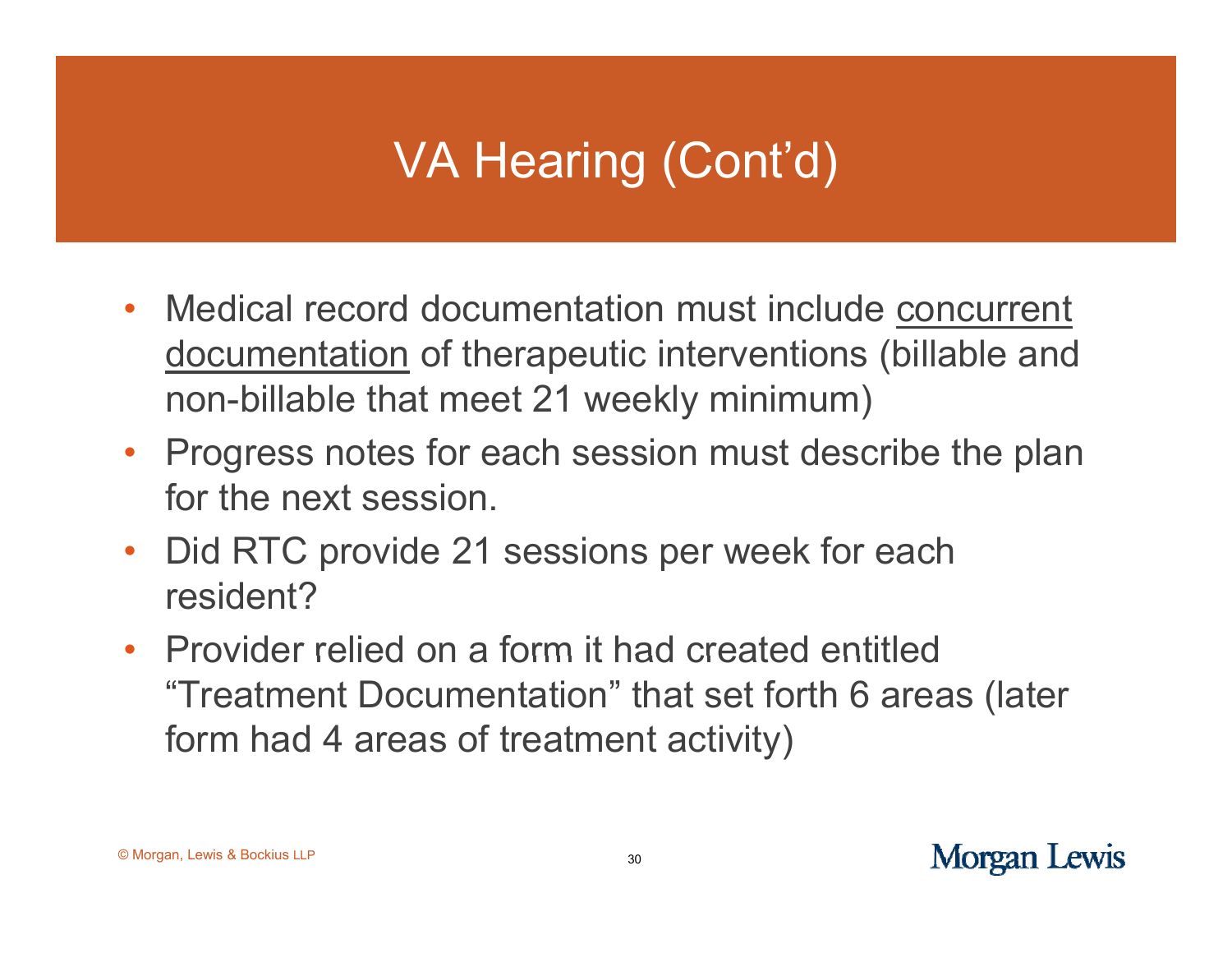- 1. Recreation Activity
- 2. Social Skills Activity
- 3. Recreation Activity
- 4. Self-Soothing-Nurturing/Hygiene Activity
- $\bullet$  All sessions under "Self-Soothing-Nurturing/Hygiene Activity" were rejected as qualifying for 21 session requirement because determined not to be an intervention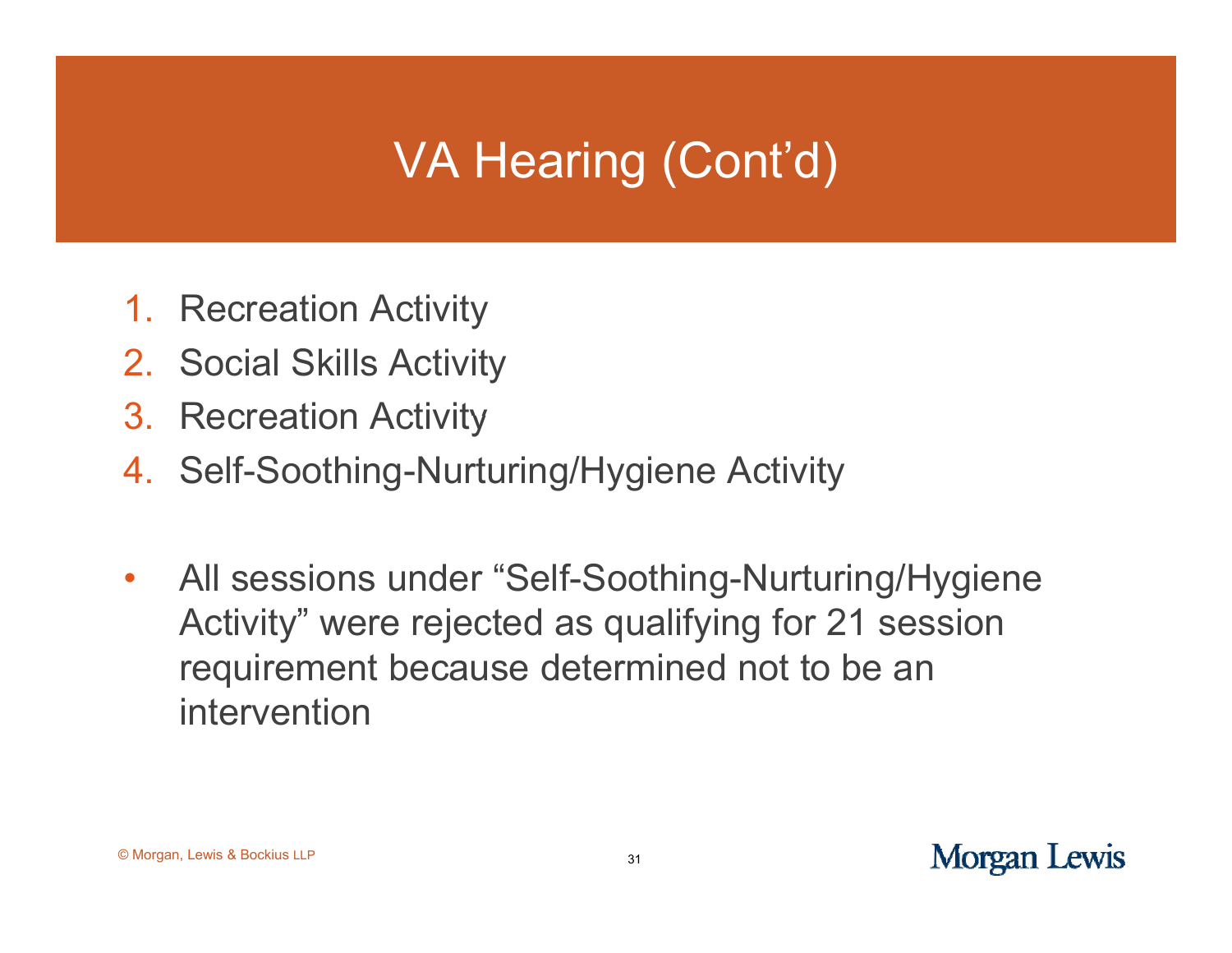- But Medicaid Manual indicates that any session with specific topics focused on patients' needs that is insightoriented or that is behavior modifying may qualify as a session, so long as accompanied by appropriate treatment interventions
	- Socializational, recreational and grooming count.
- VA Medicaid audit contractor accepted recreational and social skill sessions, but not self-soothing, hygiene and manners sessions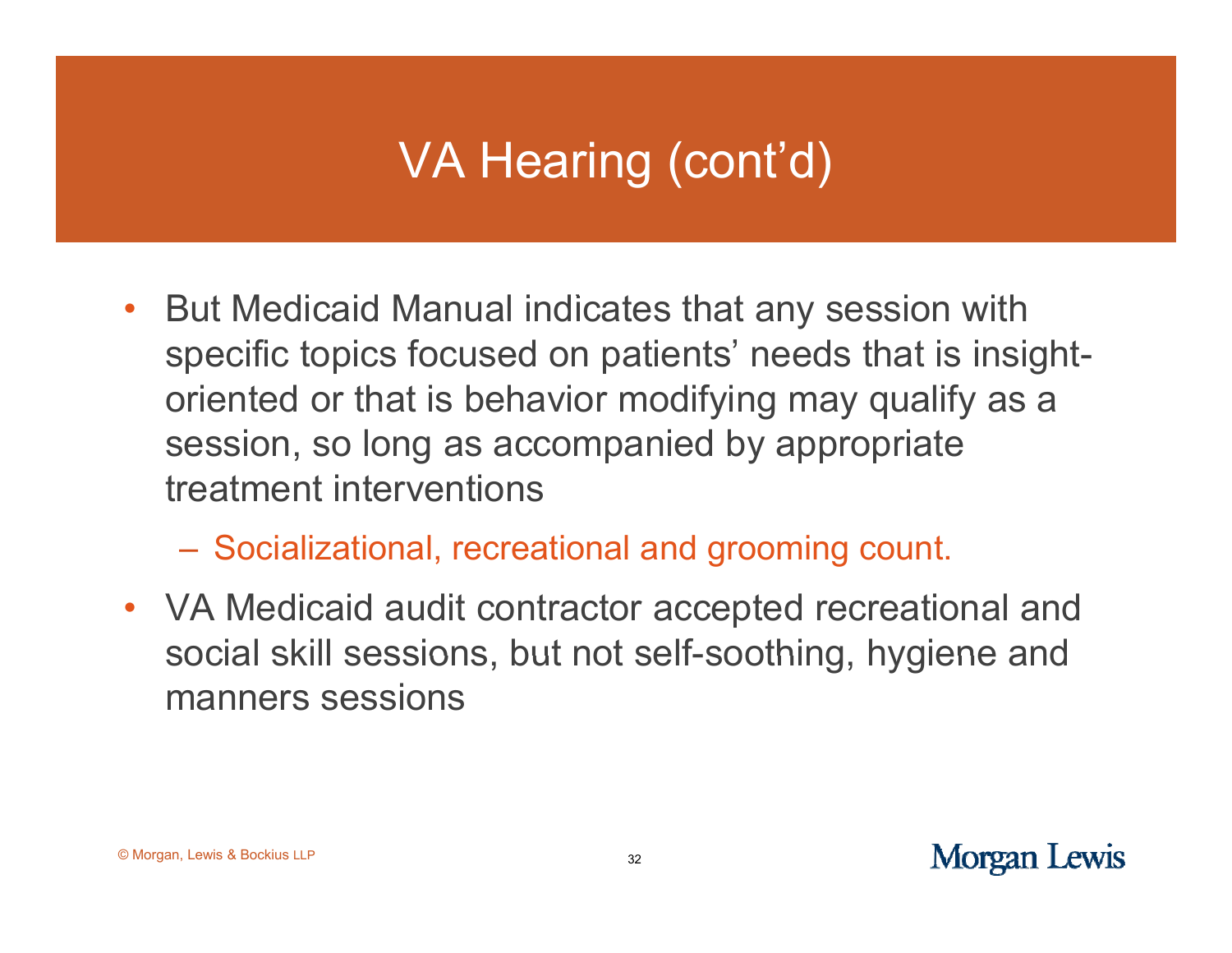- "Patients were extremely troubled, dysfunctional and damaged human beings" who "needed assistance in nearly all aspects of life."
- Manners session taught children not to be verbally/physically abusive at meal table, follow directions
- $\bullet$  Bathing and bed time – therapy required because many children had been abused during these activities
	- Needed therapy in these areas or would not bathe or want to go to bed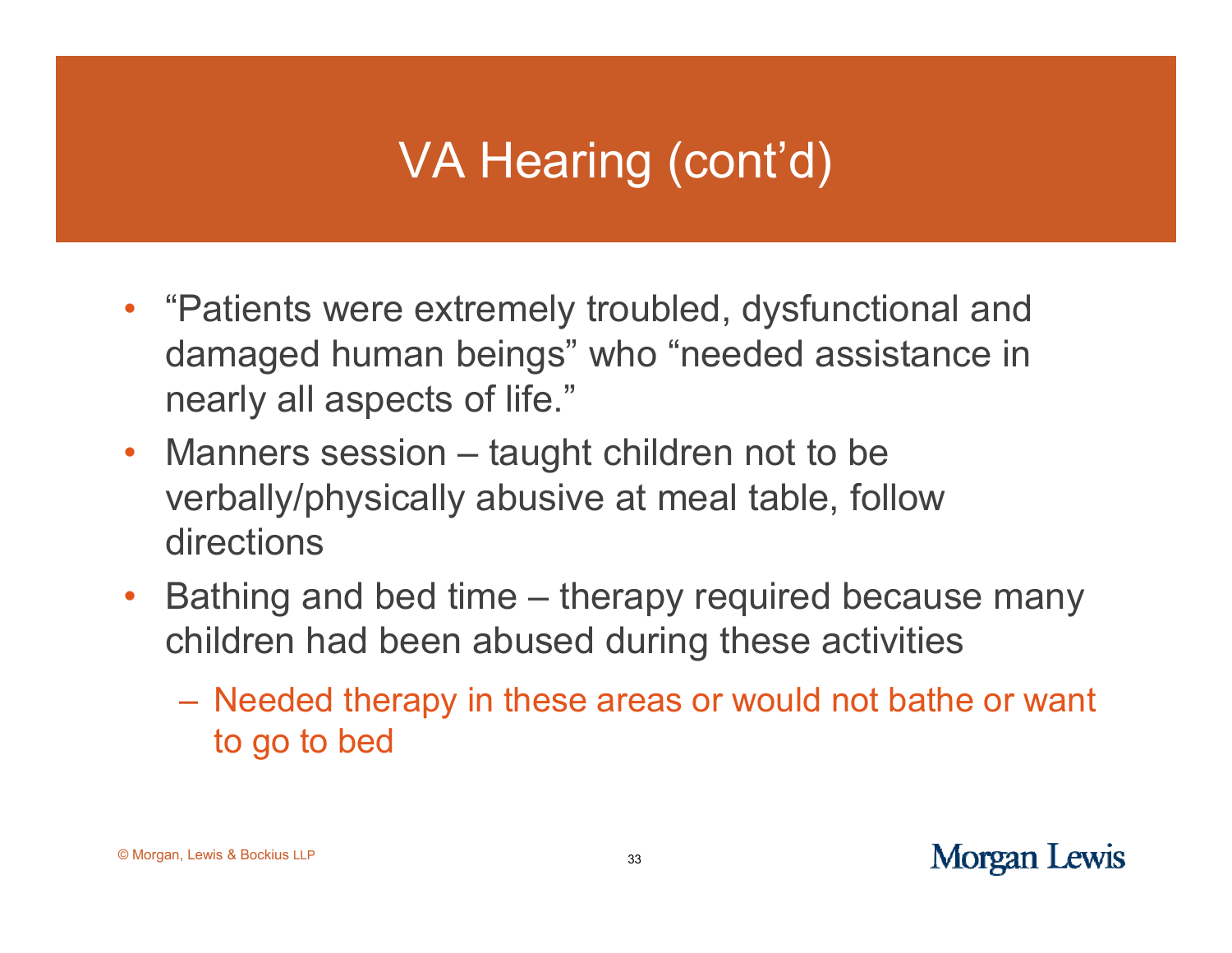- Auditor had not inquired beyond the provider documentation as to what occurred during these "grooming/self-soothing" sessions - had it done so, probably would have approved of them.
	- Dangers of "desk audits"
- Other basis for denials Plans of Care next session planning
	- The Treatment Documentation form did not include a "Plan for Next Session"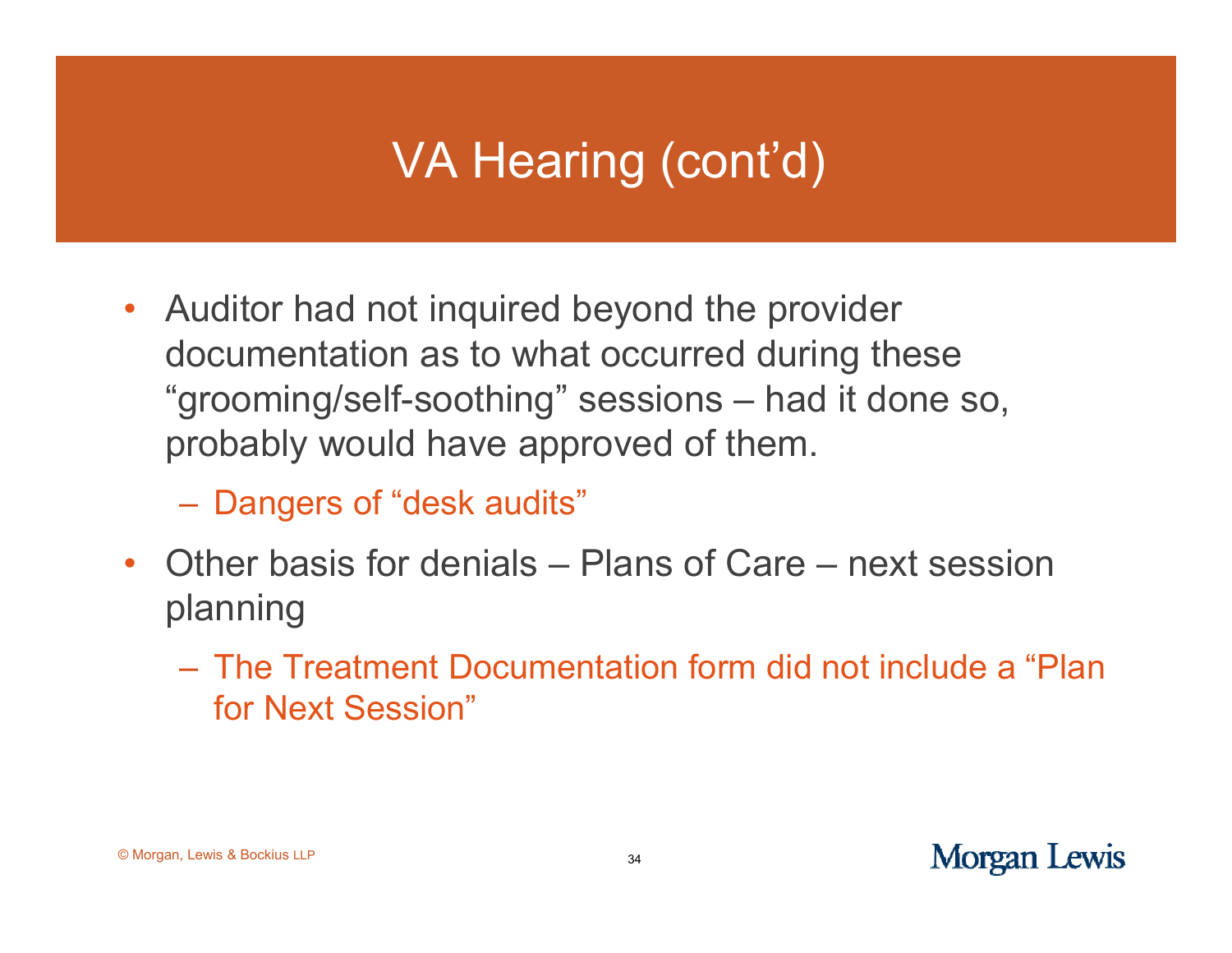- "Staff Plans for the Next Session" introduced on revised Treatment Documentation form in July 2008
	- $-$  Auditors only denied claims for sessions prior to that date
	- Provider claimed there were other documents available to determine plan for next session
- Hearing Officer sided with Provider other documentation existed and Provider was in "substantial compliance" – no "material breach" to justify denial of all payment for those patients because of lack of "column" on form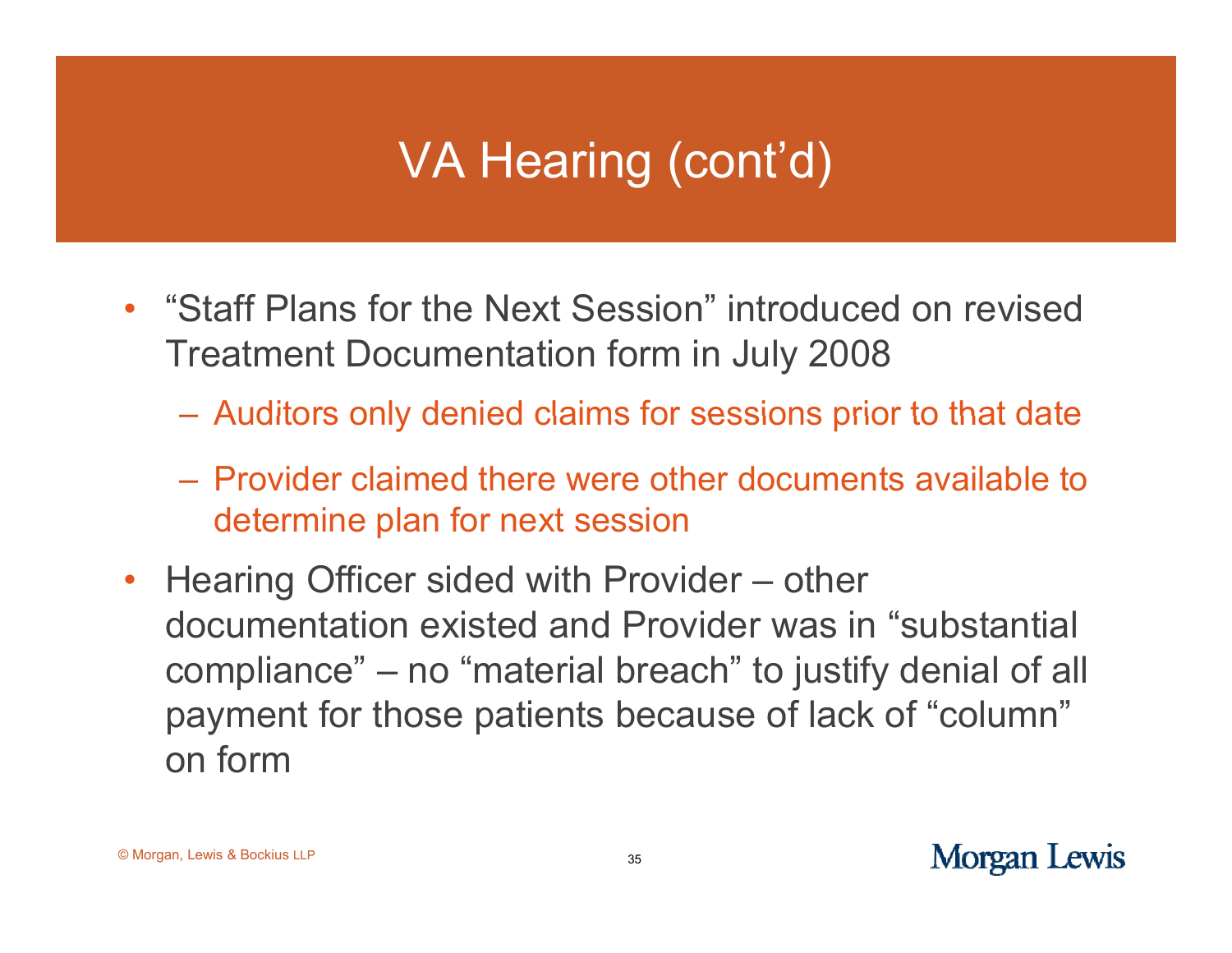- VA Medicaid had audited Provider in 2006 and noted lack of "Plan for Next Session" – demanded \$800k but rescinded finding after additional materials were submitted for review.
- Hearing Officer found VA Medicaid was bound by that determination
- Failure to show on a form what was planned for next day is a "de minimis matter" and Provider substantially complied with its contract with Medicaid
- $\bullet$  Rejected State's arguments on safety and welfare of patients – state never removed any residents – an"old canard"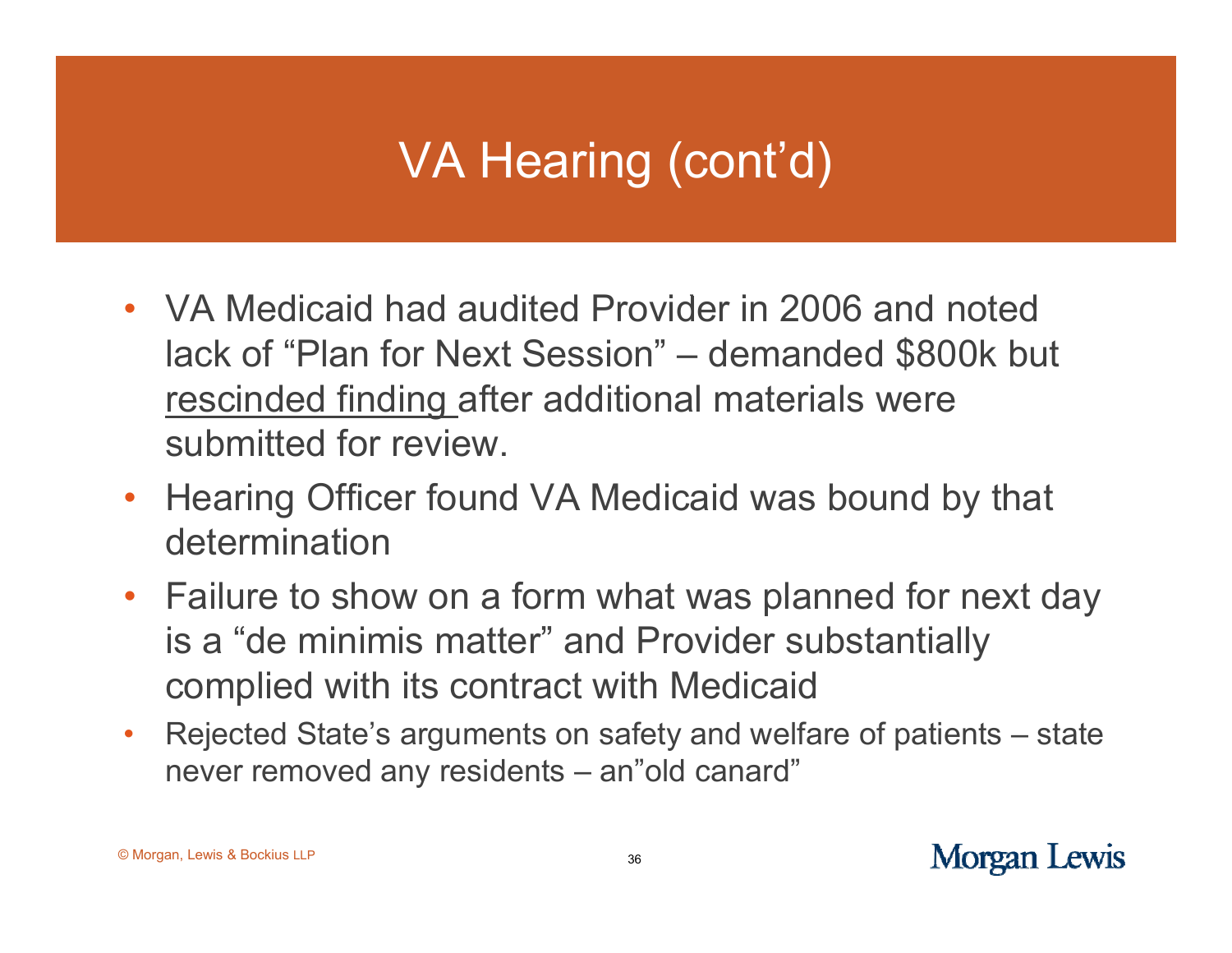#### BREAK



#### Morgan Lewis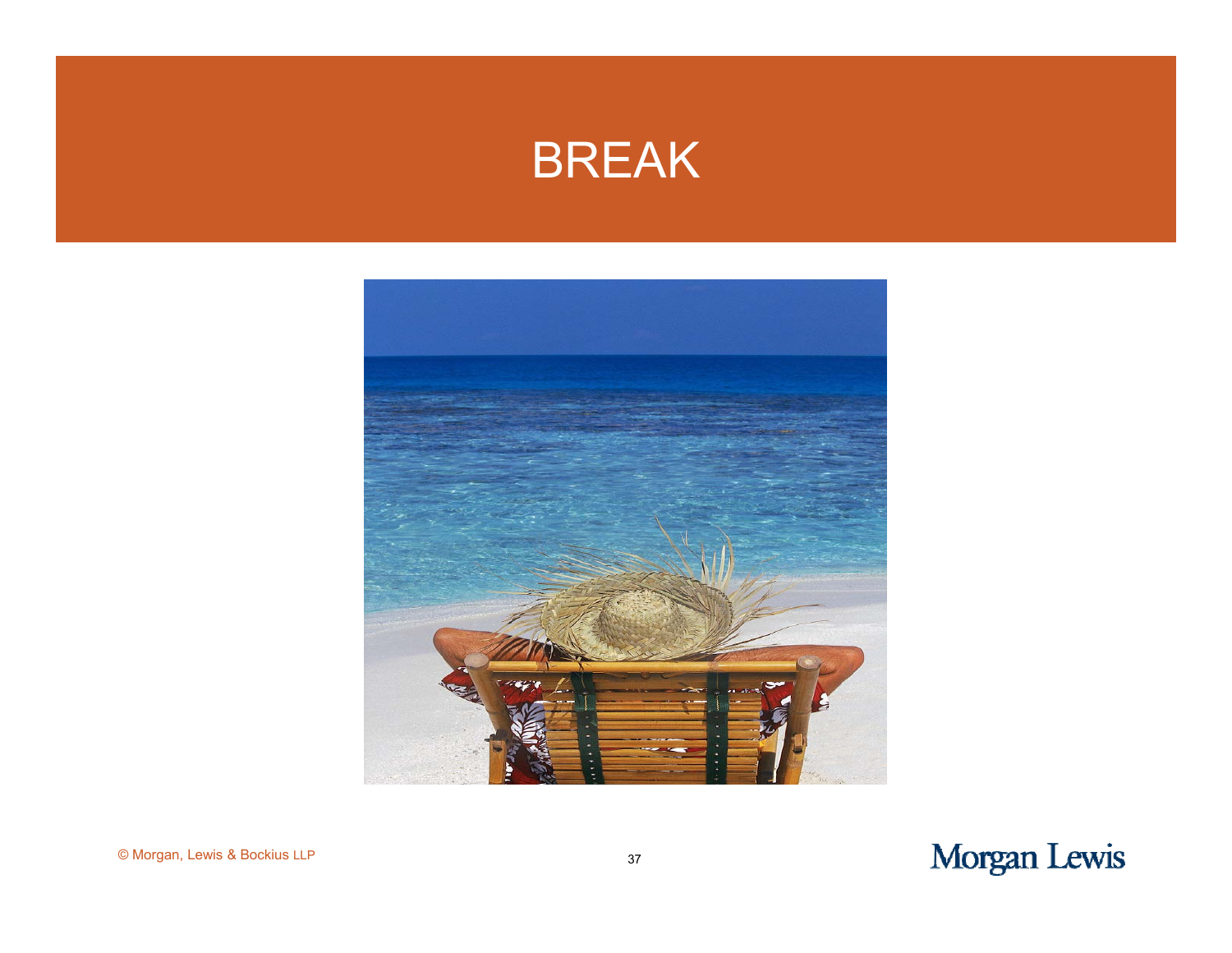## Federal Enforcement Agencies and Interplay with Medicaid Providers

- HHS Office of Inspector General
- •U.S. Department of Justice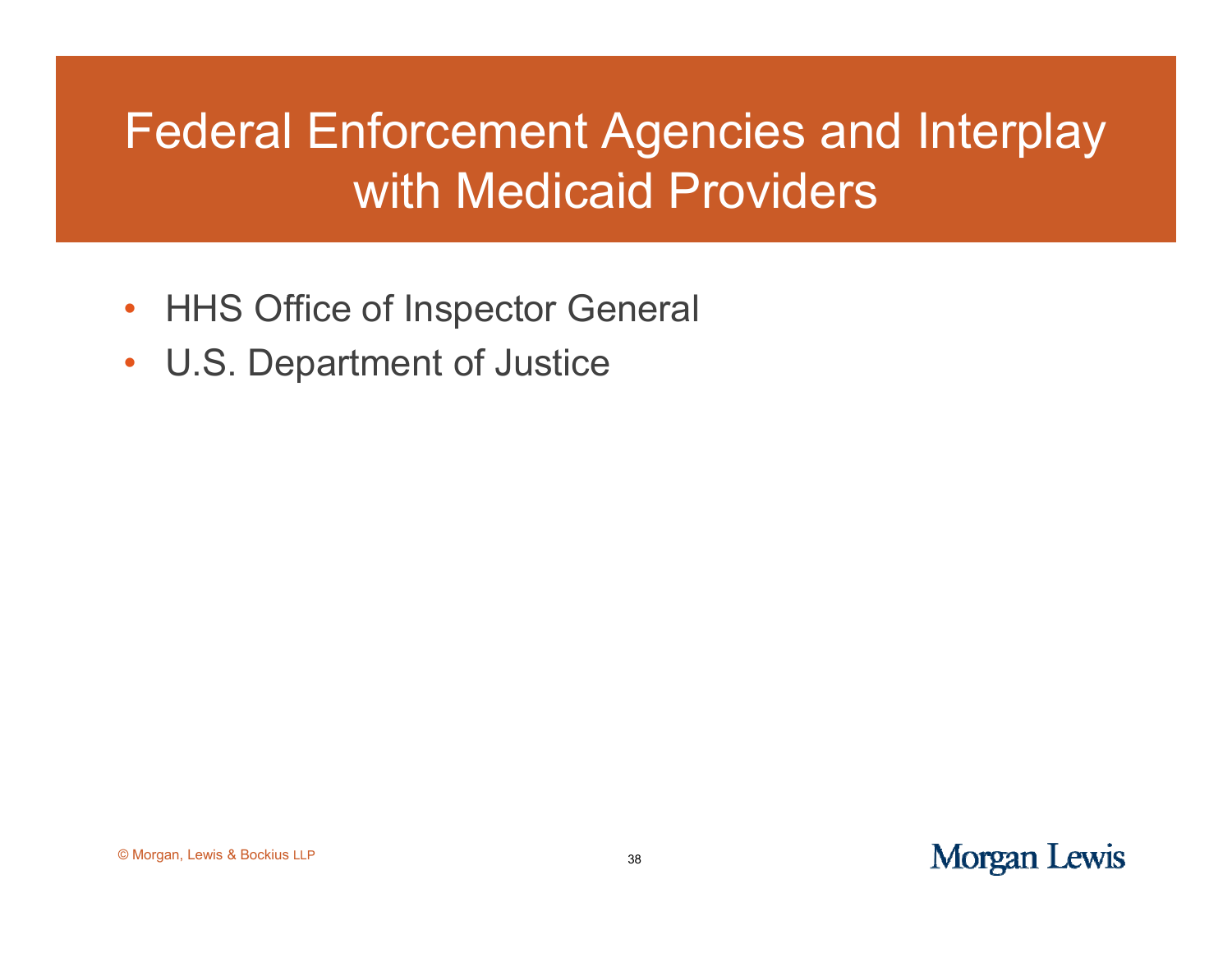#### **HHS Office of Inspector General**

- All HHS Programs, including HHS grant funds
- $\bullet$  Oversight over how federal HHS funds are spent on Medicaid programs
- Will audit state Medicaid programs
- $\bullet$ Will also audit Medicaid providers
- $\bullet$ Annual OIG Work Plan
- $\bullet$ Compliance Guidance and CIAs (OCIG)
- Exclusion and civil penalties
	- Exclusion screening!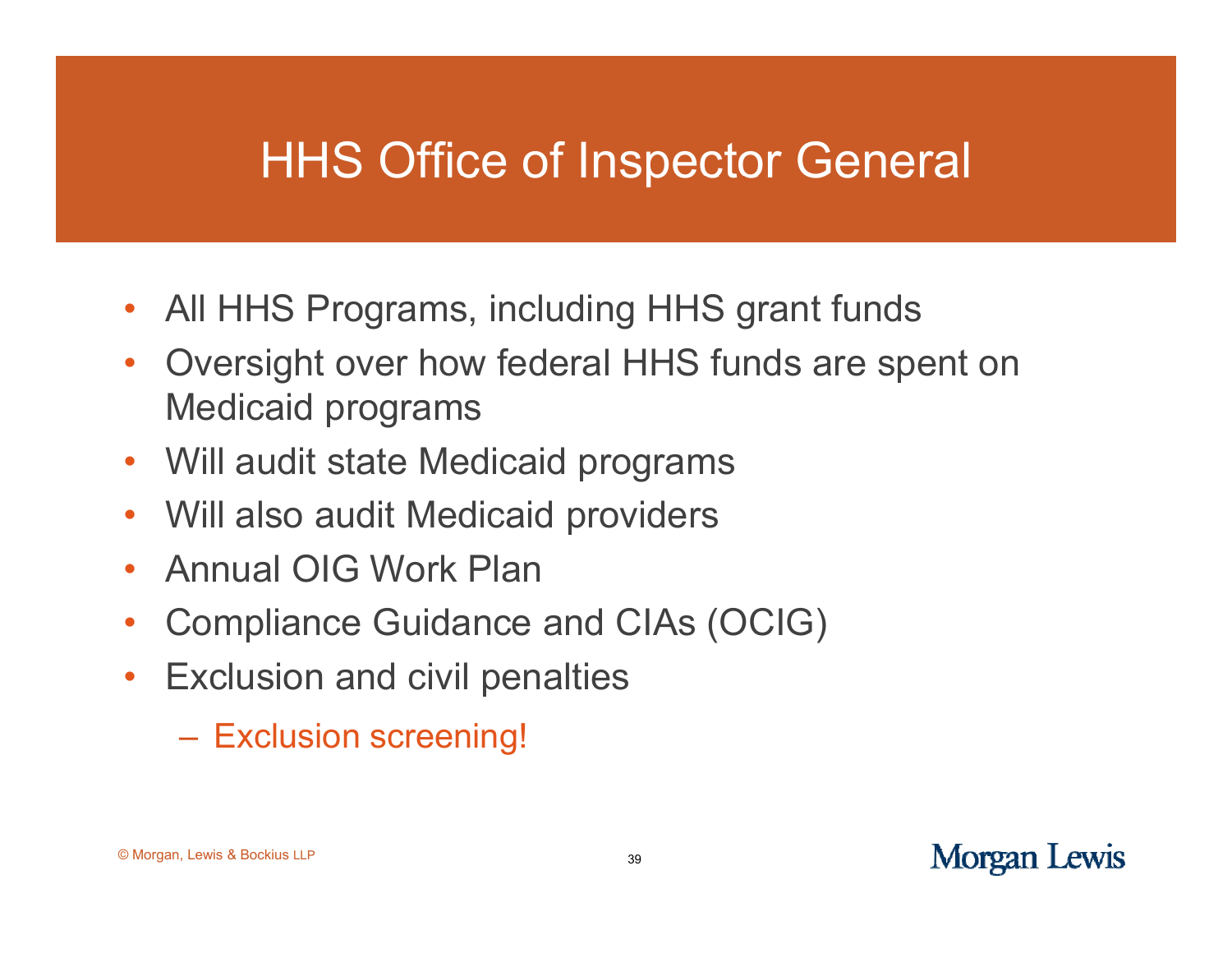## HHS OIG Audits and Inspections on Behavioral Health Providers

- $\bullet$ • Not a new focus area
	- $-$  Long focused on adult psychiatric facilities and PHP  $\,$
- •Starting in 2001, OIG began auditing States' FFP claims for children in IMDs
- $\bullet$  "Review of Medicaid Claims for Beneficiaries under the Age of 21 Who Reside in Institutions for Mental Diseases in Virginia" " – March 17, 2004 (IMD exclusion focus, 17 beds or more, inpatient psych)
	- Recommended disallowance for all such FFP claims except inpatient psychiatric claims
	- NY, VA and TX appealed and lost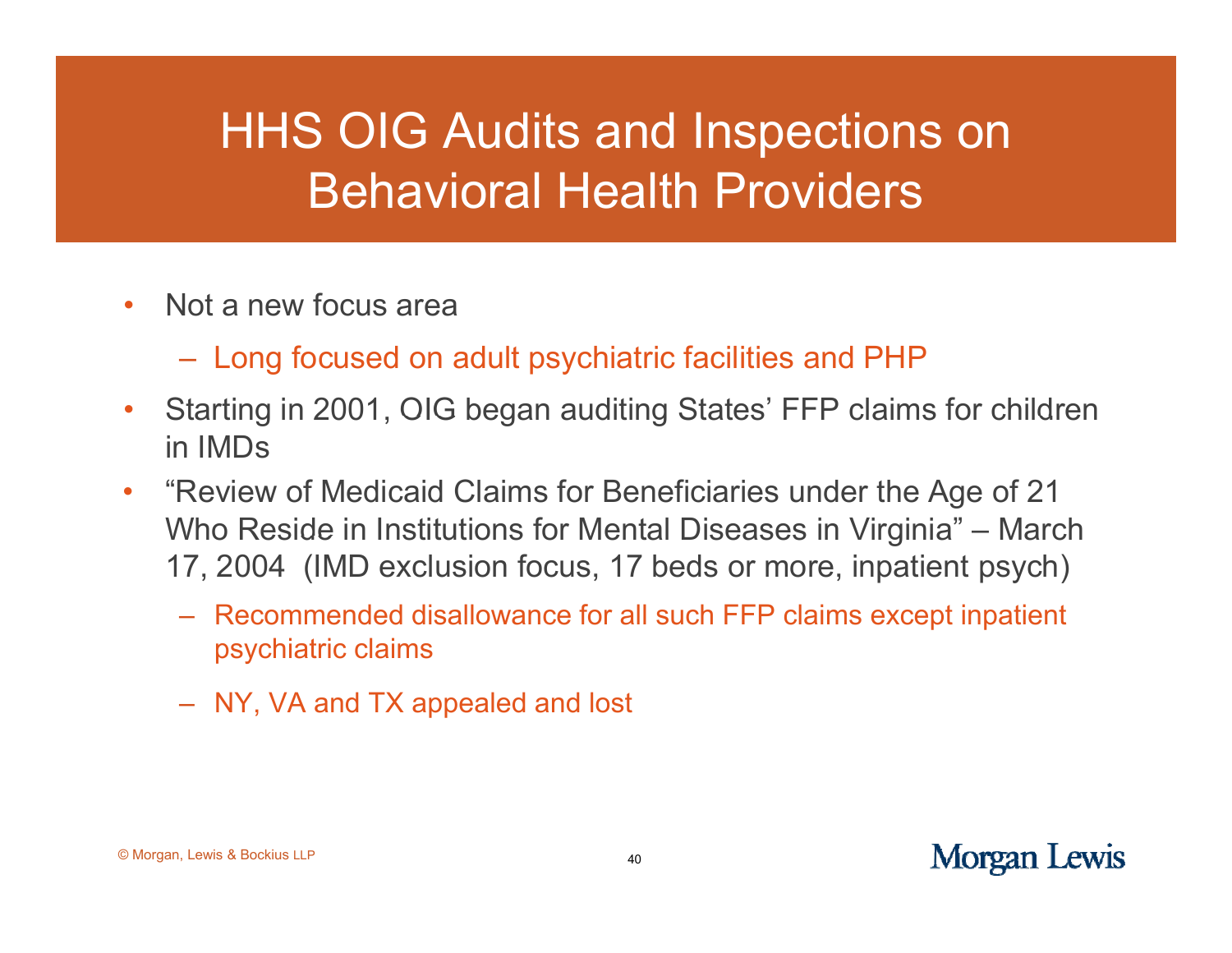## OIG Audits (cont'd)

- "Review of Medicaid Residential Rehabilitation Services" for Children in Maryland" – Aug. 24, 2011
	- Per diem payment rates
	- Documentation of daily services and specify services?
	- State disagrees with OIG interpretation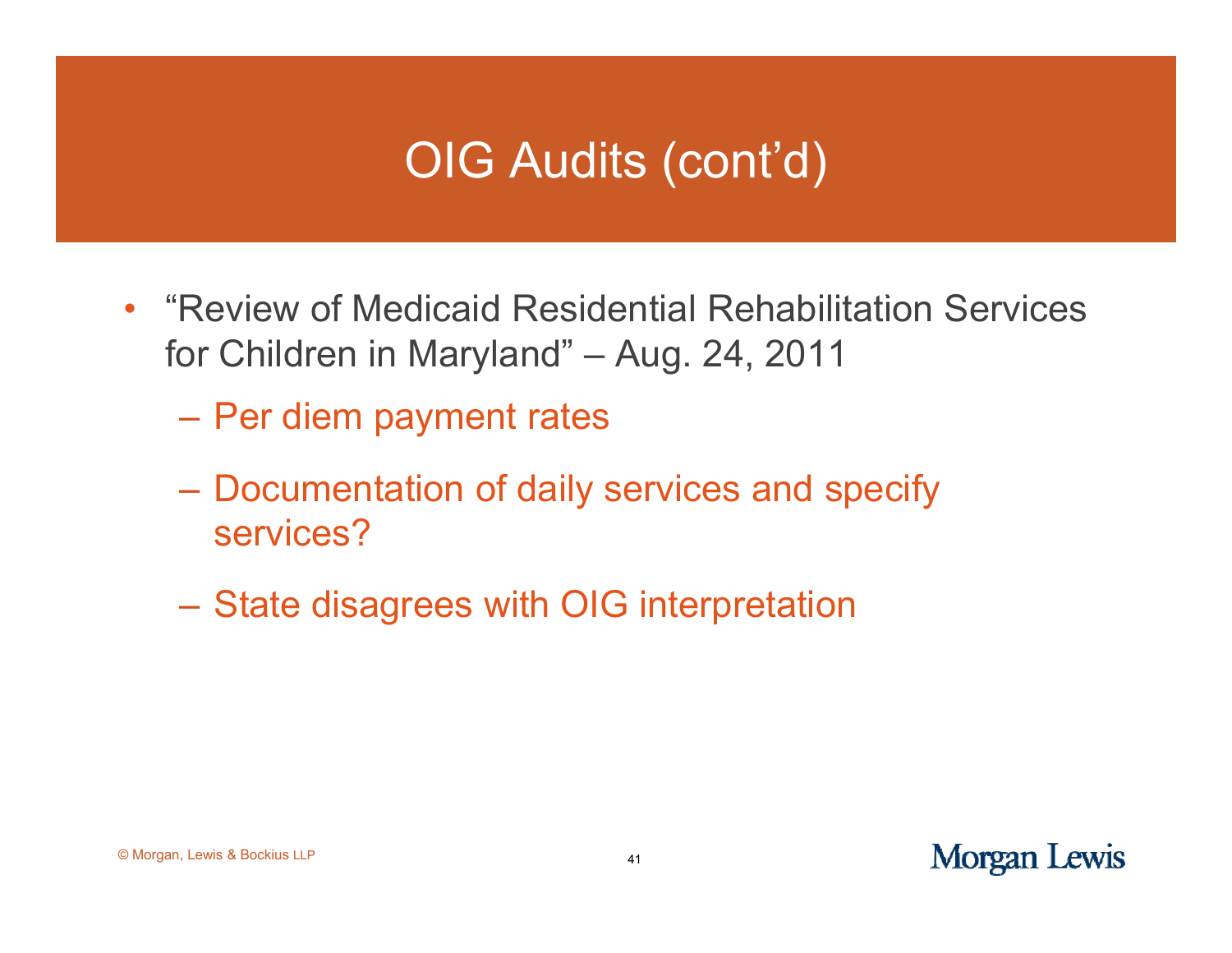## **Review of OIG Reports**

- States often trying to avoid refund of significant FFP dollars disagree with OIG's interpretation of state plan and documentation re quirements
- Nonetheless, instruction to review because other auditors (MICs, RACs, etc.) are likely to take similar positions in absence of clear documentation standards in Medicaid manuals, state plans, etc.
- $\bullet$ • Minimum therapy requirements = minimum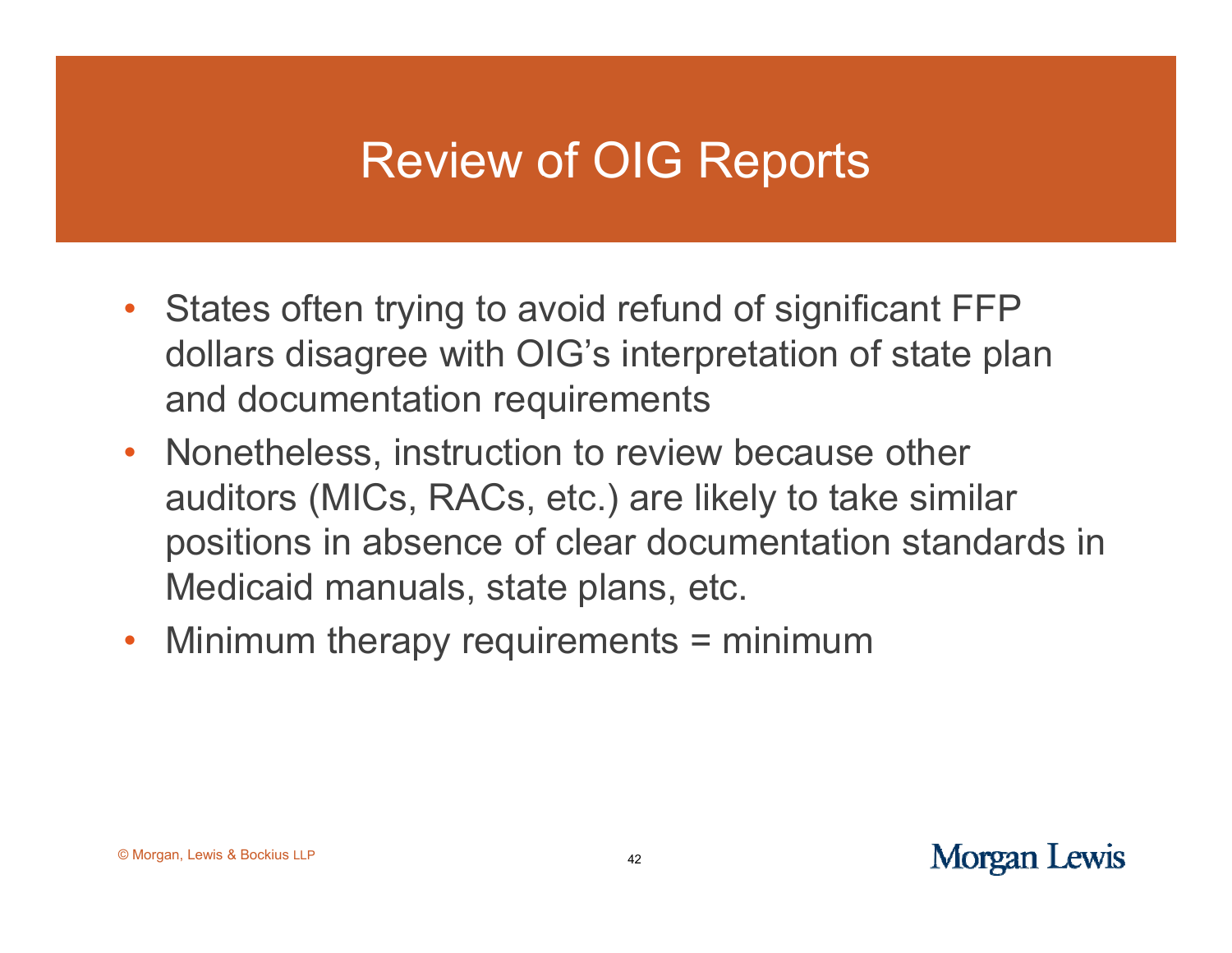## U.S. Department of Justice

- $\bullet$ • Criminal and Civil Fraud Prosecutions \_\_\_\_\_\_\_
	- Civil fraud under False Claims Act knew or should have known standard
- 94 United States Attorneys Offices
- •"Main Justice" –Washington DC
- $\bullet$ FBI
- $\bullet$ Work with OIG and State AGs
- •coordination and data sharing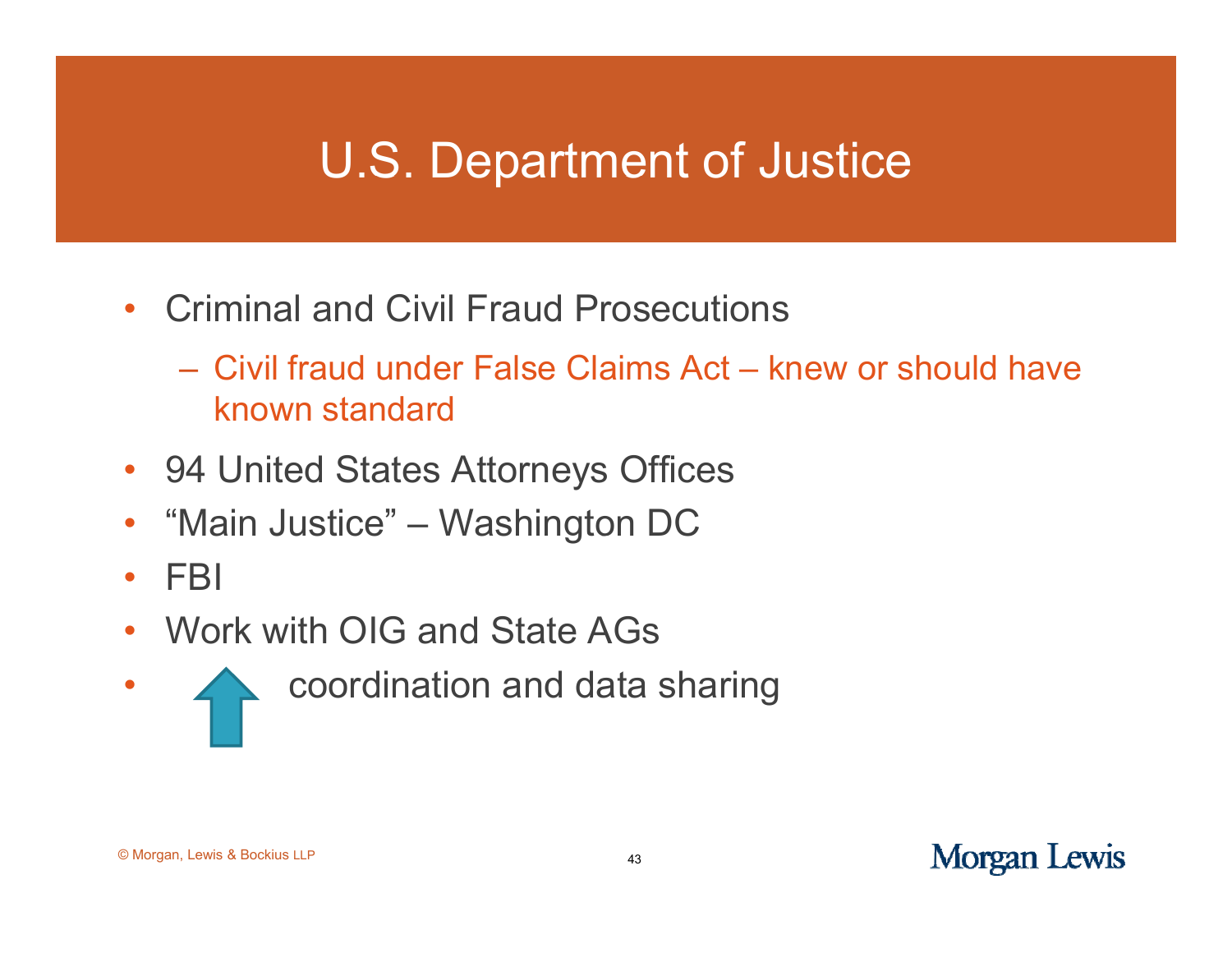## Anatomy of <sup>a</sup> Fraud Investigation

- $\bullet$ • Whistleblower (qui tam) investigation under False Claims Act
- $\bullet$  Involvement of government investigators and Department of Justice attorneys
- $\bullet$  Involvement of HHS OIG and/or State AG or state agency
- $\bullet$ Billing but also poor quality of care investigations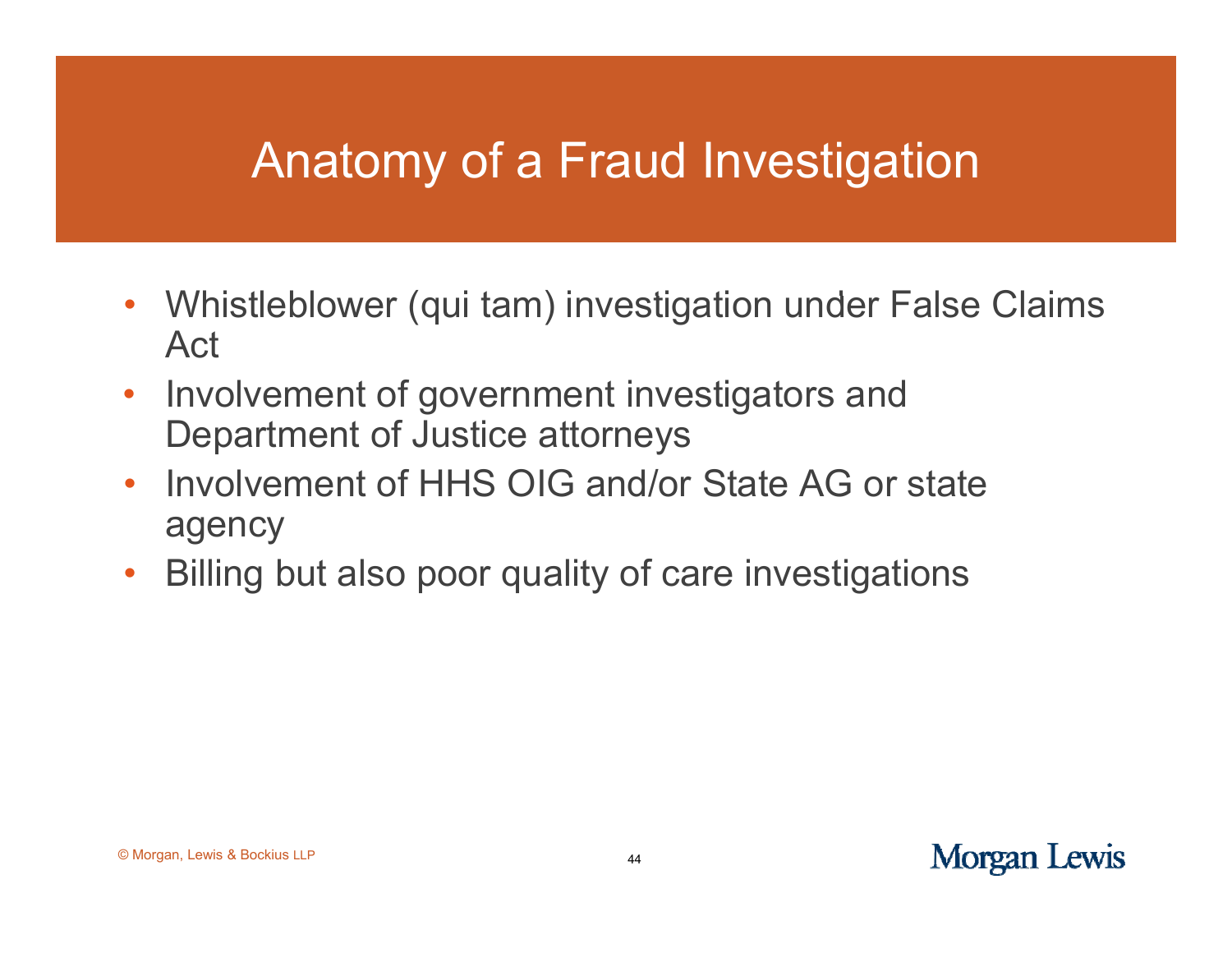#### False Claims Act Settlements

- $\bullet$ • Over 90% of cases, if DOJ takes over lawsuit, settlement follows
	- No admission of liability
	- Usually double "damages" to avoid litigation risk (\$5,500 to \$11,000 per false claim, treble damages)
- • May result in Corporate Integrity Agreement with HHS-OIG or (increasingly) state AGs or IGs to avoid exclusion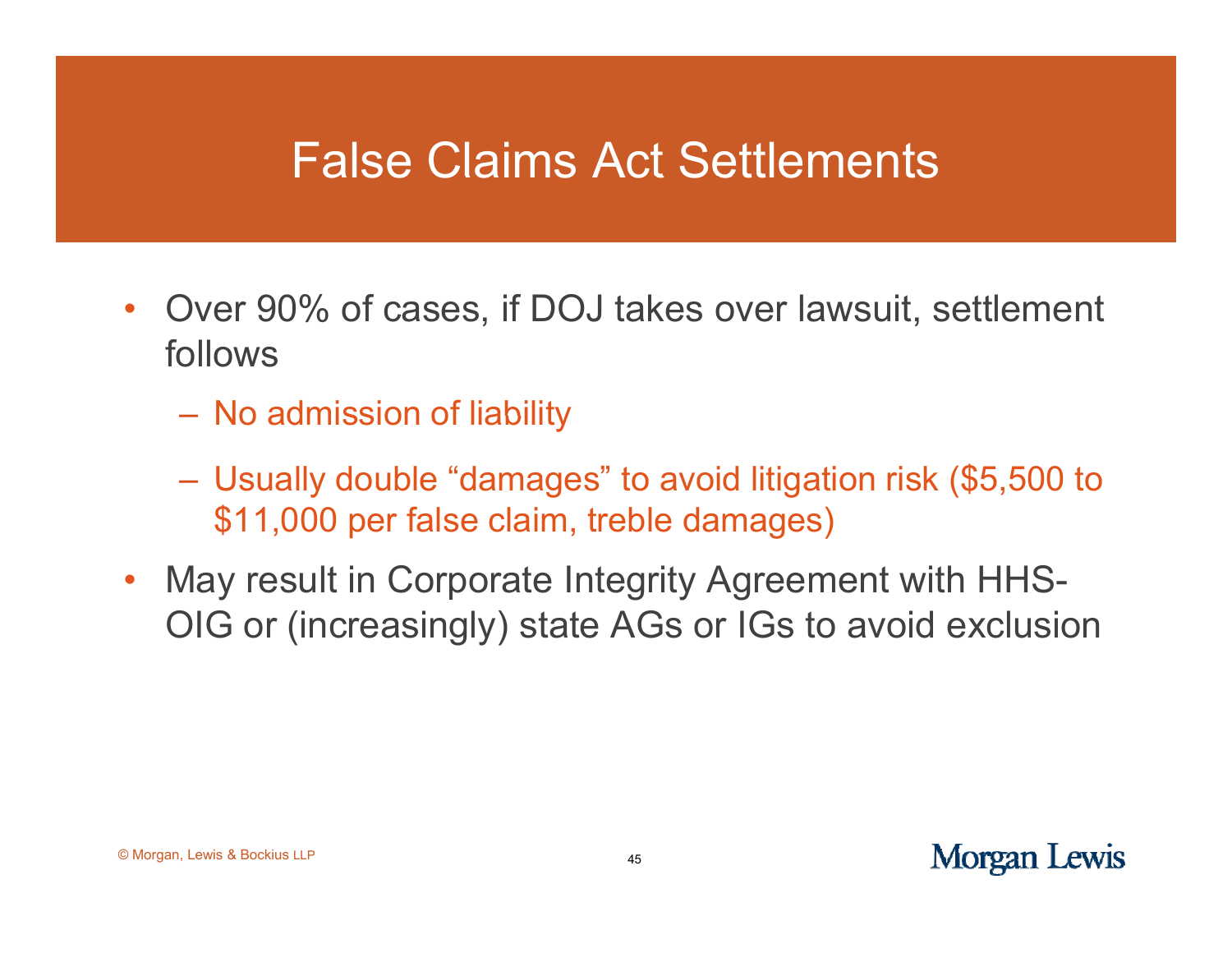## 2009 Settlement Involving Psychiatric Residential Treatment Facility

- Alleged False Claims Act violations involving Youth Family Centered Services, Inc./ Southwood Psychiatric Hospital (Pennsylvania)
- Allegations: Failure of care – insufficient levels and methods of staffing, inadequate staff training, deficient facilities, deficient safet y procedures, and deficient medical/psychological treatment
- Involved whistleblower psychiatrist/medical consultant who had worked for PA Medical Assistance – Program **Integrity**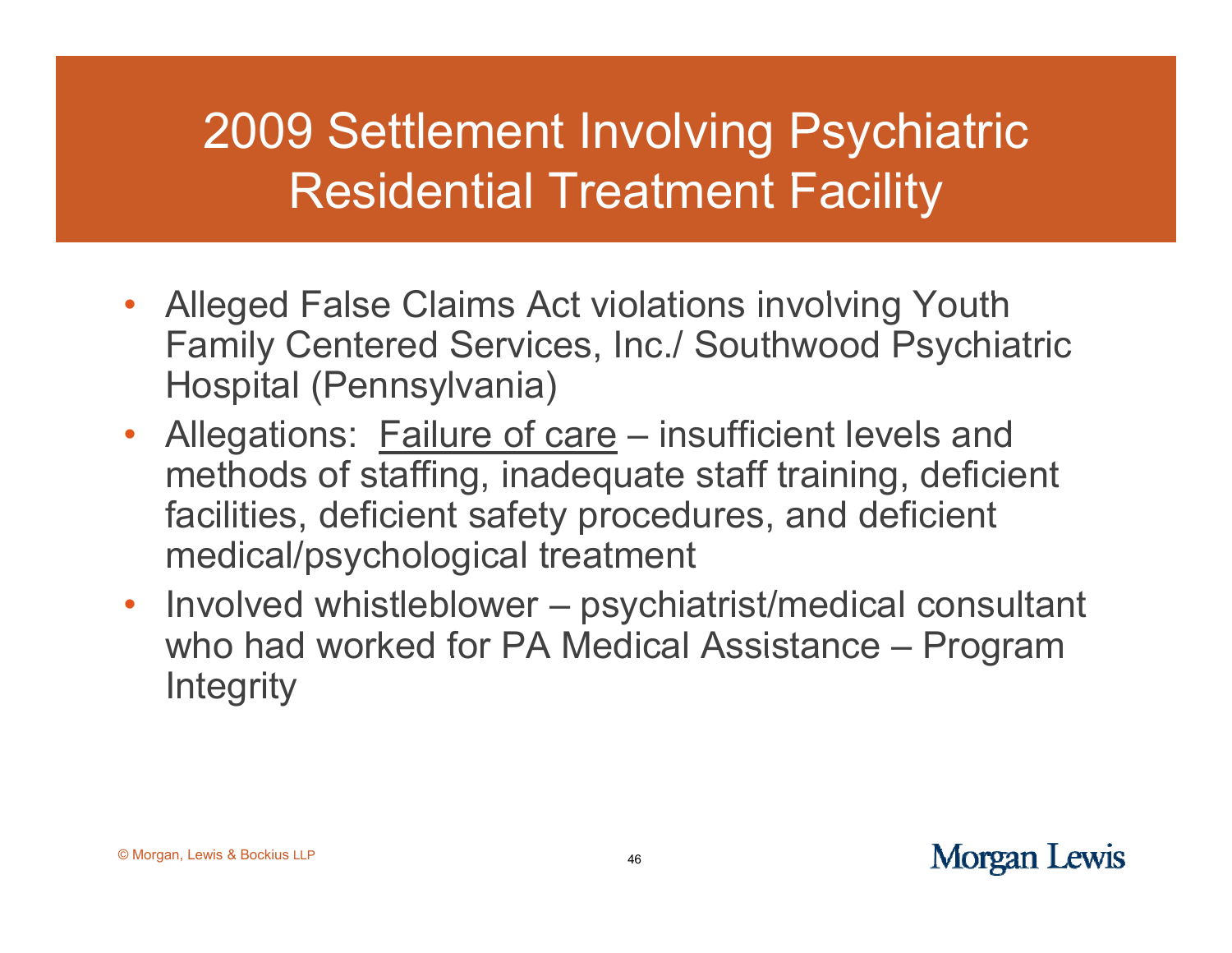## 2009 Settlement Involving Psychiatric Residential Treatment Facility (cont'd)

- •• Requirements under settlement agreement:
	- Reimburse Medicaid \$150,000
	- Retain Independent Review Organization to evaluate quality of programs (3 years) and accuracy of billings (1 year)
	- Create Office of Corporate Compliance, Compliance Director and Deputy positions, Regional compliance committees in each region, Local Compliance Director at each facility
	- $-$  Commit to other systemic improvements beyond what is required by law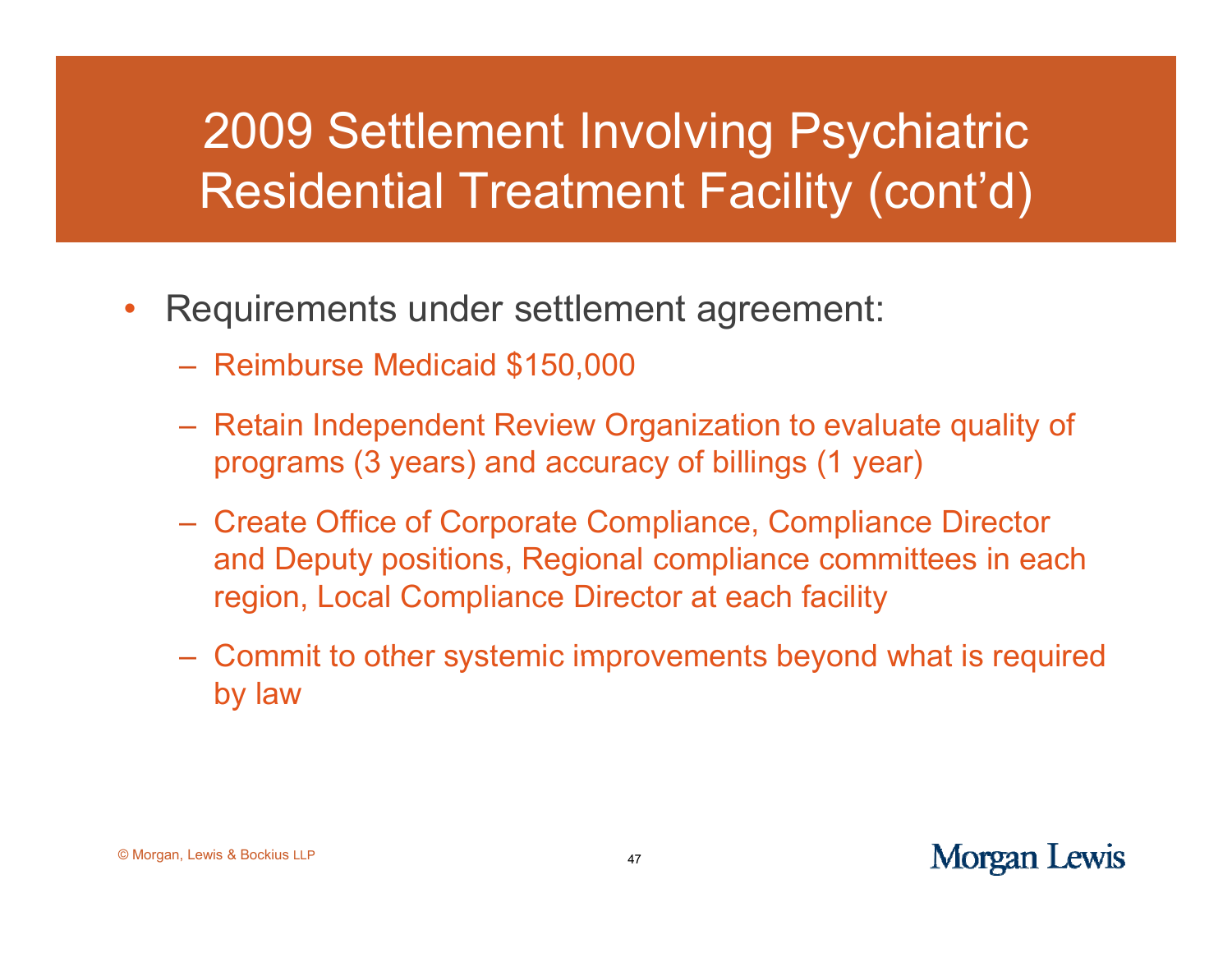## Other RTF Investigations

- $\bullet$ • Whistleblower action in Virginia – State and DOJ have brought suit under FCA
- • Allegation of false treatment plans to make it seem that youth center was operating as RTF providing inpatient psychiatric care when actually just a juvenile detention facility with a physician prescribing meds
- $\bullet$  Also allegations of insufficient treatment – short or nonexistent group therapy sessions but documented as full sessions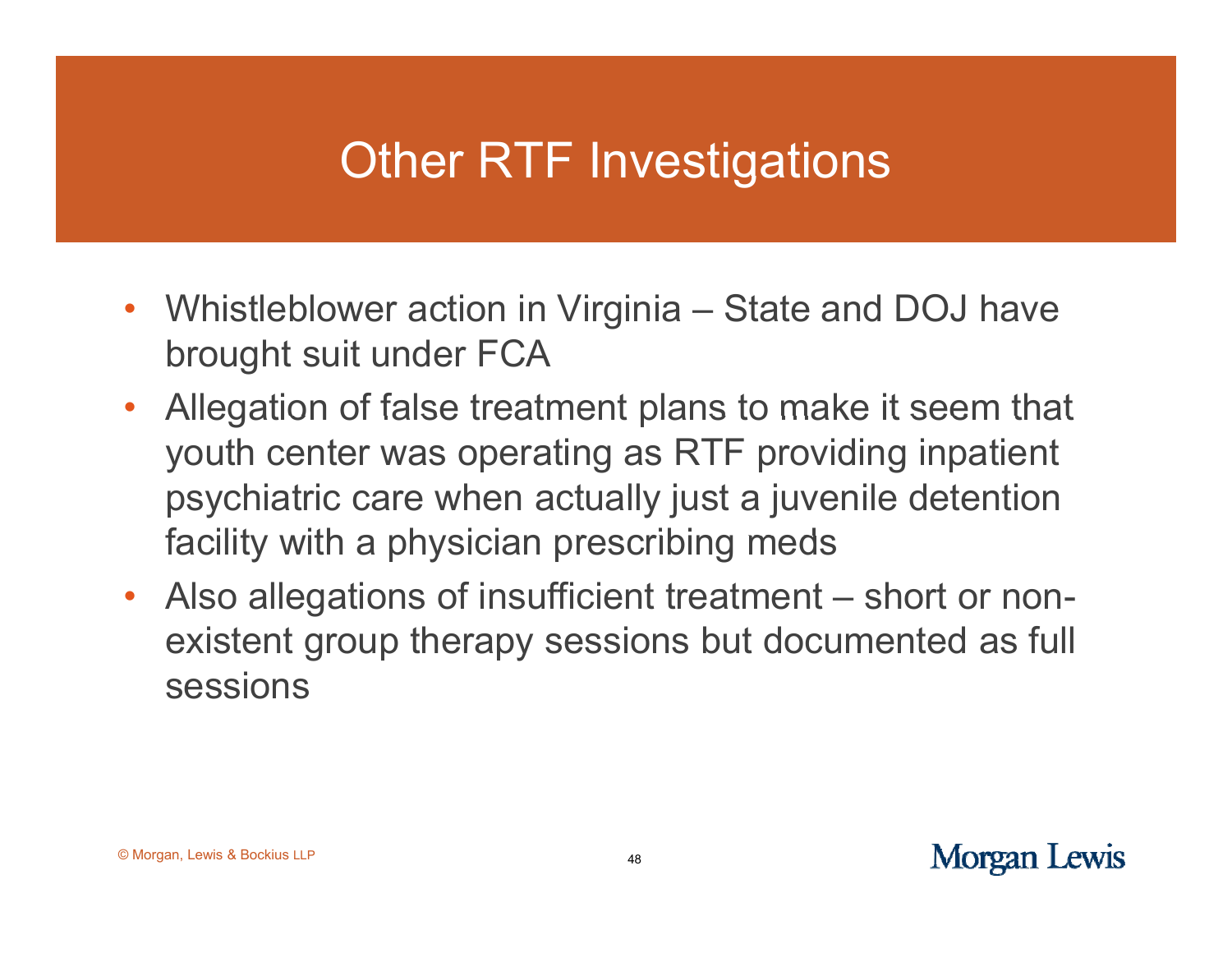## Audit Readiness

- •Prepare your organization for what may come
- $\bullet$  Documentation self-audits
	- Is your documentation sufficient, clear, organized?
	- Does it exist?
	- Does it show minimum levels of care?
	- Train/educate on importance of adequate documentation
		- *Large "take backs" puts organization's mission at risk*
- $\bullet$  Implement procedures to promptly respond to RAC requests for medical records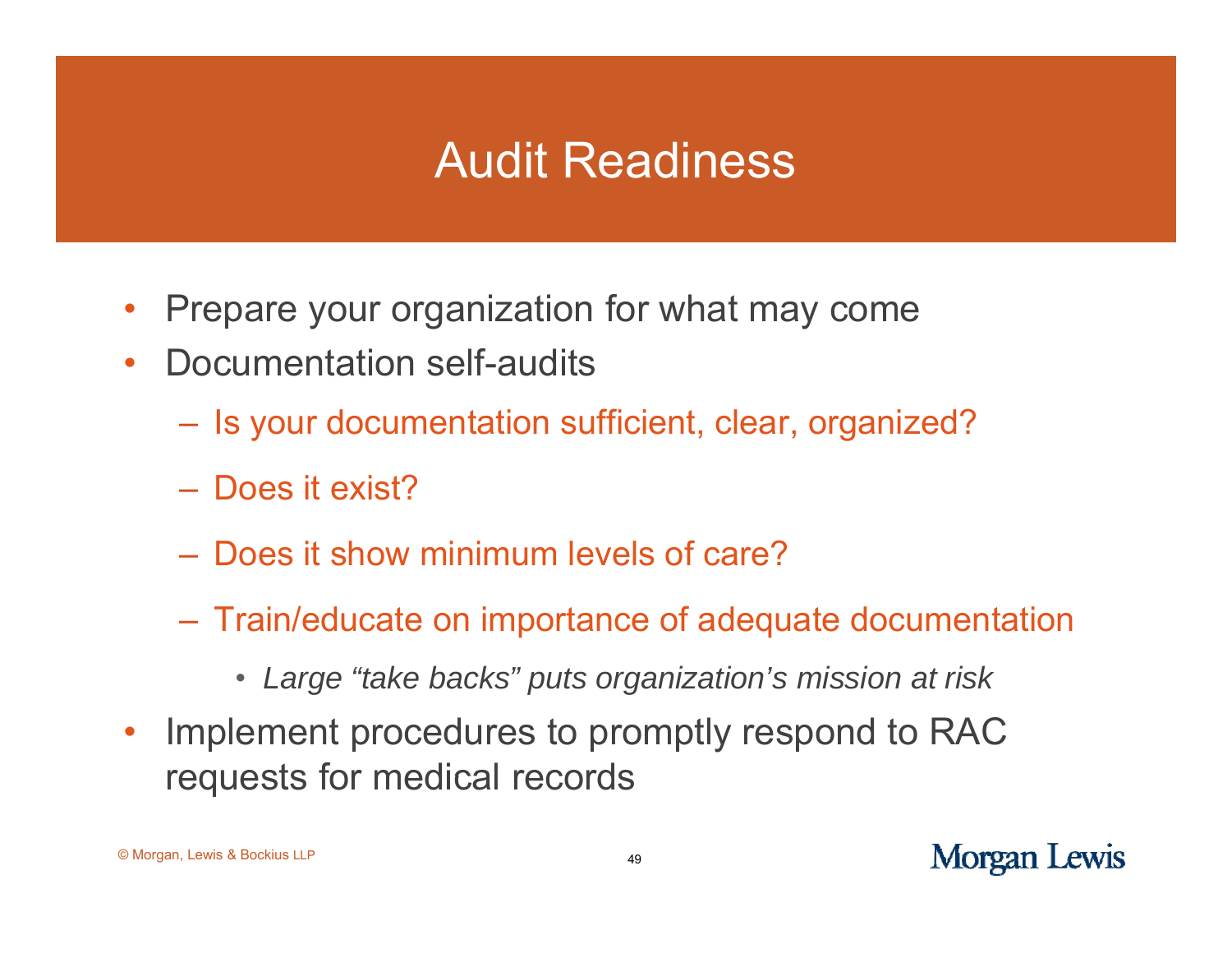## Post-Audit Considerations and Appeals

- If disagree with the RAC determination, file appeal before the 120-day deadline
- $\bullet$ Keep track of denied claims and correct previous errors
- Determine corrective actions that need to be taken to ensure compliance with Medicaid and other regulatory requirements
- Avoid submitting incorrect claims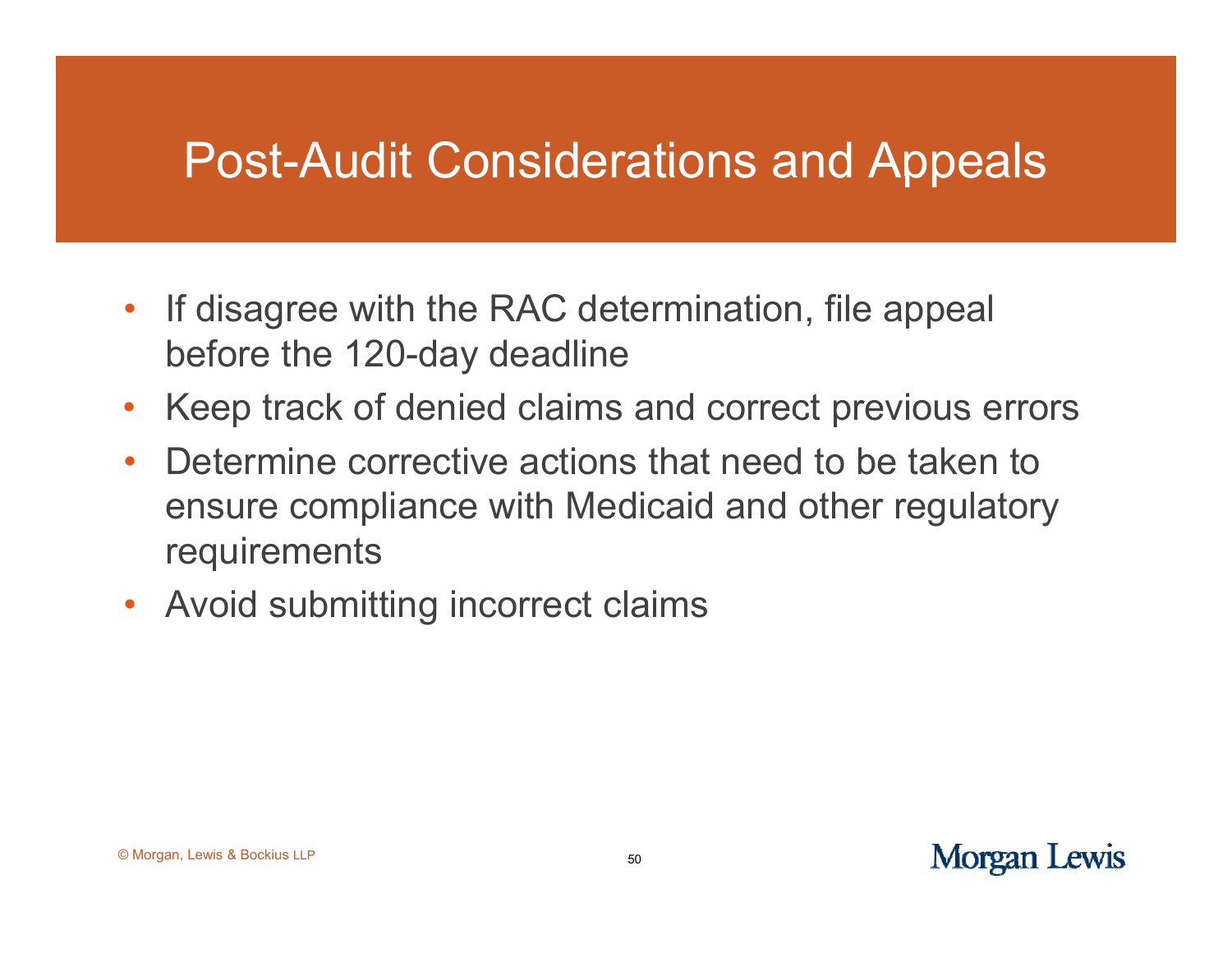## Audit Management Strategy and Preparation

- •• Consultant/Law Firm Assistance
	- AHA survey reports average of \$91,000 in such costs
- $\bullet$  Medicare RACs by Region:
	- Region A: Diversified Collection Services
	- Region B: CGI
	- Region C: Connolly, Inc.
	- Region D: HealthDataInsights
- $\bullet$  June 18 CMS Program Update – Providers prevailed on 64% of RAC appeals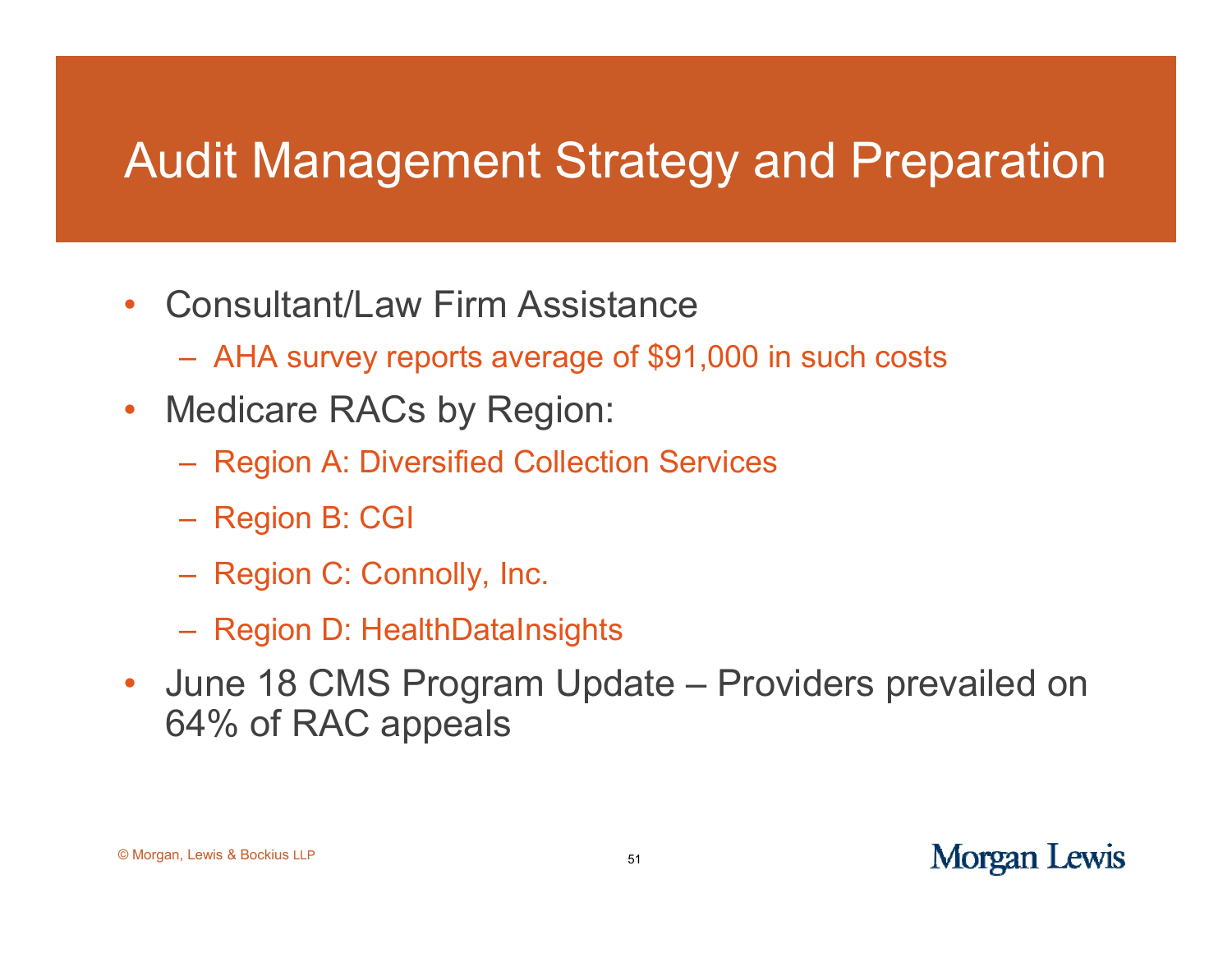## Prepare Your Organization and Board

- •• Invest in enhanced processes and controls on billing, documentation, credentialing, etc.
- Ensure clinicians, therapists are on board – sometimes fervor to provide treatment coupled with lackadaisical attitude on documentation is a bad combination
- Ensure the Board knows what's at stake
	- Lack of adequate compliance controls may turn mere overpayments into allegations of "false claims  $\mathrm{^{"}}$  that the organization "should have known" (knowingly) were being submitted. (Standard under FCA)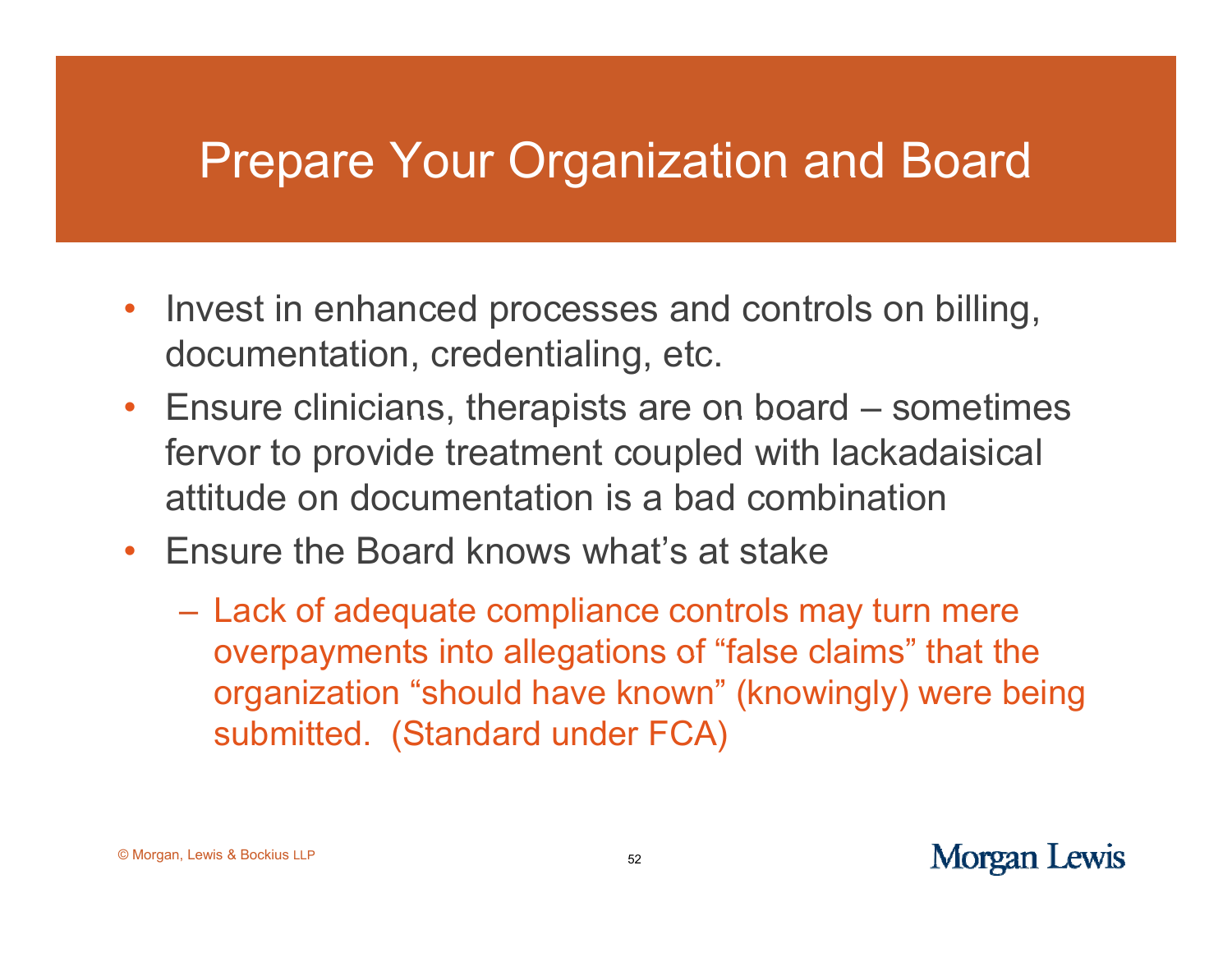## Compliance Program Essentials

- Seven federal "core elements"
- $\bullet$ Importance for False Claims Act liability mitigation
- •Importance for 60 day mandatory refund obligations
- $\bullet$ "Going Bare" also raises risks for Board Members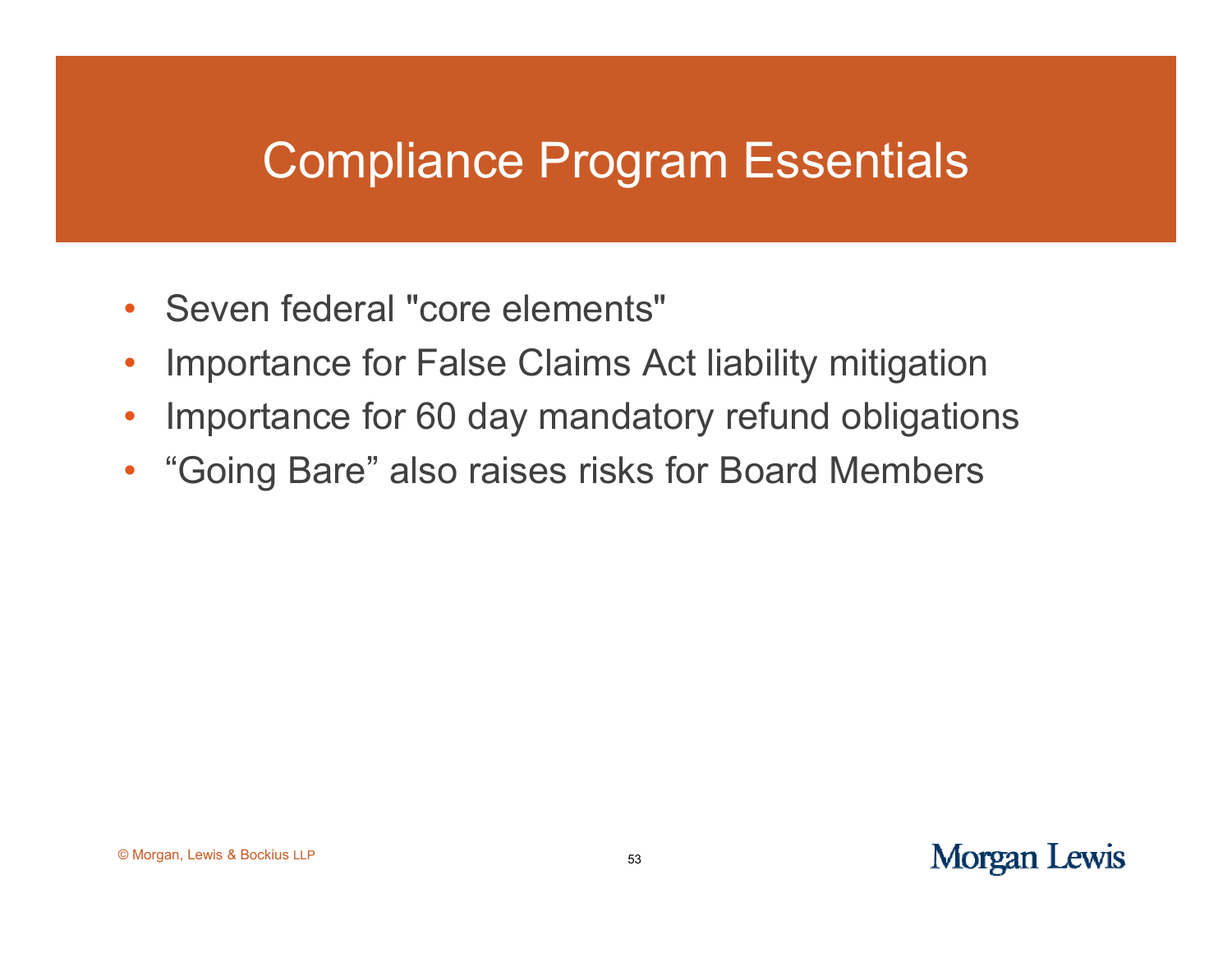#### Compliance Program Checkup

- •• PPACA – – Mandatory Compliance Programs
- $\bullet$ • Weak Compliance Program = ↑ Risk



© Morgan, Lewis & Bockius LLP <sup>54</sup>

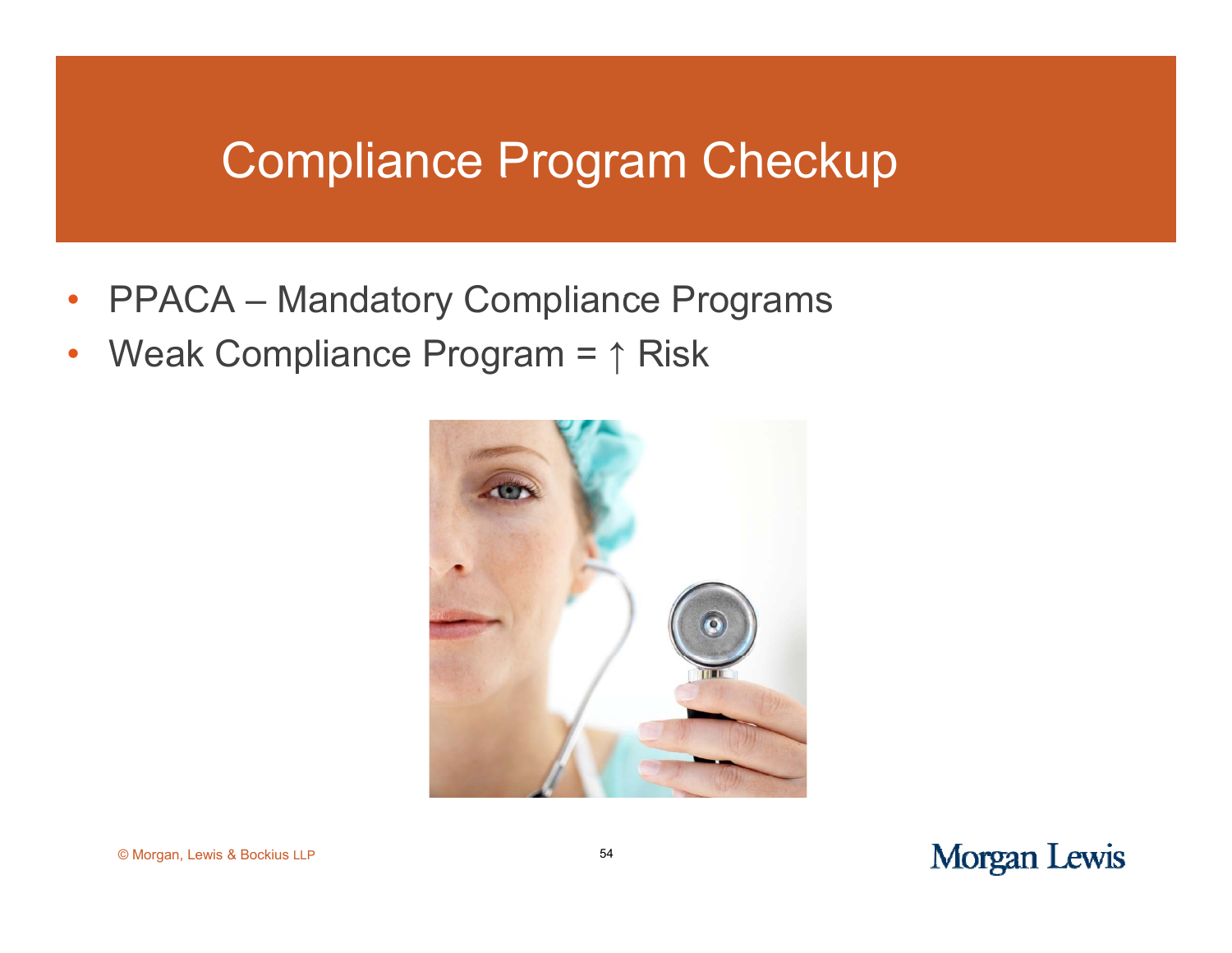## Mandatory Compliance Programs

- $\bullet$ • No established timeframe for regulations
- $\bullet$ CMS/OIG joint initiative
- •• Focus on establishment of "core elements"
- • Condition of enrollment, so will have teeth other than increased FCA exposure
- $\bullet$  Wait for regulations or assess/develop current programs now?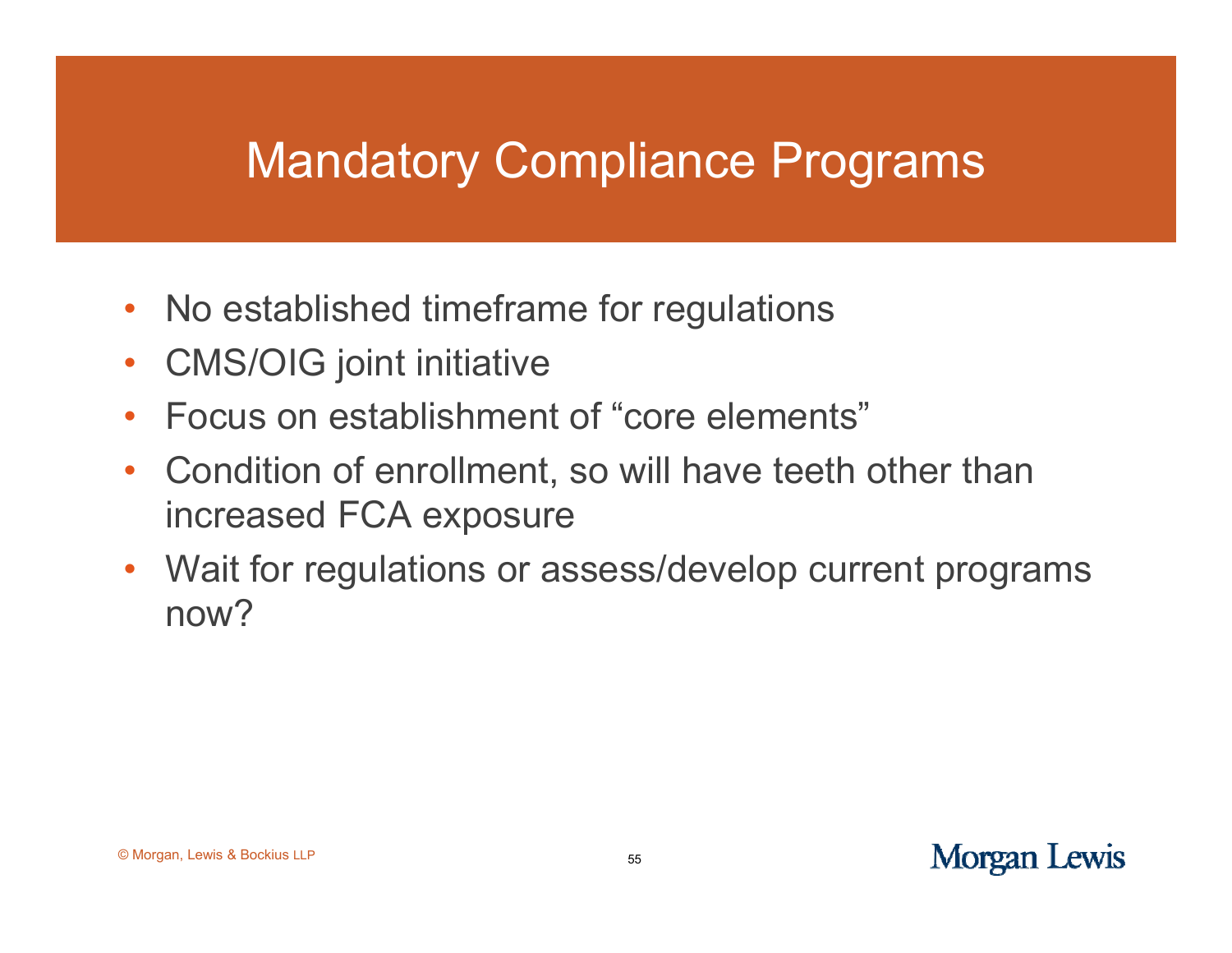#### State Medicaid Requirements

- $\bullet$ • DRA of 2005 required:
	- Five million dollar threshold
	- Establish written policies annually about false claims, false statements and whistleblower protections under applicable federal and state fraud and abuse laws
		- *Applies to all of the entity's employees (including management), and employees of contractors or agents*
	- Written policies (and the employee handbook) must also address policies and procedures for detecting and preventing fraud, waste and abuse, as well as the rights of whistleblowers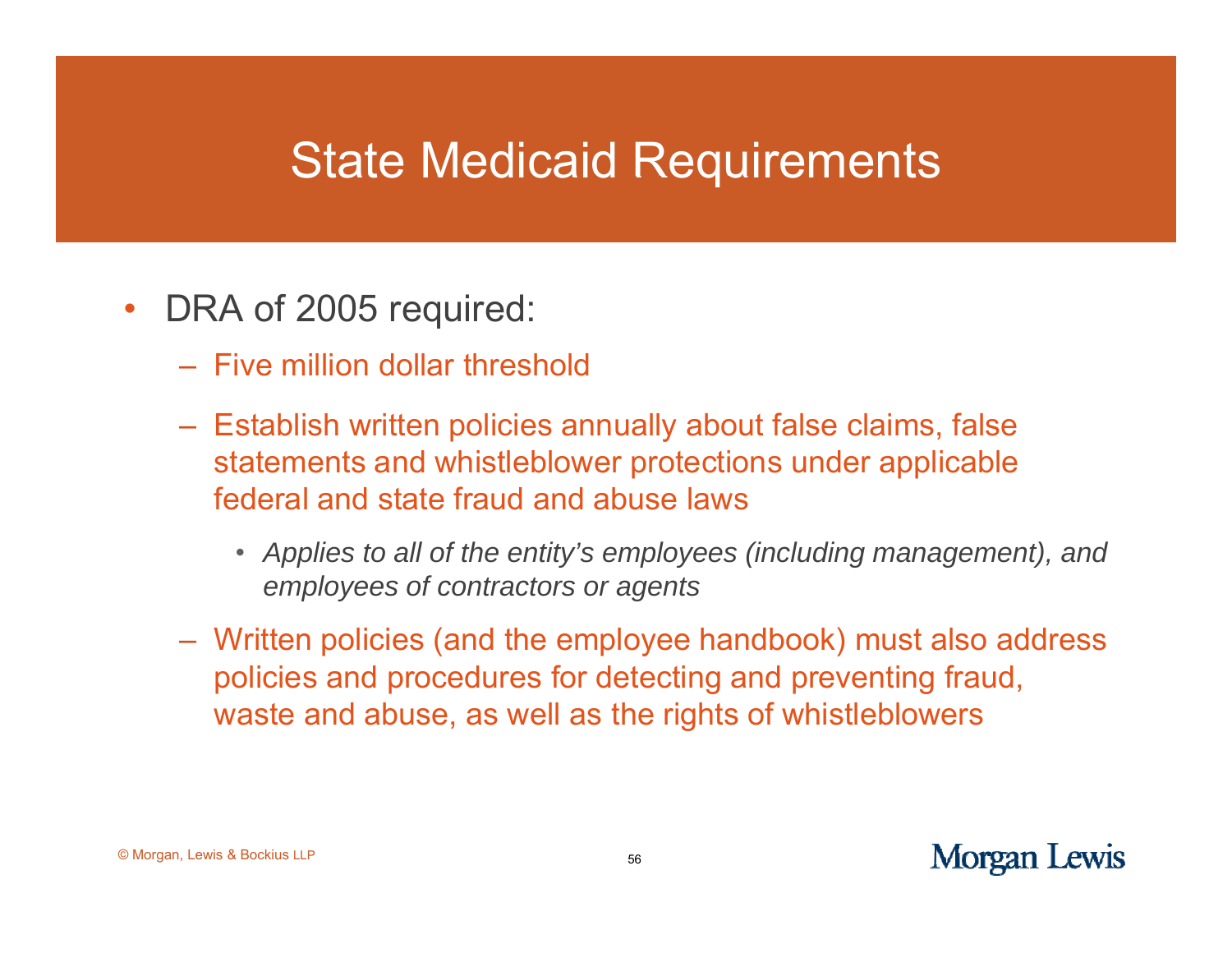#### Mandatory Repayment of Medicare and Medicaid Overpayments

- § 6402(a) of PPACA (effective Mar. 23, 2010)
- For first time, disclosure and repayment is express legal requirement
- $\bullet$ 60 days after "identifying" an overpayment
- $\bullet$ Must include written explanation for overpa yment
- $\bullet$  Overpayment retained after 60 days is subject to False Claims Act liability
- $\bullet$ • Also CMP for knowing failure to report and permissive exclusion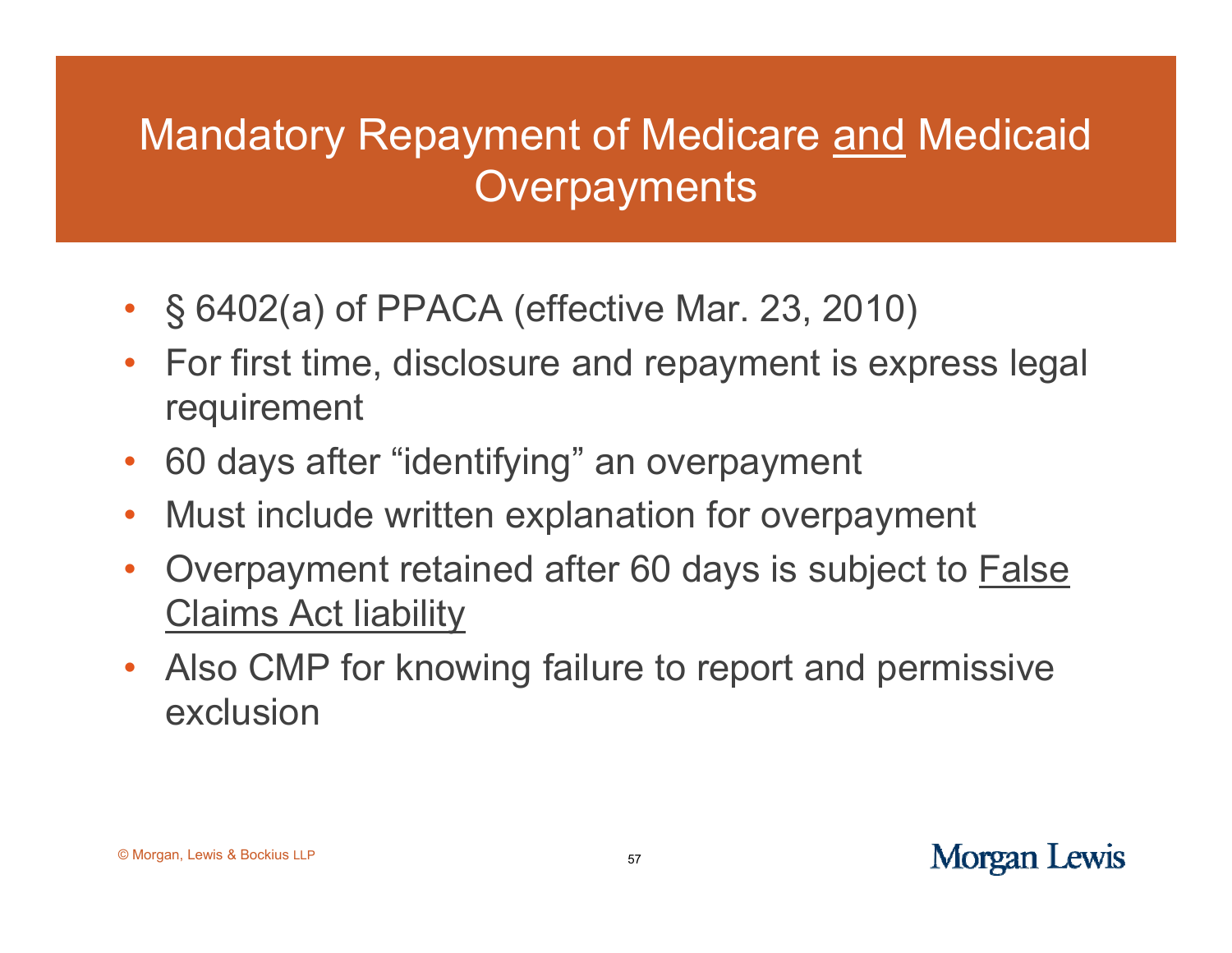## Mandatory Repayment of Medicare, Medicaid and CHIP Overpayments (cont'd)

Significant uncertainty remains

- When is an overpayment considered "identified"
- When does the 60-day countdown begin
- Whose knowledge of overpayment binds the entity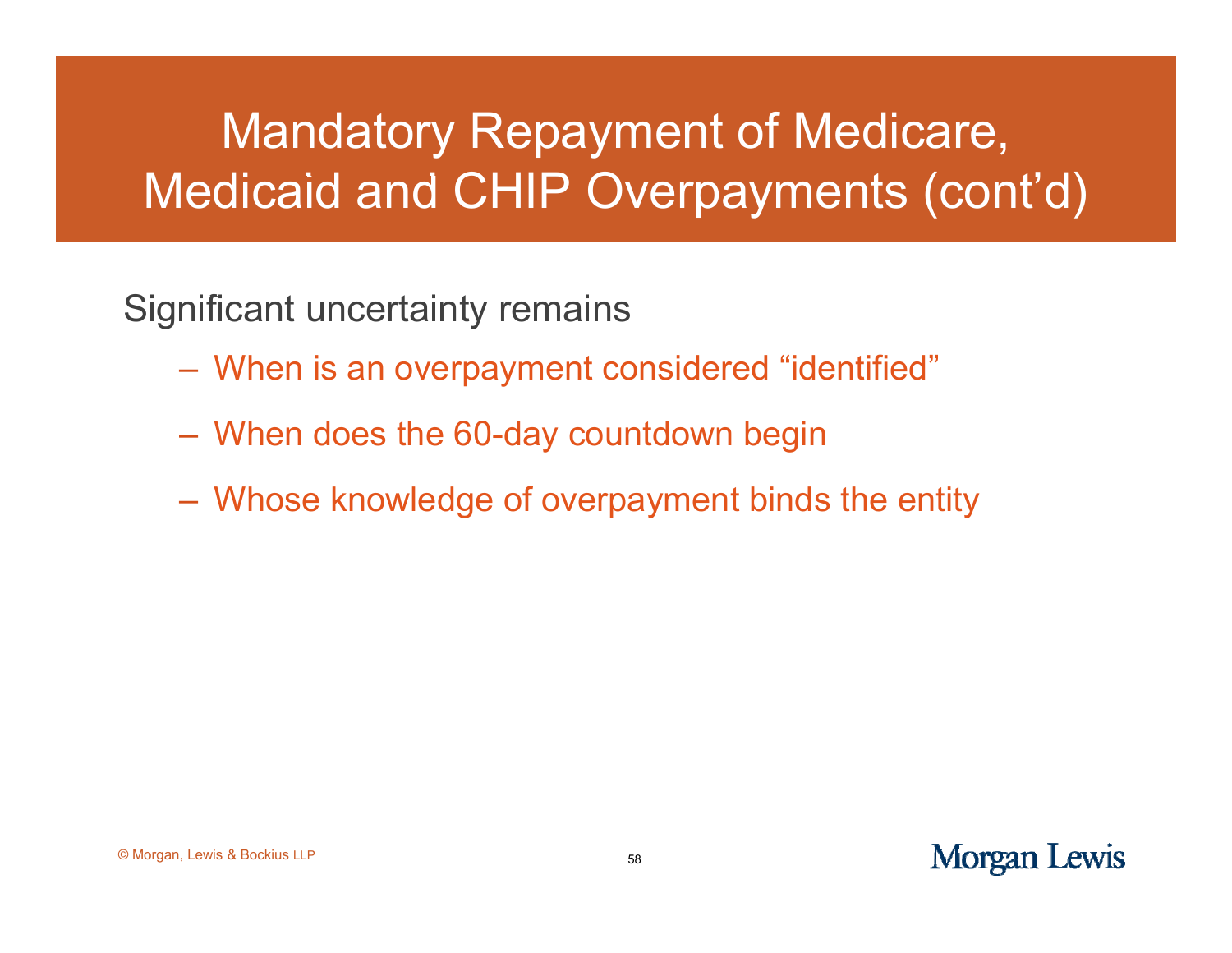## TAKE AWAYS:

- Enforcement is increasing
- •Pressure to control costs can impact internal control environments
- Assess your compliance controls proactively